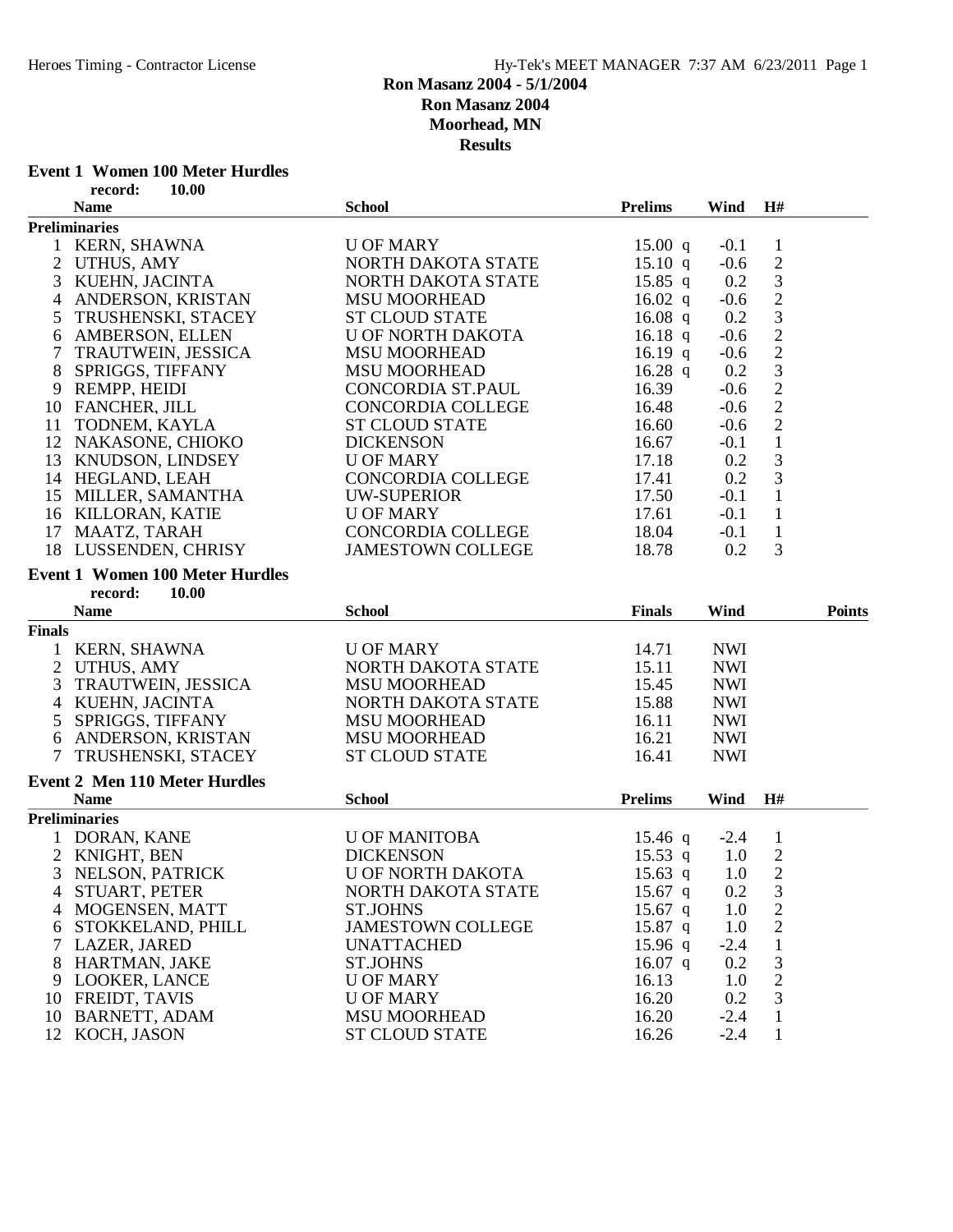# **Ron Masanz 2004 - 5/1/2004**

**Ron Masanz 2004**

**Moorhead, MN**

|                | Preliminaries  (Event 2 Men 110 Meter Hurdles) |                                                |                   |                  |                             |               |
|----------------|------------------------------------------------|------------------------------------------------|-------------------|------------------|-----------------------------|---------------|
|                | <b>Name</b>                                    | <b>School</b>                                  | <b>Prelims</b>    | Wind             | H#                          |               |
|                | 13 SPARING', TYLER                             | <b>U OF MARY</b>                               | 16.33             | $-2.4$           | $\mathbf{1}$                |               |
|                | 14 MASSEY, CHRIS                               | <b>JAMESTOWN COLLEGE</b>                       | 16.60             | 1.0              | $\sqrt{2}$                  |               |
|                | 15 HOUGEN, MICHAEL                             | <b>BEMIDJI STATE</b>                           | 16.70             | 0.2              | $\mathfrak{Z}$              |               |
|                | 16 KUZNIA, TYSON                               | <b>BEMIDJI STATE</b>                           | 16.87             | 0.2              | 3                           |               |
|                | 17 WARMUTH, ANDY                               | <b>ST.JOHNS</b>                                | 17.10             | 0.2              | 3                           |               |
|                | 18 FARWELL, DEREK                              | <b>MSU MOORHEAD</b>                            | 17.17             | $-2.4$           | $\mathbf{1}$                |               |
|                | 19 TIETZ, REED                                 | CONCORDIA ST.PAUL                              | 17.28             | $-2.4$           | $\mathbf{1}$                |               |
|                | 20 HOWATT, JESSE                               | <b>U OF MANITOBA</b>                           | 17.80             | 0.2              | $\ensuremath{\mathfrak{Z}}$ |               |
|                | 21 SPLICHAL, ERIC                              | <b>CONCORDIA COLLEGE</b>                       | 18.23             | 1.0              | $\sqrt{2}$                  |               |
|                | 22 JACOBSON, TONY                              | <b>BEMIDJI STATE</b>                           | 18.53             | 1.0              | $\overline{2}$              |               |
|                | <b>Event 2 Men 110 Meter Hurdles</b>           |                                                |                   |                  |                             |               |
|                | <b>Name</b>                                    | <b>School</b>                                  | <b>Finals</b>     | Wind             |                             | <b>Points</b> |
| <b>Finals</b>  |                                                |                                                |                   |                  |                             |               |
|                | 1 DORAN, KANE                                  | <b>U OF MANITOBA</b>                           | 14.65             | $-0.1$           |                             |               |
| $\overline{2}$ | KNIGHT, BEN                                    | <b>DICKENSON</b>                               | 15.19             | $-0.1$           |                             |               |
| 3              | STUART, PETER                                  | NORTH DAKOTA STATE                             | 15.22             | $-0.1$           |                             |               |
|                | 4 LAZER, JARED                                 | <b>UNATTACHED</b>                              | 15.42             | $-0.1$           |                             |               |
|                | 5 NELSON, PATRICK                              | U OF NORTH DAKOTA                              | 15.50             | $-0.1$           |                             |               |
|                | 6 HARTMAN, JAKE                                | <b>ST.JOHNS</b>                                | 15.62             | $-0.1$           |                             |               |
| $\tau$         | STOKKELAND, PHILL                              | <b>JAMESTOWN COLLEGE</b>                       | 15.64             | $-0.1$           |                             |               |
|                |                                                |                                                |                   |                  |                             |               |
|                | 8 MOGENSEN, MATT                               | <b>ST.JOHNS</b>                                | 15.65             | $-0.1$           |                             |               |
|                | <b>Event 3 Women 100 Meter Dash</b>            |                                                |                   |                  |                             |               |
|                | <b>Name</b>                                    | <b>School</b>                                  | <b>Prelims</b>    | Wind             | H#                          |               |
|                | <b>Preliminaries</b>                           |                                                |                   |                  |                             |               |
| $\mathbf{1}$   | PFEIFFER, ANGIE                                | CONCORDIA COLLEGE                              | 12.30 q           | $-0.8$           | 3                           |               |
|                | 2 NIEMANN, SARAH                               | NORTH DAKOTA STATE                             | 12.40 $q$         | 0.3              | $\overline{4}$              |               |
| 3              | LARSEN, SHANDA                                 | NORTH DAKOTA STATE                             | $12.42 \text{ q}$ | $-0.1$           | $\sqrt{2}$                  |               |
| 4              | SANDOVAL, ANN                                  | <b>ST CLOUD STATE</b>                          | 12.48 $q$         | $-0.1$           |                             |               |
|                | 5 RAU, KATIE                                   | <b>U OF MARY</b>                               |                   |                  |                             |               |
|                |                                                |                                                | $12.50$ q         | 0.3              | $\frac{2}{4}$               |               |
|                | 6 KERN, SHAWNA                                 | <b>U OF MARY</b>                               | 12.58 $q$         | $-0.1$           | $\sqrt{2}$                  |               |
| $\overline{7}$ | JOHNSON, MARRIE                                | <b>JAMESTOWN COLLEGE</b>                       | $12.70$ q         | 0.3              | $\overline{4}$              |               |
|                | 8 REHBEIN, STACEY                              | <b>DICKENSON</b>                               | $12.79$ q         | <b>NWI</b>       | $\mathbf{1}$                |               |
| 9              |                                                | <b>U OF MARY</b>                               |                   | 0.3              |                             |               |
|                | POTTER, LATOYA                                 |                                                | 12.80             |                  | $\overline{4}$              |               |
| 9              | ADEDEJI, ADEJOKE                               | CONCORDIA ST.PAUL                              | 12.80             | $-0.8$           |                             |               |
|                | 11 MINDERMANN, ALICIA                          | NORTH DAKOTA STATE                             | 12.90             | $-0.8$           | $\frac{3}{3}$<br>3          |               |
|                | 11 KUEHN, JACINTA                              | NORTH DAKOTA STATE                             | 12.90             | $-0.8$           |                             |               |
|                | 13 MOIS, ERICA                                 | <b>JAMESTOWN COLLEGE</b>                       | 12.96             | <b>NWI</b>       | $\mathbf{1}$                |               |
|                | 14 PASKE, MELISSA                              | <b>DICKENSON</b>                               | 13.10             | 0.3              | $\overline{4}$              |               |
|                | 15 REMPP, HEIDI                                | CONCORDIA ST.PAUL                              | 13.18             | $-0.1$           | $\overline{c}$              |               |
|                | 15 BOESE, SARAH                                | U OF NORTH DAKOTA                              | 13.18             | <b>NWI</b>       | $\mathbf{1}$                |               |
|                | 17 COLLEN, ASHLEY                              | <b>DICKENSON</b>                               | 13.22             | $-0.1$           | $\mathbf{2}$                |               |
|                | 18 SCHMIDT, SHANTEL                            | <b>DICKENSON</b>                               | 13.29             | NWI              | $\mathbf{1}$                |               |
|                | 19 MOLLER, JILL                                | <b>CONCORDIA COLLEGE</b>                       | 13.48             | $-0.1$           | $\mathbf{2}$                |               |
|                | 20 GERTZ, JESSICA                              | CONCORDIA ST.PAUL                              | 13.50             | $-0.8$           | $\mathfrak{Z}$              |               |
|                | 21 ZANDER, HEIDI                               | <b>U OF NORTH DAKOTA</b>                       | 13.70             | $-0.8$           | 3                           |               |
|                | 22 O'BRYANT, COLLEEN<br>23 CARSON, AUDRA       | NORTH DAKOTA STATE<br><b>JAMESTOWN COLLEGE</b> | 13.92<br>14.50    | $-0.1$<br>$-0.8$ | $\mathbf{2}$<br>3           |               |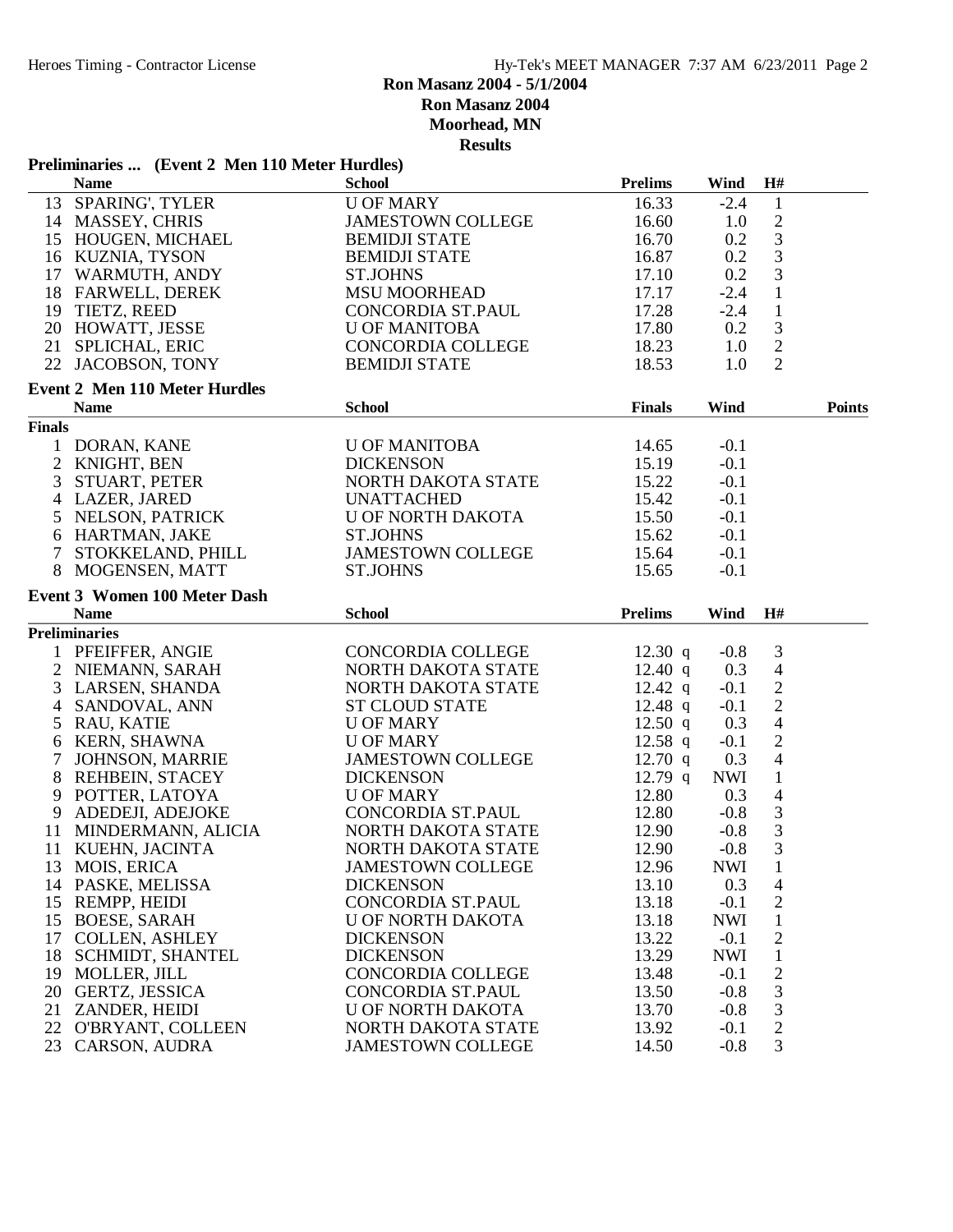# **Event 3 Women 100 Meter Dash**

|                | <b>Name</b>                                                                                                                                                                                                     | <b>School</b>                                                                                               | <b>Finals</b>  | Wind       |                                            | <b>Points</b> |
|----------------|-----------------------------------------------------------------------------------------------------------------------------------------------------------------------------------------------------------------|-------------------------------------------------------------------------------------------------------------|----------------|------------|--------------------------------------------|---------------|
| <b>Finals</b>  |                                                                                                                                                                                                                 |                                                                                                             |                |            |                                            |               |
|                | 1 PFEIFFER, ANGIE<br>2 REHBEIN, STACEY                                                                                                                                                                          | CONCORDIA COLLEGE                                                                                           | 12.20          | 1.5        |                                            |               |
|                |                                                                                                                                                                                                                 |                                                                                                             | 12.25          | 1.5        |                                            |               |
|                | $3$ SANDOVAL, ANN                                                                                                                                                                                               | DICKENSON<br>ST CLOUD STATE<br>NORTH DAKOTA STATE                                                           | 12.35          | 1.5        |                                            |               |
|                | 4 NIEMANN, SARAH                                                                                                                                                                                                |                                                                                                             | 12.55          | 1.5        |                                            |               |
|                |                                                                                                                                                                                                                 | <b>U OF MARY</b>                                                                                            | 12.62          | 1.5        |                                            |               |
|                |                                                                                                                                                                                                                 | <b>U OF MARY</b>                                                                                            | 12.72          | 1.5        |                                            |               |
|                | 5 KERN, SHAWNA<br>6 RAU, KATIE<br>7 JOHNSON, MARRIE                                                                                                                                                             | JAMESTOWN COLLEGE                                                                                           | 12.92          | 1.5        |                                            |               |
|                |                                                                                                                                                                                                                 |                                                                                                             |                |            |                                            |               |
|                | Event 4 Men 100 Meter Dash                                                                                                                                                                                      |                                                                                                             |                |            |                                            |               |
|                | <b>Name</b>                                                                                                                                                                                                     | <b>School</b>                                                                                               | <b>Prelims</b> | Wind       | H#                                         |               |
|                | <b>Preliminaries</b>                                                                                                                                                                                            |                                                                                                             |                |            |                                            |               |
|                | 1 ROBERTS, STARR<br>1 ATKINS, DERRICK<br>3 CLINTSMAN, LEE<br>3 BURRELL, ALLEN<br>5 ROSE, FRANCISCO                                                                                                              | UNATTACHED                                                                                                  | $10.60$ q      | $-0.2$     | $\overline{2}$                             |               |
|                |                                                                                                                                                                                                                 | <b>DICKENSON</b>                                                                                            | $10.60$ q      | $-1.6$     | $\mathbf{1}$                               |               |
|                |                                                                                                                                                                                                                 | <b>ST.JOHNS</b>                                                                                             | $10.70$ q      | $-1.5$     | $\overline{4}$                             |               |
|                |                                                                                                                                                                                                                 | NORTH DAKOTA STATE<br>DICKENSON                                                                             | $10.70$ q      | $-0.2$     | $\sqrt{2}$                                 |               |
|                |                                                                                                                                                                                                                 |                                                                                                             | 10.80 q        | <b>NWI</b> | $\sqrt{5}$                                 |               |
|                | 6 MARTIN, CHUCKY<br>7 BROWN, MARC                                                                                                                                                                               | CONCORDIA ST.PAUL<br>MSU MOORHEAD                                                                           | 10.90 q        | <b>NWI</b> | $\sqrt{5}$                                 |               |
|                |                                                                                                                                                                                                                 |                                                                                                             | 11.00 $q$      | $-1.5$     | $\overline{4}$                             |               |
| 8              | DORAN, KANE                                                                                                                                                                                                     |                                                                                                             | 11.20 q        | <b>NWI</b> | $\sqrt{5}$                                 |               |
| 8              |                                                                                                                                                                                                                 | U OF MANITOBA<br>U OF NORTH DAKOTA                                                                          | 11.20 q        | <b>NWI</b> | 5                                          |               |
| 8              | SCHAFER, RYAN<br>PERRYMAN, ADRIAN<br>DINIUS, JOSH                                                                                                                                                               | CONCORDIA ST.PAUL                                                                                           | $11.20$ q      | $-1.5$     | $\overline{4}$                             |               |
| 8              |                                                                                                                                                                                                                 | <b>U OF MARY</b>                                                                                            | 11.20 q        | $-0.2$     |                                            |               |
|                | 8 DINIOS, JOSH<br>8 WHITE, TRISTAN<br>8 JOHNSON, MARQUES<br>8 WOOLSEY, DAMEN<br>15 WOITZEL, TODD<br>15 SCHWAN, TONY<br>15 COONEN, MIKE<br>15 QUALE, ERIC<br>15 MOLENDA, KEN<br>15 SHOOK, JAY<br>15 DDOI C LOGAN | BEMIDJI STATE<br>NORTH DAKOTA STATE                                                                         | 11.20 q        | $-1.6$     | $\begin{smallmatrix}2\\1\end{smallmatrix}$ |               |
|                |                                                                                                                                                                                                                 |                                                                                                             | 11.20 $q$      | $-1.2$     | $\mathfrak{Z}$                             |               |
|                |                                                                                                                                                                                                                 |                                                                                                             | 11.20 $q$      | $-1.6$     | $\mathbf{1}$                               |               |
|                |                                                                                                                                                                                                                 | DICKENSON<br>NORTH DAKOTA STATE<br>NORTH DAKOTA STATE                                                       | 11.30          | $-0.2$     | $\sqrt{2}$                                 |               |
|                |                                                                                                                                                                                                                 |                                                                                                             | 11.30          | $-1.5$     | $\overline{4}$                             |               |
|                |                                                                                                                                                                                                                 | <b>ST CLOUD STATE</b>                                                                                       | 11.30          | $-0.2$     |                                            |               |
|                |                                                                                                                                                                                                                 |                                                                                                             |                |            | $\frac{2}{4}$                              |               |
|                |                                                                                                                                                                                                                 | JAMESTOWN COLLEGE<br>U OF MARY<br>UNATTACHED<br>DICKENSON<br>MSU MOORHEAD                                   | 11.30          | $-1.5$     |                                            |               |
|                |                                                                                                                                                                                                                 |                                                                                                             | 11.30          | $-1.2$     | $\mathfrak{Z}$                             |               |
|                |                                                                                                                                                                                                                 |                                                                                                             | 11.30          | $-1.5$     | $\overline{4}$                             |               |
|                | 15 DROLC, LOGAN                                                                                                                                                                                                 |                                                                                                             | 11.30          | $-1.6$     | $\mathbf{1}$                               |               |
|                | 22 SHONBLOM, MIKE<br>22 LEBLANC, JUSTIN                                                                                                                                                                         |                                                                                                             | 11.40          | $-0.2$     | $\sqrt{2}$                                 |               |
|                |                                                                                                                                                                                                                 | NORTH DAKOTA STATE                                                                                          | 11.40          | NWI        | $\sqrt{5}$                                 |               |
|                | 24 FIELDS, STEFFAN                                                                                                                                                                                              | <b>U OF MANITOBA</b>                                                                                        | 11.50          | $-1.2$     | $\mathfrak{Z}$                             |               |
|                | 24 FIELDS, STERETS<br>25 CUMMINGS, SCOTT<br>25 MCPHERSON, DAN                                                                                                                                                   | <b>ST.JOHNS</b><br>ST.JOHNS 11.60 -0.2 2<br>CONCORDIA ST.PAUL 11.60 NWI 5<br>CONCORDIA COLLEGE 11.70 -1.6 1 | 11.60          | $-0.2$     | $\frac{2}{5}$                              |               |
|                |                                                                                                                                                                                                                 |                                                                                                             |                |            |                                            |               |
|                | 27 MOSS, GREG                                                                                                                                                                                                   |                                                                                                             |                |            |                                            |               |
|                | 27 SCARBOROUGH, DARRYL                                                                                                                                                                                          | <b>MSU MOORHEAD</b>                                                                                         | 11.70          | $-1.2$     | 3                                          |               |
|                | 27 FIELDS, JUSTIN                                                                                                                                                                                               | <b>U OF MANITOBA</b>                                                                                        | 11.70          | $-1.6$     | $\mathbf{1}$                               |               |
|                | 30 AARONS, TIMOTHY                                                                                                                                                                                              | <b>ST.JOHNS</b>                                                                                             | 15.00          | $-1.2$     | 3                                          |               |
|                | <b>Event 4 Men 100 Meter Dash</b>                                                                                                                                                                               |                                                                                                             |                |            |                                            |               |
|                | <b>Name</b>                                                                                                                                                                                                     | <b>School</b>                                                                                               | <b>Finals</b>  | Wind       |                                            | <b>Points</b> |
| <b>Finals</b>  |                                                                                                                                                                                                                 |                                                                                                             |                |            |                                            |               |
| $\mathbf{1}$   | <b>ATKINS, DERRICK</b>                                                                                                                                                                                          | <b>DICKENSON</b>                                                                                            | 10.47          | 1.2        |                                            |               |
| $\overline{2}$ | <b>BURRELL, ALLEN</b>                                                                                                                                                                                           | NORTH DAKOTA STATE                                                                                          | 10.58          | 1.2        |                                            |               |
|                |                                                                                                                                                                                                                 |                                                                                                             |                |            |                                            |               |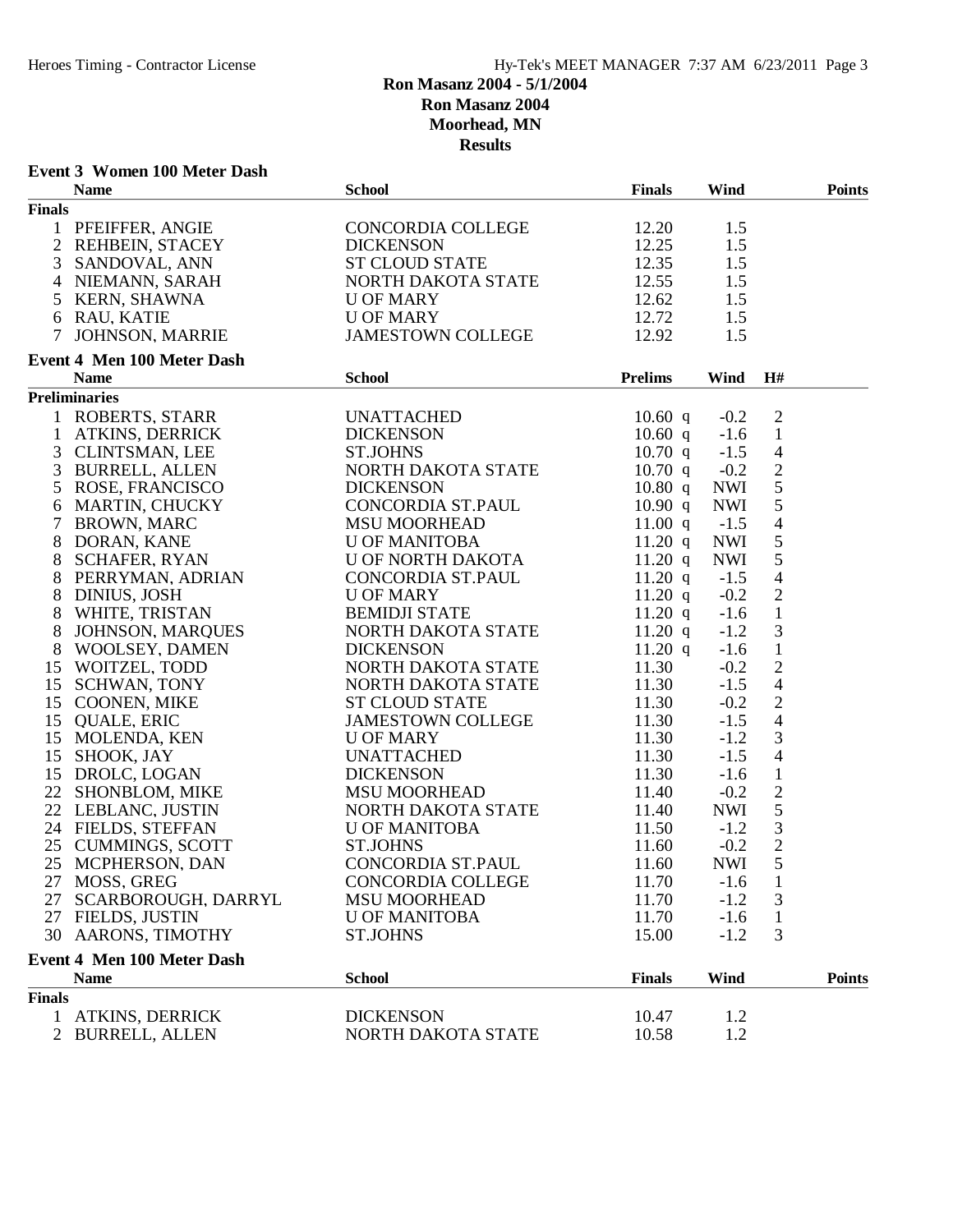|                    | Finals  (Event 4 Men 100 Meter Dash)                  |                          |                |      |               |
|--------------------|-------------------------------------------------------|--------------------------|----------------|------|---------------|
|                    | <b>Name</b>                                           | <b>School</b>            | <b>Finals</b>  | Wind | <b>Points</b> |
|                    | 3 ROBERTS, STARR                                      | <b>UNATTACHED</b>        | 10.59          | 1.2  |               |
|                    | 4 ROSE, FRANCISCO                                     | <b>DICKENSON</b>         | 10.70          | 1.2  |               |
|                    | 5 CLINTSMAN, LEE                                      | <b>ST.JOHNS</b>          | 10.72          | 1.2  |               |
| 6                  | <b>MARTIN, CHUCKY</b>                                 | <b>CONCORDIA ST.PAUL</b> | 10.78          | 1.2  |               |
| $\tau$             | <b>JOHNSON, MARQUES</b>                               | NORTH DAKOTA STATE       | 10.82          | 1.2  |               |
| 8                  | <b>BROWN, MARC</b>                                    | <b>MSU MOORHEAD</b>      | 10.88          | 1.2  |               |
|                    | Event 5 Women 3000 Meter Steeplechase                 |                          |                |      |               |
|                    | <b>Name</b>                                           | <b>School</b>            | <b>Finals</b>  |      | <b>Points</b> |
| <b>Finals</b>      |                                                       |                          |                |      |               |
|                    | 1 ACKERMAN, TIFFANY                                   | <b>U OF MARY</b>         | 11:17.33       |      |               |
|                    | 2 FLAIG, AMBER                                        | <b>UNATTACHED</b>        | 11:22.92       |      |               |
| 3                  | PARIZEK, LISA                                         | NORTH DAKOTA STATE       | 11:27.45       |      |               |
| 4                  | <b>IRVINE, LAUREL</b>                                 | <b>MINOT STATE</b>       | 11:34.85       |      |               |
| 5                  | OWEN, LISA                                            | <b>CONCORDIA COLLEGE</b> | 11:44.84       |      |               |
| 6                  | ST., JEN                                              | <b>CONCORDIA COLLEGE</b> | 11:52.72       |      |               |
| $\tau$             | DIRCKS, EMILY                                         | <b>MINOT STATE</b>       | 11:54.72       |      |               |
| 8                  | THOME, SARAH                                          | <b>MSU MOORHEAD</b>      | 12:18.65       |      |               |
| 9                  | SMITH, HEATHER                                        | <b>MSU MOORHEAD</b>      | 12:18.70       |      |               |
|                    | 10 LOEBSACK, ALICE                                    | <b>UW-SUPERIOR</b>       | 12:38.38       |      |               |
|                    | 11 GRAVALIN, ERIN                                     | <b>MSU MOORHEAD</b>      | 12:42.00       |      |               |
|                    | 12 MEEKS, ADINA                                       | <b>U OF MARY</b>         | 13:00.38       |      |               |
|                    | Event 6 Men 3000 Meter Steeplechase                   |                          |                |      |               |
|                    | <b>Name</b>                                           | <b>School</b>            | <b>Finals</b>  |      | <b>Points</b> |
| <b>Finals</b>      |                                                       |                          |                |      |               |
| 1                  | NYLANDER, BEN                                         | CONCORDIA COLLEGE        | 9:25.40        |      |               |
|                    | 2 BREDESON, COLLIN                                    | CONCORDIA ST.PAUL        | 9:26.80        |      |               |
| 3                  | <b>BUMGARNER, AARON</b>                               | <b>ST.JOHNS</b>          | 9:32.10        |      |               |
| 4                  | <b>GLIMSDAHL, NICK</b>                                | <b>MINOT STATE</b>       | 9:39.00        |      |               |
| 5                  | BURDICK,.                                             | <b>MINOT STATE</b>       | 9:52.70        |      |               |
| 6                  | POORE, MATT                                           | <b>UW-SUPERIOR</b>       | 9:55.80        |      |               |
| 7                  | DOBBE, DAN                                            | <b>ST.JOHNS</b>          | 10:02.80       |      |               |
| 8                  | CANDRIAN, JEREMY                                      | <b>U OF MARY</b>         | 10:03.50       |      |               |
| 9                  | <b>CRAWFORD, ERIC</b>                                 | <b>ST.JOHNS</b>          | 10:16.60       |      |               |
|                    | 10 HUFFMAN, CURTIS                                    | <b>UNATTACHED</b>        | 10:18.30       |      |               |
| 11                 | BYE, DAN                                              | <b>CONCORDIA COLLEGE</b> | 10:41.60       |      |               |
|                    | 12 LODERMEIER, NATHAN                                 | CONCORDIA COLLEGE        | 10:53.80       |      |               |
| 13                 | <b>GRIFFIN, SEAN</b>                                  | <b>ST.JOHNS</b>          | 11:01.60       |      |               |
|                    |                                                       |                          |                |      |               |
|                    | <b>Event 7 Women 4x100 Meter Relay</b><br><b>Team</b> | <b>Relay</b>             | <b>Finals</b>  |      | <b>Points</b> |
| <b>Finals</b>      |                                                       |                          |                |      |               |
| 1                  | NORTH DAKOTA STATE                                    | A                        | 47.30          |      |               |
| 2                  | <b>DICKENSON</b>                                      |                          | 48.90          |      |               |
| 3                  | <b>U OF MARY</b>                                      | A<br>A                   | 49.00          |      |               |
|                    |                                                       |                          |                |      |               |
|                    |                                                       |                          |                |      |               |
| 4                  | <b>JAMESTOWN COLLEGE</b>                              | A                        | 50.10          |      |               |
| $\mathcal{L}$<br>6 | <b>CONCORDIA COLLEGE</b><br><b>ST CLOUD STATE</b>     | A<br>A                   | 50.30<br>50.40 |      |               |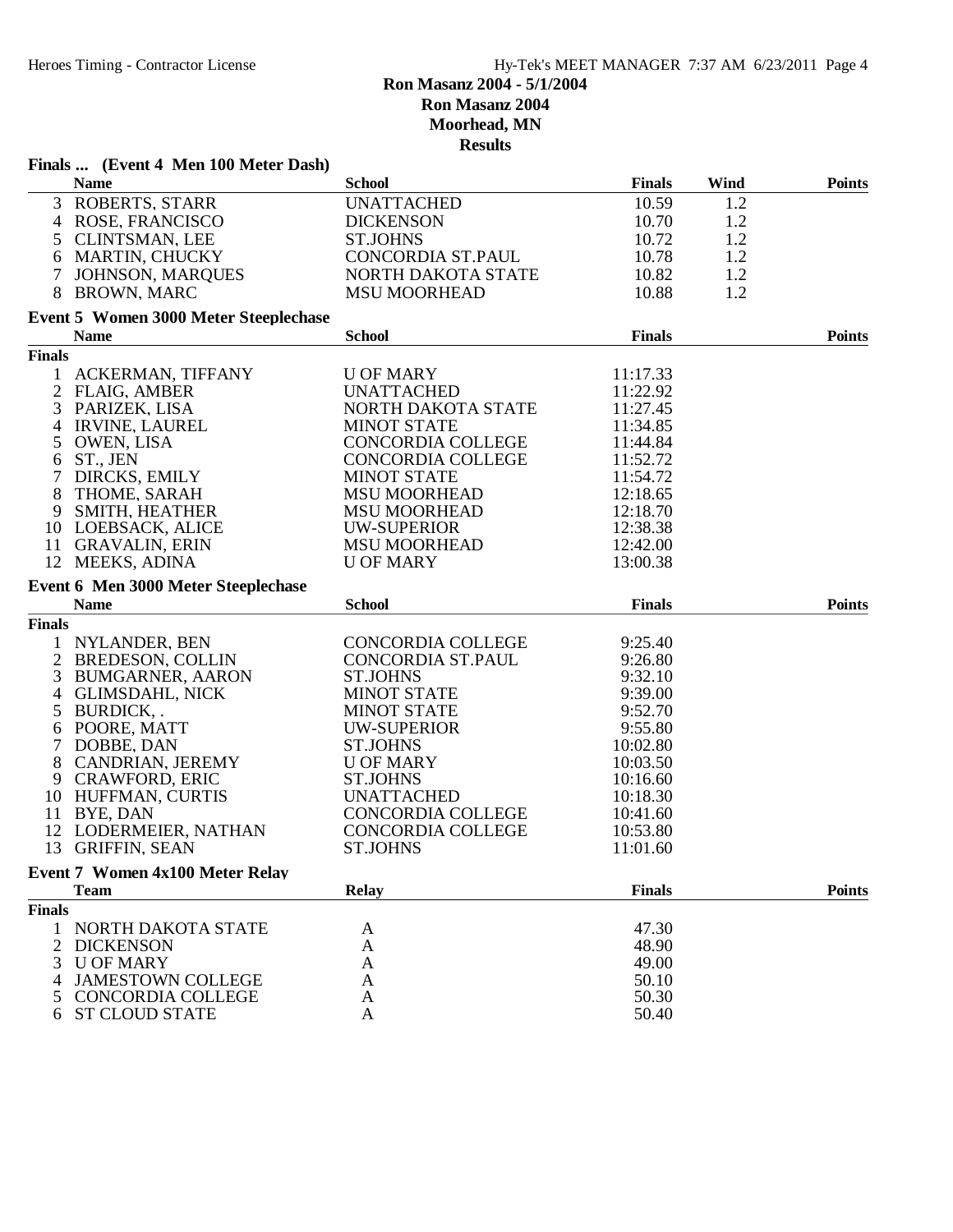| Finals  (Event 7 Women 4x100 Meter Relay)<br><b>Team</b>   | <b>Relay</b>             | <b>Finals</b> |               | <b>Points</b> |
|------------------------------------------------------------|--------------------------|---------------|---------------|---------------|
| 7 U OF NORTH DAKOTA                                        | A                        | 50.80         |               |               |
| <b>Event 8 Men 4x100 Meter Relay</b>                       |                          |               |               |               |
| Team                                                       | <b>Relay</b>             | <b>Finals</b> | H#            | <b>Points</b> |
| <b>Finals</b>                                              |                          |               |               |               |
| <b>DICKENSON</b>                                           |                          | 40.70         |               |               |
| $\mathbf{1}$<br>$\overline{c}$<br><b>JAMESTOWN COLLEGE</b> | A<br>A                   | 42.00         | 1             |               |
| <b>U OF MARY</b><br>2                                      | A                        | 42.00         | 1             |               |
| CONCORDIA ST.PAUL<br>4                                     | A                        | 42.60         | $\mathbf{1}$  |               |
| 5<br><b>MSU MOORHEAD</b>                                   | $\mathbf{A}$             | 42.90         |               |               |
| <b>BEMIDJI STATE</b><br>6                                  | A                        | 43.10         | $\frac{2}{1}$ |               |
| <b>ST CLOUD STATE</b><br>6                                 | A                        | 43.10         | $\mathbf{2}$  |               |
| NORTH DAKOTA STATE                                         | A                        | DQ            | 1             |               |
|                                                            |                          |               |               |               |
| <b>Event 9 Women 1500 Meter Run</b><br><b>Name</b>         | <b>School</b>            | <b>Finals</b> |               | <b>Points</b> |
| <b>Finals</b>                                              |                          |               |               |               |
| 1                                                          | NORTH DAKOTA STATE       | 4:33.60       |               |               |
| <b>COLES, KINSEY</b><br>$\overline{2}$<br>SHOOP, EMILY     | CONCORDIA ST.PAUL        | 4:38.50       |               |               |
| KLEIN, ERIN<br>3                                           | NORTH DAKOTA STATE       | 4:41.70       |               |               |
| <b>SCHUSTER, HEATHER</b><br>4                              | <b>MSU MOORHEAD</b>      | 4:42.50       |               |               |
| <b>BINSFELD, GENNY</b><br>5                                | <b>MINOT STATE</b>       | 4:43.70       |               |               |
| WOLF, KRYSTAL                                              | <b>U OF MARY</b>         | 4:45.40       |               |               |
| 6<br>7<br><b>DUERRE, RACHELLE</b>                          | U OF NORTH DAKOTA        | 4:48.10       |               |               |
| 8<br>NAYES, LISA                                           | <b>JAMESTOWN COLLEGE</b> | 4:49.00       |               |               |
| 9<br>URBANOVA, KATKA                                       | <b>MINOT STATE</b>       | 4:51.53       |               |               |
| PRIBULA, CHRISTA<br>10                                     | <b>BEMIDJI STATE</b>     | 4:51.80       |               |               |
| 11<br><b>FRANSEN, CARRIE</b>                               | <b>CONCORDIA COLLEGE</b> | 4:51.90       |               |               |
| 12<br>SAILER, SARAH                                        | U OF NORTH DAKOTA        | 5:02.90       |               |               |
| 13<br><b>CHARPENTIER, RACHEL</b>                           | <b>CONCORDIA COLLEGE</b> | 5:05.50       |               |               |
| 14 MAURER, MICHEL                                          | <b>JAMESTOWN COLLEGE</b> | 5:06.20       |               |               |
| 15 MILLER, JULIE                                           | <b>CONCORDIA COLLEGE</b> | 5:07.40       |               |               |
| 16 WICKENS, KRISTEN                                        | <b>DICKENSON</b>         | 5:07.70       |               |               |
| 17 ELLMAKER, ERIN                                          | <b>JAMESTOWN COLLEGE</b> | 5:08.20       |               |               |
| 18 CARON, AMANDA                                           | U OF NORTH DAKOTA        | 5:09.40       |               |               |
| 19 HOLMES, MELANIE                                         | <b>JAMESTOWN COLLEGE</b> | 5:15.30       |               |               |
| 20 DWYER, RACHEL                                           | CONCORDIA COLLEGE        | 5:22.60       |               |               |
| 21 PETERSON, JAMI                                          | <b>BEMIDJI STATE</b>     | 5:32.10       |               |               |
| 22 RHEINGANS, SARAH                                        | <b>ST CLOUD STATE</b>    | 6:14.20       |               |               |
| --- SACKETT, VERONICA                                      | <b>U OF NORTH DAKOTA</b> | NT            |               |               |
| Event 10 Men 1500 Meter Run                                |                          |               |               |               |
| <b>Name</b>                                                | <b>School</b>            | <b>Finals</b> |               | <b>Points</b> |
| <b>Finals</b>                                              |                          |               |               |               |
| <b>MYRAN, NICK</b><br>1                                    | <b>CONCORDIA COLLEGE</b> | 3:53.10       |               |               |
| $\overline{2}$<br><b>BUSSEY, TRAVIS</b>                    | <b>U OF MARY</b>         | 3:54.50       |               |               |
| HESS, RYUN<br>3                                            | <b>JAMESTOWN COLLEGE</b> | 3:55.10       |               |               |
| DUQUETTE, COREY<br>4                                       | <b>MINOT STATE</b>       | 3:57.40       |               |               |
| HIRSCH, NICK<br>5                                          | <b>ST CLOUD STATE</b>    | 4:02.90       |               |               |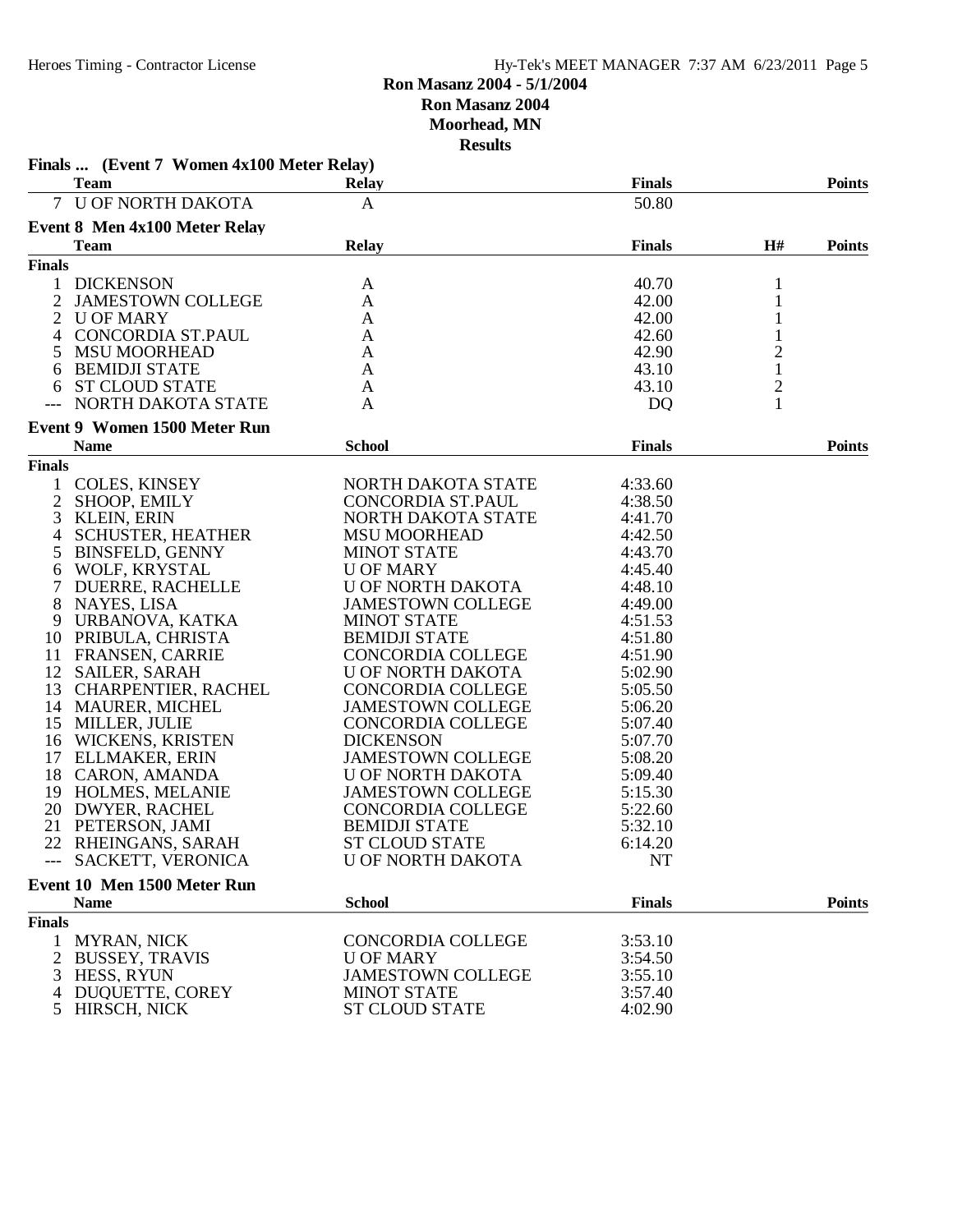# **Finals ...** (Event 10 Men 1500 Meter Run)

|                | <b>Name</b>                                 | <b>School</b>            | <b>Finals</b> |                | <b>Points</b> |
|----------------|---------------------------------------------|--------------------------|---------------|----------------|---------------|
|                | 6 BARNETT, JOE                              | <b>U OF MARY</b>         | 4:03.10       |                |               |
| 7 <sup>7</sup> | SMIT, TIM                                   | <b>ST.JOHNS</b>          | 4:03.40       |                |               |
|                | 8 CZARNOMSKI, MARIO                         | <b>U OF MARY</b>         | 4:05.00       |                |               |
| 9              | MORELAND, DANE                              | <b>MSU MOORHEAD</b>      | 4:05.50       |                |               |
|                | 10 GOHEEN, RYAN                             | U OF NORTH DAKOTA        | 4:06.00       |                |               |
|                | 11 MANN, DUANE                              | <b>UNATTACHED</b>        | 4:06.80       |                |               |
|                | 12 NEVILLE, WEST                            | <b>DICKENSON</b>         | 4:07.40       |                |               |
|                | 13 WHITE, COREY                             | <b>BEMIDJI STATE</b>     | 4:08.10       |                |               |
|                | 14 BEAUDRY, BRANDON                         | <b>MSU MOORHEAD</b>      | 4:12.50       |                |               |
|                | 15 ASFELD, ADAM                             | NORTH DAKOTA STATE       | 4:13.30       |                |               |
|                | 16 DAVIS, RYAN                              | <b>UW-SUPERIOR</b>       | 4:13.40       |                |               |
|                | 17 SODERBERG, ANDY                          | JAMESTOWN COLLEGE        | 4:14.00       |                |               |
|                | 18 DAVIDSON, ERIK                           | U OF NORTH DAKOTA        | 4:14.50       |                |               |
|                | 19 BISCHOF, MATT                            | <b>BEMIDJI STATE</b>     | 4:14.69       |                |               |
|                | 20 PIERSON, BRAD                            | JAMESTOWN COLLEGE        | 4:19.20       |                |               |
|                | 21 WOLF, ADAM                               | <b>ST.JOHNS</b>          | 4:19.42       |                |               |
|                | 22 JACOBY, JASON                            | <b>BEMIDJI STATE</b>     | 4:19.61       |                |               |
|                | 23 SLOMONSON, KIPTON                        | <b>BEMIDJI STATE</b>     | 4:22.30       |                |               |
|                | 24 GUYO, HASSAN                             | CONCORDIA ST.PAUL        | 4:24.88       |                |               |
|                | 25 FLANDERS, RILEY                          | <b>ST.JOHNS</b>          | 4:27.32       |                |               |
|                | 26 BEDARD, LOUIS                            | CONCORDIA COLLEGE        | 4:36.16       |                |               |
|                | 27 TRIGGS, KYLE                             | <b>ST.JOHNS</b>          | 4:37.01       |                |               |
|                | 28 CARRIVEAU, PETER                         | <b>UW-SUPERIOR</b>       | 4:46.21       |                |               |
|                | 29 STOFFEL, JASON                           | <b>ST.JOHNS</b>          | 4:47.05       |                |               |
|                | <b>Event 11 Women 400 Meter Dash</b>        |                          |               |                |               |
|                |                                             | <b>School</b>            | <b>Finals</b> | H#             |               |
|                | <b>Name</b>                                 |                          |               |                | <b>Points</b> |
| <b>Finals</b>  |                                             |                          |               |                |               |
|                | 1 BILDEN, ALISSA                            | CONCORDIA COLLEGE        | 58.95         | $\mathbf{1}$   |               |
|                | 2 CAPRON, MEGAN                             | <b>DICKENSON</b>         | 59.30         | $\mathbf{1}$   |               |
|                | 3 RAVENHORST, AMY                           | CONCORDIA COLLEGE        | 1:00.00       | $\mathbf{1}$   |               |
|                | 4 FRIEND, NICOLE                            | <b>BEMIDJI STATE</b>     | 1:00.22       | $\,1$          |               |
|                | 5 OLSON, KELLY                              | CONCORDIA COLLEGE        | 1:00.43       |                |               |
|                | 6 DALMACIO, KAREN                           | <b>U OF MARY</b>         | 1:00.55       |                |               |
|                | 7 CARTER, LINDSEY                           | <b>U OF MARY</b>         | 1:02.01       |                |               |
|                | 8 MOONEY, KELLIE                            | U OF NORTH DAKOTA        | 1:02.33       | 2222222        |               |
|                | 9 HACKEY, CARMA                             | JAMESTOWN COLLEGE        | 1:02.98       |                |               |
|                | 10 KNUDSON, LINDSEY<br>11 LUSSENDEN, CHRISY | <b>U OF MARY</b>         | 1:04.84       |                |               |
|                |                                             | <b>JAMESTOWN COLLEGE</b> | 1:05.22       |                |               |
|                | Event 12 Men 400 Meter Dash                 |                          |               |                |               |
|                | <b>Name</b>                                 | <b>School</b>            | <b>Finals</b> | H#             | <b>Points</b> |
| <b>Finals</b>  |                                             |                          |               |                |               |
| 1              | <b>CLEARE, AARON</b>                        | <b>DICKENSON</b>         | 47.53         |                |               |
| 2              | <b>ESSLER, JARED</b>                        | NORTH DAKOTA STATE       | 48.22         |                |               |
| 3              | VEGA, REECE                                 | NORTH DAKOTA STATE       | 48.91         |                |               |
| 4              | WOLBAUM, TERRANCE                           | NORTH DAKOTA STATE       | 49.42         |                |               |
| 5              | <b>ECKERT, ADAM</b>                         | <b>DICKENSON</b>         | 49.80         | $\overline{c}$ |               |
| 6              | WILLS, ANDY                                 | <b>U OF MARY</b>         | 49.86         | 1              |               |
|                |                                             |                          |               |                |               |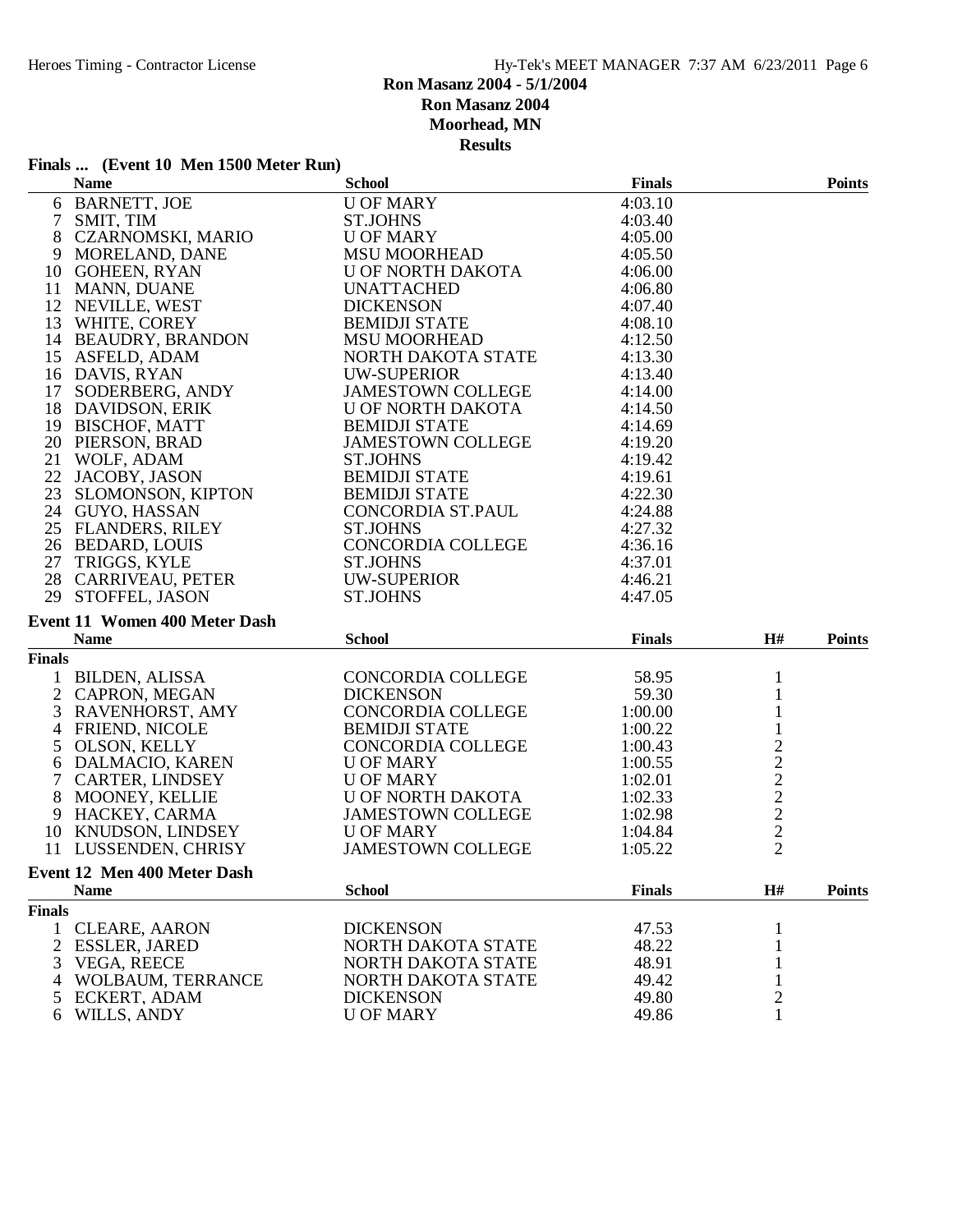# **Ron Masanz 2004 - 5/1/2004 Ron Masanz 2004**

**Moorhead, MN**

|      | Finals  (Event 12 Men 400 Meter Dash) |               |
|------|---------------------------------------|---------------|
| Nome |                                       | <b>School</b> |

|               | Finals  (EVERT 12 IVIER 400 MEET Dasn)<br><b>Name</b>                         | <b>School</b>                                                  | <b>Finals</b> | H#                                         | <b>Points</b> |
|---------------|-------------------------------------------------------------------------------|----------------------------------------------------------------|---------------|--------------------------------------------|---------------|
|               | 7 JOHNSON, LANCE<br>8 JOHNSON, DANE                                           | <b>ST CLOUD STATE</b>                                          | 49.88         | $\mathbf{1}$                               |               |
|               |                                                                               | <b>DICKENSON</b>                                               | 50.02         |                                            |               |
|               | 9 DORAIS, ANDY                                                                | U OF NORTH DAKOTA                                              | 50.18         | $\begin{array}{c} 2 \\ 2 \\ 2 \end{array}$ |               |
|               | 10 KEIGLEY, BRENT                                                             | U OF NORTH DAKOTA                                              | 50.40         |                                            |               |
|               | 11 ALLEN, PETER                                                               | <b>ST.JOHNS</b>                                                | 50.72         | $\,1\,$                                    |               |
|               | 12 KNUTSON, MATT                                                              | <b>JAMESTOWN COLLEGE</b>                                       | 51.90         |                                            |               |
|               | 13 RATH, JUSTIN                                                               |                                                                | 52.12         | $\frac{3}{3}$                              |               |
|               | 14 MARCOTTE, BRANDON                                                          |                                                                | 53.20         | $\overline{\mathcal{A}}$                   |               |
|               | 15 BEILKE'MCCALLUM, ETHA                                                      |                                                                | 53.95         | $\mathfrak{Z}$                             |               |
|               |                                                                               |                                                                | 55.89         | $\overline{4}$                             |               |
|               | 16 WEBER, CHRIS                                                               |                                                                |               |                                            |               |
|               | 17 HOWATT, JESSE                                                              | ST.JOHNS<br>U OF MARY<br>ST.JOHNS<br>ST.JOHNS<br>U OF MANITOBA | 57.32         | 4                                          |               |
|               | <b>Event 13 Women 800 Meter Run</b>                                           |                                                                |               |                                            |               |
|               | <b>Name</b>                                                                   | <b>School</b>                                                  | <b>Finals</b> |                                            | <b>Points</b> |
| <b>Finals</b> |                                                                               |                                                                |               |                                            |               |
|               | 1 MCAVENA, TARA                                                               | <b>DICKENSON</b>                                               | 2:13.60       |                                            |               |
|               | 2 ANDERSON, VICKY<br>3 HALSEY. CODY                                           | <b>MINOT STATE</b>                                             | 2:14.20       |                                            |               |
|               | 3 HALSEY, CODY                                                                | NORTH DAKOTA STATE                                             | 2:15.20       |                                            |               |
| 4             |                                                                               | U OF NORTH DAKOTA                                              | 2:15.70       |                                            |               |
| 5             |                                                                               | U OF NORTH DAKOTA                                              | 2:18.50       |                                            |               |
|               | SCHILL, JESSICA<br>SACKETT, VERONICA<br>^^^''''T' RACHEL<br>6 SACKETT, RACHEL | U OF NORTH DAKOTA<br>NORTH DAKOTA STATE                        | 2:19.00       |                                            |               |
|               | 7 CHING, JENI                                                                 |                                                                | 2:19.70       |                                            |               |
|               | 8 ESSLER, JOCELYN                                                             | NORTH DAKOTA STATE                                             | 2:19.80       |                                            |               |
|               | 9 STRUFFERT, JESSI                                                            | <b>ST CLOUD STATE</b>                                          | 2:20.10       |                                            |               |
|               | 10 SCHMIT, NATALIE                                                            | CONCORDIA ST.PAUL                                              | 2:20.70       |                                            |               |
|               | 11 HANSON, NATALIE                                                            | CONCORDIA COLLEGE                                              | 2:21.40       |                                            |               |
|               | 12 SANDOVAL, BETH                                                             | <b>ST CLOUD STATE</b>                                          | 2:21.70       |                                            |               |
|               | 13 KLATT, KODI                                                                | <b>DICKENSON</b>                                               | 2:23.40       |                                            |               |
|               | 14 BEESON, BRITT                                                              |                                                                | 2:23.90       |                                            |               |
|               | 15 URBANOVA, KATKA                                                            | U OF NORTH DAKOTA<br>MINOT STATE                               | 2:24.20       |                                            |               |
|               | 16 BINSFELD, GENNY                                                            | <b>MINOT STATE</b>                                             | 2:24.60       |                                            |               |
|               | 17 TUSS, ERIN                                                                 | <b>UNATTACHED</b>                                              | 2:32.10       |                                            |               |
|               |                                                                               |                                                                | 2:33.20       |                                            |               |
|               | 18 WARLING, FLORENCE                                                          | <b>MSU MOORHEAD</b>                                            |               |                                            |               |
|               | 19 THINGSTON, BETSY                                                           | JAMESTOWN COLLEGE<br>MSU MOORHEAD                              | 2:34.30       |                                            |               |
|               | 20 JANSSEN, ALLISON                                                           |                                                                | 2:35.80       |                                            |               |
|               | 21 FERGUSON, PAIGE                                                            | <b>BEMIDJI STATE</b>                                           | 2:36.40       |                                            |               |
|               | 22 THOMFORDE, JACLYN                                                          | <b>BEMIDJI STATE</b>                                           | 2:38.90       |                                            |               |
|               | 23 SINGLESTAD, MICHELLE                                                       | CONCORDIA COLLEGE                                              | 2:40.80       |                                            |               |
|               | 24 PETERSON, JAMI                                                             | <b>BEMIDJI STATE</b>                                           | 2:49.70       |                                            |               |
|               | 25 STRAUSER, AMBER                                                            | <b>DICKENSON</b>                                               | 2:53.40       |                                            |               |
|               | <b>Event 14 Men 800 Meter Run</b>                                             |                                                                |               |                                            |               |
|               | <b>Name</b>                                                                   | <b>School</b>                                                  | <b>Finals</b> |                                            | <b>Points</b> |
| <b>Finals</b> |                                                                               |                                                                |               |                                            |               |
| 1             | MARSCHEL, MICHAEL                                                             | <b>ST.JOHNS</b>                                                | 1:53.98       |                                            |               |
| 2             | SIMON, JOE                                                                    | <b>JAMESTOWN COLLEGE</b>                                       | 1:54.12       |                                            |               |
| 3             | NEFF, RUSSELL                                                                 | <b>U OF MARY</b>                                               | 1:55.16       |                                            |               |
| 4             | OLSON, CORY                                                                   | <b>UNATTACHED</b>                                              | 1:56.99       |                                            |               |
| 5             | MAKOUTZ, JOE                                                                  | <b>JAMESTOWN COLLEGE</b>                                       | 1:57.26       |                                            |               |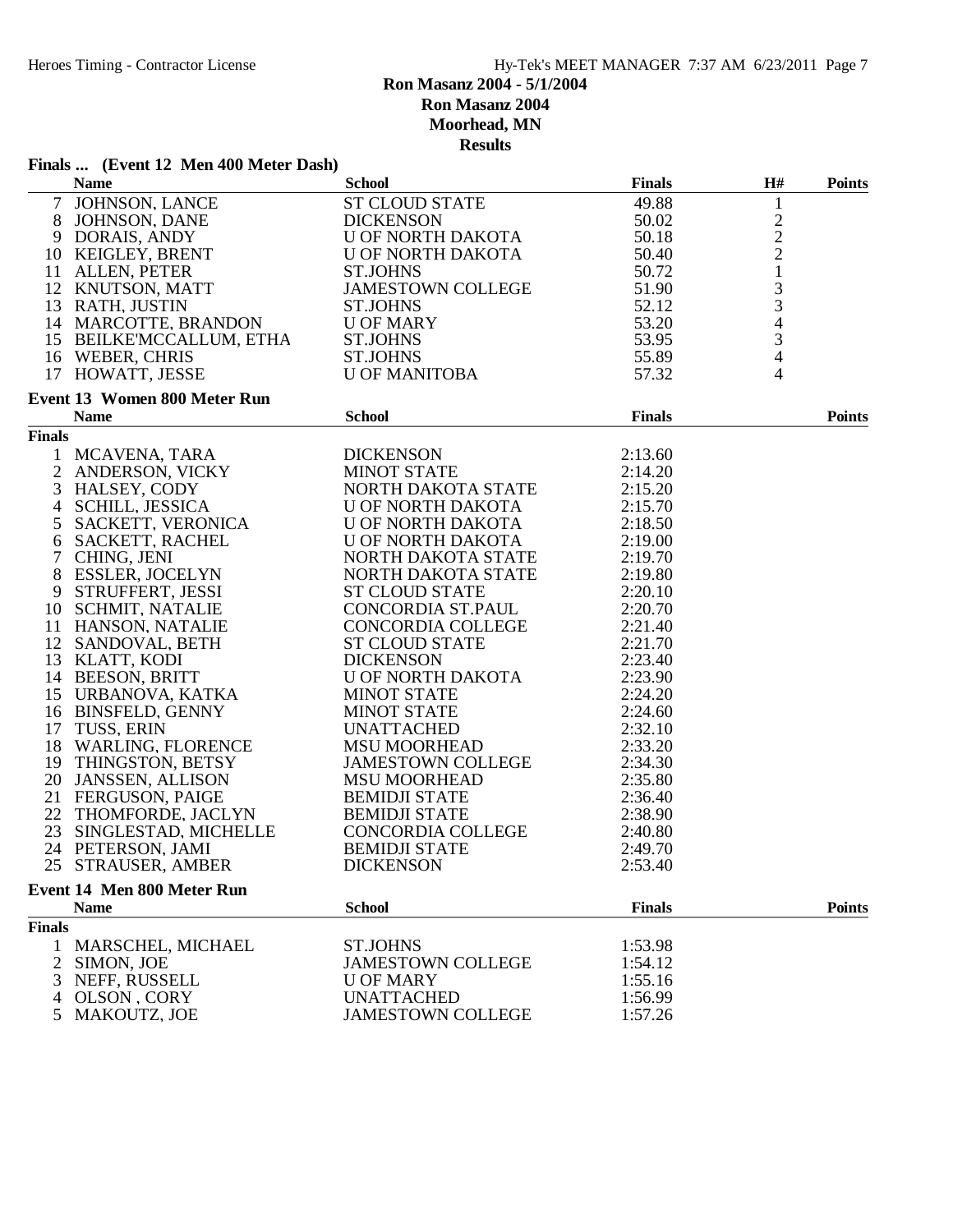#### **Finals ... (Event 14 Men 800 Meter Run)**

|                |                                                                                                                                                                                                                                                            | <b>School</b>                                                                                                                                                                                                                                                                     | <b>Finals</b> |                                  | <b>Points</b> |
|----------------|------------------------------------------------------------------------------------------------------------------------------------------------------------------------------------------------------------------------------------------------------------|-----------------------------------------------------------------------------------------------------------------------------------------------------------------------------------------------------------------------------------------------------------------------------------|---------------|----------------------------------|---------------|
|                | Name<br>6 WARREN, KYLE<br>7 VISTE, TYLER<br>8 DUFFY, CHRIS<br>9 TOWNER, NICK<br>10 WEBB, LEVI<br>11 DOLL, JEFF<br>12 BERGAN, CHAD<br>13 SAILER, MATT<br>14 NISBETT, PHIL<br>15 KURKE, MATT<br>16 GIROD, TIM<br>17 VAN, TOM<br>18 WHITE, COREY<br>19 COLLIN | CONCORDIA ST.PAUL                                                                                                                                                                                                                                                                 | 1:57.89       |                                  |               |
|                |                                                                                                                                                                                                                                                            | <b>DICKENSON</b>                                                                                                                                                                                                                                                                  | 1:57.98       |                                  |               |
|                |                                                                                                                                                                                                                                                            | <b>ST.JOHNS</b>                                                                                                                                                                                                                                                                   | 1:58.09       |                                  |               |
|                |                                                                                                                                                                                                                                                            | <b>U OF MARY</b>                                                                                                                                                                                                                                                                  | 1:58.60       |                                  |               |
|                |                                                                                                                                                                                                                                                            | JAMESTOWN COLLEGE                                                                                                                                                                                                                                                                 | 1:58.83       |                                  |               |
|                |                                                                                                                                                                                                                                                            | <b>ST.JOHNS</b>                                                                                                                                                                                                                                                                   | 1:59.29       |                                  |               |
|                |                                                                                                                                                                                                                                                            |                                                                                                                                                                                                                                                                                   | 1:59.72       |                                  |               |
|                |                                                                                                                                                                                                                                                            | NORTH DAKOTA STATE<br>U OF NORTH DAKOTA                                                                                                                                                                                                                                           | 1:59.72       |                                  |               |
|                |                                                                                                                                                                                                                                                            |                                                                                                                                                                                                                                                                                   | 1:59.94       |                                  |               |
|                |                                                                                                                                                                                                                                                            | U OF NONTH LAND AT JAMESTOWN COLLEGE<br>ST JOHNS                                                                                                                                                                                                                                  | 1:59.96       |                                  |               |
|                |                                                                                                                                                                                                                                                            |                                                                                                                                                                                                                                                                                   | 2:00.10       |                                  |               |
|                |                                                                                                                                                                                                                                                            |                                                                                                                                                                                                                                                                                   | 2:00.42       |                                  |               |
|                |                                                                                                                                                                                                                                                            |                                                                                                                                                                                                                                                                                   | 2:00.53       |                                  |               |
|                |                                                                                                                                                                                                                                                            | BEMIDJI STATE<br>ST.JOHNS<br>BEMIDJI STATE<br>DICKENSON                                                                                                                                                                                                                           | 2:00.64       |                                  |               |
|                |                                                                                                                                                                                                                                                            | JAMESTOWN COLLEGE                                                                                                                                                                                                                                                                 | 2:01.13       |                                  |               |
|                |                                                                                                                                                                                                                                                            |                                                                                                                                                                                                                                                                                   | 2:01.63       |                                  |               |
|                |                                                                                                                                                                                                                                                            | JAMESTOWN COLLEGE<br>ST CLOUD STATE<br>BEMIDJI STATE<br>DICKENSON<br>ST.JOHNS                                                                                                                                                                                                     | 2:02.01       |                                  |               |
|                |                                                                                                                                                                                                                                                            |                                                                                                                                                                                                                                                                                   | 2:02.18       |                                  |               |
|                |                                                                                                                                                                                                                                                            |                                                                                                                                                                                                                                                                                   | 2:02.29       |                                  |               |
|                |                                                                                                                                                                                                                                                            |                                                                                                                                                                                                                                                                                   | 2:02.33       |                                  |               |
|                |                                                                                                                                                                                                                                                            |                                                                                                                                                                                                                                                                                   | 2:02.39       |                                  |               |
|                |                                                                                                                                                                                                                                                            |                                                                                                                                                                                                                                                                                   |               |                                  |               |
|                |                                                                                                                                                                                                                                                            |                                                                                                                                                                                                                                                                                   | 2:02.83       |                                  |               |
|                |                                                                                                                                                                                                                                                            |                                                                                                                                                                                                                                                                                   | 2:02.95       |                                  |               |
|                | 27 CZARNOMSKI, MARIO<br>28 BROMELKAMP, SCOTT<br>29 PRINCE, JAY<br>30 LAIS, PAT<br>31 BUUS, RYAN<br>32 MANN, DUANE<br>33 LUNDGREN, JEFF<br>34 BREDESON, COLLIN<br>35 WALLACE, JOHN<br>36 DELUDE, DENNIS<br>37 DAVIS, RYAN                                   | ST.JOHNS<br>JAMESTOWN COLLEGE<br>U OF MARY<br>ST.JOHNS<br>CONCORDIA COLLEGE<br>BEMIDJI STATE<br>ST.JOHNS<br>UNATTACHED<br>ST.JOHNS<br>CONCORDIA ST.PAUL<br>JAMESTOWN COLLEGE<br>MSU MOORHEAD<br>UW-SUPERIOR<br>ST.JOHNS<br>BEMIDJI STATE<br>BEMIDJI STATE<br>BEMIDJI STATE<br>BEM | 2:03.28       |                                  |               |
|                |                                                                                                                                                                                                                                                            |                                                                                                                                                                                                                                                                                   | 2:03.63       |                                  |               |
|                |                                                                                                                                                                                                                                                            |                                                                                                                                                                                                                                                                                   | 2:03.94       |                                  |               |
|                |                                                                                                                                                                                                                                                            |                                                                                                                                                                                                                                                                                   | 2:04.01       |                                  |               |
|                |                                                                                                                                                                                                                                                            |                                                                                                                                                                                                                                                                                   | 2:04.34       |                                  |               |
|                |                                                                                                                                                                                                                                                            |                                                                                                                                                                                                                                                                                   | 2:04.39       |                                  |               |
|                |                                                                                                                                                                                                                                                            |                                                                                                                                                                                                                                                                                   | 2:04.86       |                                  |               |
|                |                                                                                                                                                                                                                                                            |                                                                                                                                                                                                                                                                                   | 2:05.60       |                                  |               |
|                |                                                                                                                                                                                                                                                            |                                                                                                                                                                                                                                                                                   | 2:06.24       |                                  |               |
|                |                                                                                                                                                                                                                                                            |                                                                                                                                                                                                                                                                                   | 2:06.58       |                                  |               |
|                | 37 EANDERS, TRAVIS<br>39 SOLMONSON, KIPTON<br>40 JACOBY, JASON                                                                                                                                                                                             |                                                                                                                                                                                                                                                                                   | 2:08.67       |                                  |               |
|                |                                                                                                                                                                                                                                                            |                                                                                                                                                                                                                                                                                   | 2:10.30       |                                  |               |
|                | 40 JACOB 1, MESSENE                                                                                                                                                                                                                                        |                                                                                                                                                                                                                                                                                   | 2:14.70       |                                  |               |
|                | 42 BYE, DAN                                                                                                                                                                                                                                                | CONCORDIA COLLEGE                                                                                                                                                                                                                                                                 | 2:16.41       |                                  |               |
|                | <b>Event 15 Women 400 Meter Hurdles</b>                                                                                                                                                                                                                    |                                                                                                                                                                                                                                                                                   |               |                                  |               |
|                | <b>Name</b>                                                                                                                                                                                                                                                | <b>School</b>                                                                                                                                                                                                                                                                     | <b>Finals</b> | H#                               | <b>Points</b> |
| <b>Finals</b>  |                                                                                                                                                                                                                                                            |                                                                                                                                                                                                                                                                                   |               |                                  |               |
| 1              | KLEIN, SARAH                                                                                                                                                                                                                                               | NORTH DAKOTA STATE                                                                                                                                                                                                                                                                | 1:02.39       | 1                                |               |
| $\overline{2}$ | KERN, SHAWNA                                                                                                                                                                                                                                               | U OF MARY                                                                                                                                                                                                                                                                         | 1:02.77       | 1                                |               |
| 3              | NAKASONE, CHIOKO                                                                                                                                                                                                                                           | <b>DICKENSON</b>                                                                                                                                                                                                                                                                  | 1:04.94       | 1                                |               |
| 4              | WIEDERRICH, TINA                                                                                                                                                                                                                                           | <b>JAMESTOWN COLLEGE</b>                                                                                                                                                                                                                                                          | 1:07.05       | 1                                |               |
| 5              | KILLORAN, KATIE                                                                                                                                                                                                                                            | <b>U OF MARY</b>                                                                                                                                                                                                                                                                  | 1:07.50       | 1                                |               |
|                | 6 PANKOW, KARI                                                                                                                                                                                                                                             | <b>JAMESTOWN COLLEGE</b>                                                                                                                                                                                                                                                          | 1:07.51       |                                  |               |
|                | <b>FANCHER, JILL</b>                                                                                                                                                                                                                                       |                                                                                                                                                                                                                                                                                   | 1:08.66       |                                  |               |
| 7              |                                                                                                                                                                                                                                                            | <b>CONCORDIA COLLEGE</b>                                                                                                                                                                                                                                                          | 1:09.48       | $\overline{c}$<br>$\overline{2}$ |               |
| 8              | GREGG, LINDSY                                                                                                                                                                                                                                              | <b>BEMIDJI STATE</b>                                                                                                                                                                                                                                                              |               |                                  |               |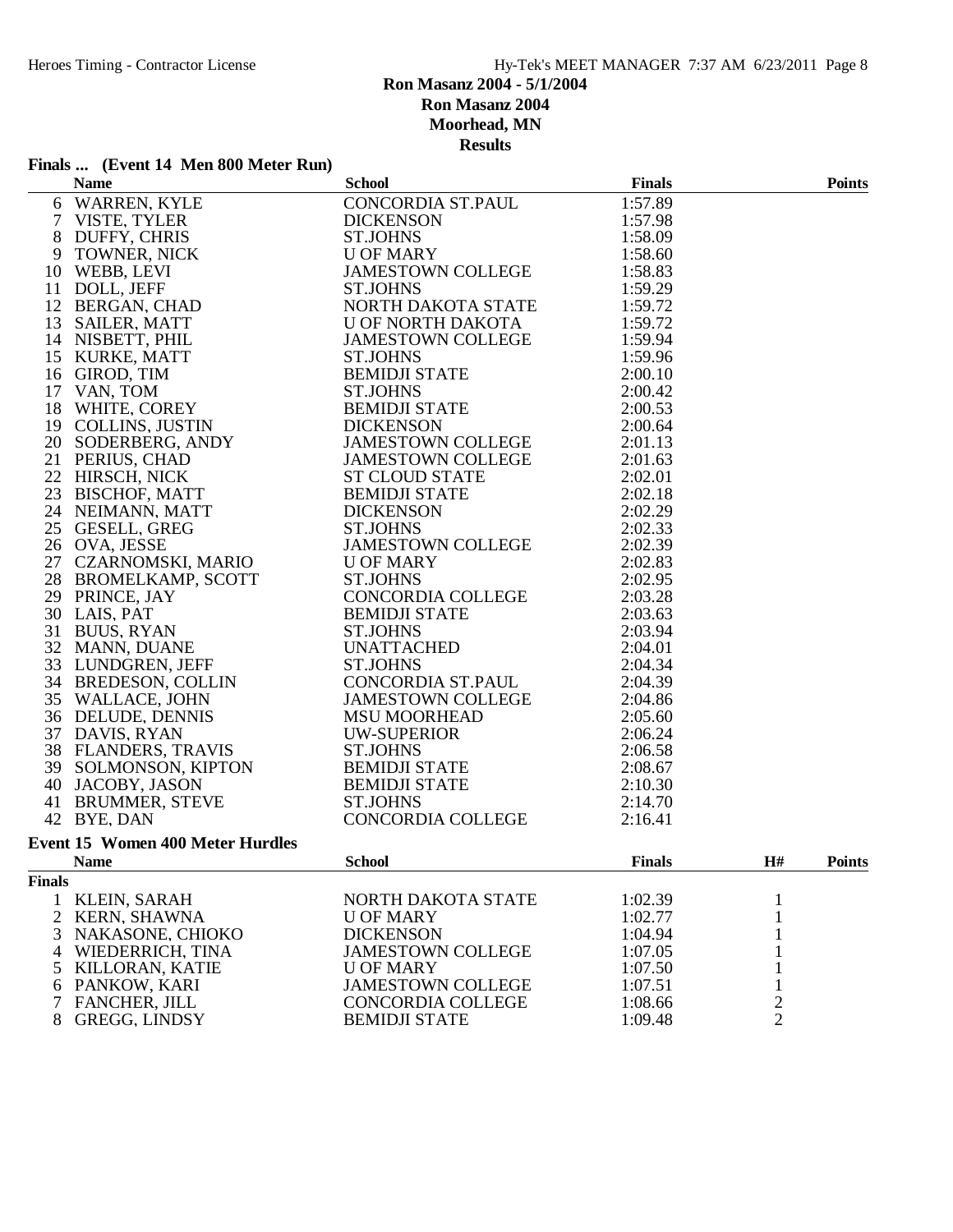# **Ron Masanz 2004 - 5/1/2004 Ron Masanz 2004**

**Moorhead, MN**

|                | Finals  (Event 15 Women 400 Meter Hurdles) | results                  |               |            |                                                   |               |
|----------------|--------------------------------------------|--------------------------|---------------|------------|---------------------------------------------------|---------------|
|                | <b>Name</b>                                | <b>School</b>            | <b>Finals</b> |            | H#                                                | <b>Points</b> |
|                | 9 PESTA, ERIN                              | <b>MSU MOORHEAD</b>      | 1:13.21       |            | $\overline{c}$                                    |               |
|                | 10 RAU, KATIE                              | U OF MARY                | 1:14.23       |            |                                                   |               |
|                | 11 GUSTIN, ABBY                            | <b>UW-SUPERIOR</b>       | 1:15.85       |            |                                                   |               |
|                | 12 HEGLAND, LEAH                           | CONCORDIA COLLEGE        | 1:16.94       |            | $\frac{2}{2}$                                     |               |
|                |                                            |                          |               |            | $\overline{2}$                                    |               |
|                | 13 THOMPSON, TONYA                         | <b>UW-SUPERIOR</b>       | 1:24.13       |            |                                                   |               |
|                | <b>Event 16 Men 400 Meter Hurdles</b>      | <b>School</b>            |               |            |                                                   |               |
|                | <b>Name</b>                                |                          | <b>Finals</b> |            | H#                                                | <b>Points</b> |
| <b>Finals</b>  |                                            |                          |               |            |                                                   |               |
| $\mathbf{1}$   | STUART, PETER                              | NORTH DAKOTA STATE       | 53.39         |            | $\mathbf{1}$                                      |               |
| $\overline{2}$ | <b>JOHANSEN, AARON</b>                     | <b>DICKENSON</b>         | 54.06         |            | $\mathbf{1}$                                      |               |
| 3              | FREIDT, TAVIS                              | <b>U OF MARY</b>         | 54.46         |            | $\mathbf{1}$                                      |               |
| 4              | <b>MASSEY, CHRIS</b>                       | <b>JAMESTOWN COLLEGE</b> | 55.12         |            | $\overline{c}$                                    |               |
| 5              | OPIO, JOHN                                 | <b>MINOT STATE</b>       | 55.22         |            | $\mathbf{1}$                                      |               |
| 6              | LEIER, TIM                                 | <b>U OF MARY</b>         | 55.77         |            | $\frac{2}{2}$<br>$\frac{2}{2}$                    |               |
| 7              | JOHNSON, DEREK                             | <b>ST.JOHNS</b>          | 56.01         |            |                                                   |               |
| 8              | STOKKELAND, PHILL                          | <b>JAMESTOWN COLLEGE</b> | 56.71         |            |                                                   |               |
| 9              | KUZNIA, TYSON                              | <b>BEMIDJI STATE</b>     | 57.08         |            |                                                   |               |
|                | 10 COSSETTE, DUSTIN                        | <b>MSU MOORHEAD</b>      | 57.30         |            |                                                   |               |
|                | 11 NELSON, PATRICK                         | <b>U OF NORTH DAKOTA</b> | 57.70         |            | $\mathbf{1}$                                      |               |
|                | 12 HOCHHALTER, KREGG                       | <b>DICKENSON</b>         | 57.83         |            |                                                   |               |
|                | 13 PETERSON, JOHN                          | <b>ST.JOHNS</b>          | 58.04         |            |                                                   |               |
|                | 14 SUCKSTORFF, PAUL                        | <b>UNATTACHED</b>        | 58.25         |            | $\begin{array}{c}\n2 \\ 2 \\ 3 \\ 3\n\end{array}$ |               |
|                | 15 SPARING, TYLER                          | <b>U OF MARY</b>         | 58.26         |            |                                                   |               |
|                | 16 KOCH, RYAN                              | <b>ST CLOUD STATE</b>    | 58.35         |            |                                                   |               |
| 17             | SPITZER, DYLAN                             | NORTH DAKOTA STATE       | 58.65         |            | $\mathbf{1}$                                      |               |
|                | 18 HOUGEN, MICHAEL                         | <b>BEMIDJI STATE</b>     | 59.60         |            | 3                                                 |               |
|                | 19 PETTIT, DAVID                           | <b>CONCORDIA COLLEGE</b> | 59.95         |            | 3                                                 |               |
|                | 20 JACOBSON, TONY                          | <b>BEMIDJI STATE</b>     | 1:00.22       |            | $\overline{\mathcal{L}}$                          |               |
|                |                                            | <b>ST.JOHNS</b>          | 1:00.38       |            |                                                   |               |
|                | 21 JOHNSON, CHRISTIAAN                     |                          |               |            | $\overline{\mathcal{L}}$                          |               |
|                | 22 LANDERS, TYLER                          | <b>DICKENSON</b>         | 1:01.00       |            | $\frac{3}{3}$                                     |               |
|                | 23 QUINN, MATT                             | <b>ST.JOHNS</b>          | 1:01.06       |            |                                                   |               |
|                | 24 MELING, SHAUN                           | <b>ST.JOHNS</b>          | 1:02.04       |            | $\overline{4}$                                    |               |
|                | 25 PLESE, JAMES                            | <b>BEMIDJI STATE</b>     | 1:05.63       |            | 4                                                 |               |
|                | 26 LODERMEIER, NATHAN                      | CONCORDIA COLLEGE        | 1:08.92       |            | 4                                                 |               |
|                | Event 17 Women 200 Meter Dash              |                          |               |            |                                                   |               |
|                | <b>Name</b>                                | <b>School</b>            | <b>Finals</b> | Wind       | H#                                                | <b>Points</b> |
| <b>Finals</b>  |                                            |                          |               |            |                                                   |               |
|                | 1 PFEIFFER, ANGIE                          | <b>CONCORDIA COLLEGE</b> | 25.20         | $-0.4$     | 1                                                 |               |
|                | 2 SHIGG, NICOLE                            | NORTH DAKOTA STATE       | 25.24         | $-0.4$     | $\mathbf{1}$                                      |               |
| 3              | <b>REHBEIN, STACEY</b>                     | <b>DICKENSON</b>         | 25.27         | $-0.4$     | $\mathbf{1}$                                      |               |
| 4              | HASSAN, BUKKY                              | <b>U OF MARY</b>         | 25.29         | $-0.4$     | $\mathbf{1}$                                      |               |
| 5              | LARSEN, SHANDA                             | NORTH DAKOTA STATE       | 25.33         | $-0.4$     | $\mathbf{1}$                                      |               |
| 6              | NIEMANN, SARAH                             | NORTH DAKOTA STATE       | 25.82         | $-0.4$     | $\mathbf{1}$                                      |               |
|                |                                            |                          |               |            |                                                   |               |
| 7              | RAU, KATIE                                 | <b>U OF MARY</b>         | 26.31         | $-0.4$     | $\mathbf{1}$                                      |               |
| 8              | ADEDEJI, ADEJOKE                           | CONCORDIA ST.PAUL        | 26.44         | <b>NWI</b> | $\overline{2}$                                    |               |
|                | 9 CARTER, LINDSEY                          | <b>U OF MARY</b>         | 26.46         | <b>NWI</b> | $\sqrt{2}$                                        |               |
|                | 10 PASKE, MELISSA                          | <b>DICKENSON</b>         | 26.63         | 0.6        | 3                                                 |               |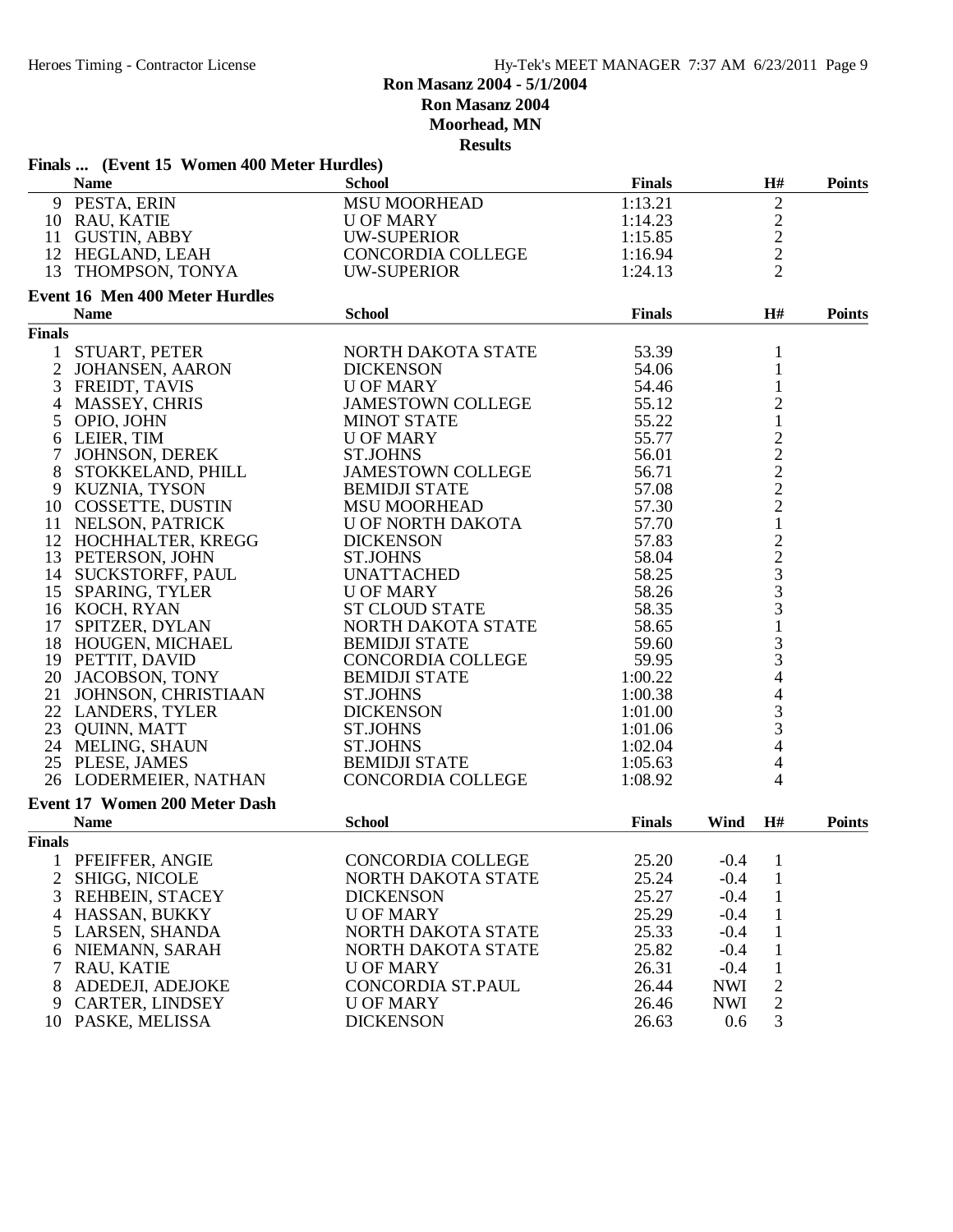#### **Ron Masanz 2004 - 5/1/2004 Ron Masanz 2004**

**Moorhead, MN**

|               | Finals  (Event 17 Women 200 Meter Dash)                                                                                                                                                                                     |                                                                                  |               |            |                                       |               |
|---------------|-----------------------------------------------------------------------------------------------------------------------------------------------------------------------------------------------------------------------------|----------------------------------------------------------------------------------|---------------|------------|---------------------------------------|---------------|
|               | <b>Name</b>                                                                                                                                                                                                                 | <b>School</b>                                                                    | <b>Finals</b> | Wind       | H#                                    | <b>Points</b> |
|               | 11 BAUSTIAN, ERIN                                                                                                                                                                                                           | <b>U OF NORTH DAKOTA</b>                                                         | 26.70         | <b>NWI</b> | $\sqrt{2}$                            |               |
|               | 12 COLLEN, ASHLEY<br>13 MOSTAD, JILL<br>14 SCHMIDT, SHANTEL                                                                                                                                                                 | <b>DICKENSON</b>                                                                 | 27.15         | NWI        | $\sqrt{2}$                            |               |
|               |                                                                                                                                                                                                                             | <b>MSU MOORHEAD</b>                                                              | 27.33         | 0.6        | $\mathfrak{Z}$                        |               |
|               |                                                                                                                                                                                                                             | DICKENSON<br>NORTH DAKOTA STATE                                                  | 27.38         | NWI        | $\overline{2}$                        |               |
|               | 15 HALSEY, CODY                                                                                                                                                                                                             |                                                                                  | 27.39         | 0.6        | $\mathfrak{Z}$                        |               |
|               | 16 PERRY, CARLA                                                                                                                                                                                                             |                                                                                  | 27.47         | 0.6        | $\overline{3}$                        |               |
|               | 17 GERTZ, JESSICA                                                                                                                                                                                                           | BEMIDJI STATE<br>CONCORDIA ST.PAUL                                               | 27.89         | 1.1        | $\overline{4}$                        |               |
|               |                                                                                                                                                                                                                             | U OF NORTH DAKOTA                                                                | 28.41         | 1.1        | $\overline{4}$                        |               |
|               | 18 BOESE, SARAH<br>19 ROMERO, TONI<br>20 CARSON, AUDRA                                                                                                                                                                      |                                                                                  | 28.94         | 1.1        | $\overline{4}$                        |               |
|               |                                                                                                                                                                                                                             | <b>JAMESTOWN COLLEGE</b><br><b>JAMESTOWN COLLEGE</b>                             |               | 1.1        | $\overline{4}$                        |               |
|               |                                                                                                                                                                                                                             |                                                                                  | 29.96         |            |                                       |               |
|               | Event 18 Men 200 Meter Dash                                                                                                                                                                                                 |                                                                                  |               |            |                                       |               |
|               | <b>Name</b>                                                                                                                                                                                                                 | <b>School</b>                                                                    | <b>Finals</b> | Wind       | H#                                    | <b>Points</b> |
| <b>Finals</b> |                                                                                                                                                                                                                             |                                                                                  |               |            |                                       |               |
|               | 1 ATKINS, DERRICK                                                                                                                                                                                                           |                                                                                  | 21.20         | 0.3        | $\mathbf{1}$                          |               |
|               | 2 ROBERTS, STARR                                                                                                                                                                                                            |                                                                                  | 21.42         | 0.3        | $\mathbf{1}$                          |               |
|               | 3 BURRELL, ALLEN                                                                                                                                                                                                            | DICKENSON<br>UNATTACHED<br>NORTH DAKOTA STATE<br>DICKENSON<br>NORTH DAKOTA STATE | 21.52         | 0.3        | $\mathbf{1}$                          |               |
|               |                                                                                                                                                                                                                             |                                                                                  | 21.61         | 0.3        | $\mathbf{1}$                          |               |
|               |                                                                                                                                                                                                                             |                                                                                  | 21.95         | 0.2        | $\sqrt{2}$                            |               |
|               |                                                                                                                                                                                                                             | NORTH DAKOTA STATE                                                               | 21.98         | 0.3        | $\mathbf{1}$                          |               |
|               |                                                                                                                                                                                                                             | NORTH DAKOTA STATE                                                               | 22.00         | 0.3        | $\mathbf{1}$                          |               |
|               | 3 BUKKELL, ALLEN<br>4 ROSE, FRANCISCO<br>5 VEGA, REECE<br>6 JOHNSON, MARQUES<br>7 ESSLER, JARED<br>8 WOOLSEY, DAMEN                                                                                                         | <b>DICKENSON</b>                                                                 | 22.19         | 0.2        |                                       |               |
|               |                                                                                                                                                                                                                             | JAMESTOWN COLLEGE                                                                | 22.30         | 0.3        | $\frac{2}{1}$                         |               |
|               |                                                                                                                                                                                                                             | <b>ST.JOHNS</b>                                                                  | 22.54         | 0.2        |                                       |               |
|               |                                                                                                                                                                                                                             | ST.JOHNS<br>CONCORDIA ST.PAUL<br>PEMIDU STATE                                    | 22.55         | 0.3        | $\begin{array}{c} 2 \\ 1 \end{array}$ |               |
|               | 8 WOOLSEY, DAMEN<br>9 STOUDT, DAN<br>10 DALHED, STEVE<br>11 MARTIN, CHUCKY<br>12 WHITE, TRISTAN<br>13 WOITZEL, TODD<br>14 HOFF, SETH<br>15 DINIUS, JOSH<br>16 BRANSCOMB, DARRION<br>17 SHONBLOM, MIKE<br>18 PERRYMAN ADRIAN |                                                                                  | 22.55         | 0.2        |                                       |               |
|               |                                                                                                                                                                                                                             | BEMIDJI STATE<br>NORTH DAKOTA STATE<br>U OF MARY<br>U OF MARY                    | 22.61         | $-1.0$     | $\frac{2}{3}$                         |               |
|               |                                                                                                                                                                                                                             |                                                                                  | 22.68         | 0.2        | $\overline{c}$                        |               |
|               |                                                                                                                                                                                                                             |                                                                                  | 22.70         |            | $\mathfrak{Z}$                        |               |
|               |                                                                                                                                                                                                                             | <b>U OF MARY</b>                                                                 |               | $-1.0$     | $\mathfrak s$                         |               |
|               |                                                                                                                                                                                                                             | CONCORDIA ST.PAUL                                                                | 22.79         | $-1.1$     |                                       |               |
|               |                                                                                                                                                                                                                             | <b>MSU MOORHEAD</b>                                                              | 22.85         | $-0.8$     | $\overline{4}$                        |               |
|               | 18 PERRYMAN, ADRIAN                                                                                                                                                                                                         | CONCORDIA ST.PAUL                                                                | 22.90         | $-1.1$     | $\sqrt{5}$                            |               |
|               | 19 WOLBAUM, TERRANCE<br>20 KONIGBAGBE, JEFF<br>21 MOURE LENG                                                                                                                                                                | NORTH DAKOTA STATE                                                               | 22.91         | $-0.8$     | $\overline{4}$                        |               |
|               |                                                                                                                                                                                                                             | JAMESTOWN COLLEGE                                                                | 22.96         | 0.2        | $\sqrt{2}$                            |               |
|               | 21 MOLENDA, KEN                                                                                                                                                                                                             | <b>U OF MARY</b>                                                                 | 22.99         | $-1.0$     | $\overline{3}$                        |               |
|               | 22 LEBLANC , JUSTIN<br>23 AMIS, BRIAN<br>24 SCUAEED BYAN                                                                                                                                                                    | NORTH DAKOTA STATE                                                               | 23.00         | 0.7        | $\sqrt{6}$                            |               |
|               |                                                                                                                                                                                                                             | CONCORDIA ST.PAUL                                                                | 23.02         | 0.2        | $\overline{2}$                        |               |
|               |                                                                                                                                                                                                                             | 24 SCHAFER, RYAN U OF NORTH DAKOTA                                               | 23.03         | $-1.0$     | 3                                     |               |
|               | 25 BADER, STEVE                                                                                                                                                                                                             | <b>ST CLOUD STATE</b>                                                            | 23.09         | $-1.0$     | $\mathfrak{Z}$                        |               |
|               | 26 STUMVOLL, ARON                                                                                                                                                                                                           | <b>CONCORDIA ST.PAUL</b>                                                         | 23.12         | 0.7        | 6                                     |               |
|               | 27 BITZ, JOSH                                                                                                                                                                                                               | <b>ST CLOUD STATE</b>                                                            | 23.17         | $-1.0$     | 3                                     |               |
|               | 28 JOHNSON, KYLE                                                                                                                                                                                                            | <b>ST.JOHNS</b>                                                                  | 23.26         | $-0.8$     | $\overline{4}$                        |               |
|               | 29 DROLC, LOGAN                                                                                                                                                                                                             | <b>DICKENSON</b>                                                                 | 23.27         | $-1.0$     | 3                                     |               |
|               | 30 MOSS, GREG                                                                                                                                                                                                               | <b>CONCORDIA COLLEGE</b>                                                         | 23.38         | $-1.1$     | $\mathfrak{S}$                        |               |
| 31            | MARTIN, JB                                                                                                                                                                                                                  | <b>BEMIDJI STATE</b>                                                             | 23.41         | $-1.1$     | $\mathfrak{S}$                        |               |
| 32            | WINSOR, JAMES                                                                                                                                                                                                               | <b>BEMIDJI STATE</b>                                                             | 23.41         | $-0.8$     | $\overline{4}$                        |               |
|               | 32 FIELDS, STEFFAN                                                                                                                                                                                                          | <b>U OF MANITOBA</b>                                                             | 23.41         | $-0.8$     | $\overline{4}$                        |               |
|               |                                                                                                                                                                                                                             |                                                                                  |               |            |                                       |               |
|               | 34 SHOOK, JAY                                                                                                                                                                                                               | <b>UNATTACHED</b>                                                                | 23.44         | 0.7        | 6                                     |               |
|               | 35 COONEN, MIKE                                                                                                                                                                                                             | <b>ST CLOUD STATE</b>                                                            | 23.49         | $-1.1$     | 5                                     |               |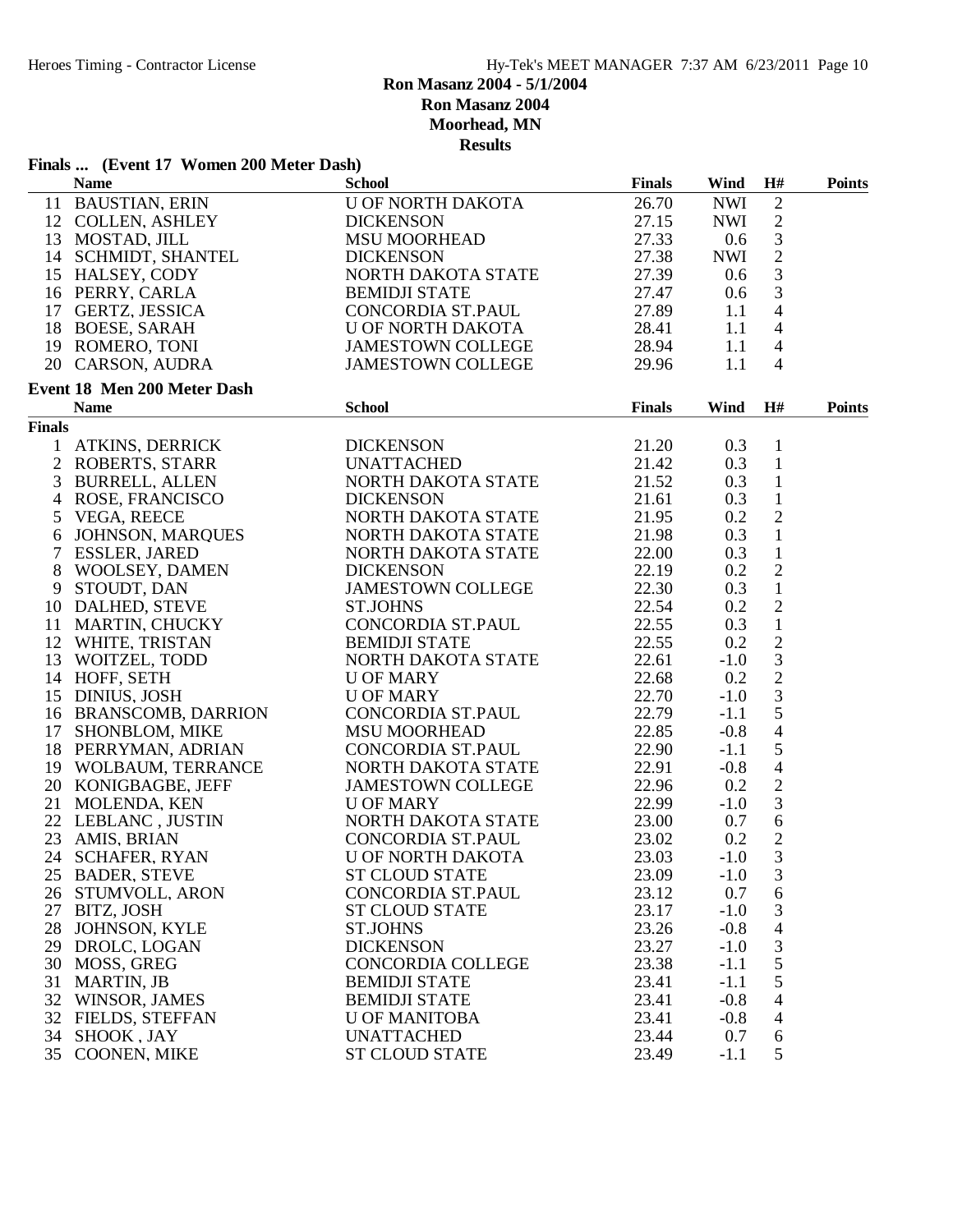# **Finals ... (Event 18 Men 200 Meter Dash)**

| <b>Name</b><br><b>School</b><br><b>Finals</b>                                                                                | Wind       | H#               | <b>Points</b> |
|------------------------------------------------------------------------------------------------------------------------------|------------|------------------|---------------|
| 36 FIELDS, JUSTIN<br>23.49<br><b>U OF MANITOBA</b>                                                                           | 0.7        | 6                |               |
| 37 RIDL, JAKE<br>NORTH DAKOTA STATE<br>23.51                                                                                 | $-1.1$     | $\mathfrak s$    |               |
| 38 CUMMINGS, SCOTT<br><b>ST.JOHNS</b><br>23.52                                                                               | 0.7        | $\sqrt{6}$       |               |
| 39 GREEN, ZACH<br><b>U OF NORTH DAKOTA</b><br>23.60                                                                          | 0.7        | $\sqrt{6}$       |               |
| 40 HOCHHALTER, KREGG<br><b>DICKENSON</b><br>23.64                                                                            | <b>NWI</b> | $\boldsymbol{7}$ |               |
| 41 GUSTAFSON, PHIL<br>NORTH DAKOTA STATE<br>23.69                                                                            | $-0.8$     | $\overline{4}$   |               |
| 42 PRESTHUS, DAN<br><b>U OF NORTH DAKOTA</b><br>23.81                                                                        | <b>NWI</b> | $\boldsymbol{7}$ |               |
| 43 KUCHER, ROB<br><b>BEMIDJI STATE</b><br>23.96                                                                              | <b>NWI</b> | $\boldsymbol{7}$ |               |
| 44 KNUTSON, MATT<br>24.20<br><b>JAMESTOWN COLLEGE</b>                                                                        | $-1.1$     | 5                |               |
| 45 MCPHERSON, DAN<br>24.55<br>CONCORDIA ST.PAUL                                                                              | 0.7        | $\sqrt{6}$       |               |
| 46 WEBER, CHRIS<br>24.73<br><b>ST.JOHNS</b>                                                                                  | <b>NWI</b> | $\boldsymbol{7}$ |               |
| 47 BEILKE'MCCALLUM, ETHA<br><b>ST.JOHNS</b><br>25.50                                                                         | <b>NWI</b> | $\boldsymbol{7}$ |               |
| --- AARONS, TIMOTHY<br><b>ST.JOHNS</b><br><b>DNF</b>                                                                         | <b>NWI</b> | $\overline{7}$   |               |
| <b>Event 19 Women 5000 Meter Run</b>                                                                                         |            |                  |               |
| <b>School</b><br><b>Finals</b><br><b>Name</b>                                                                                |            |                  | <b>Points</b> |
| <b>Finals</b>                                                                                                                |            |                  |               |
| 1 JOYCE, KOURTNEY<br>NORTH DAKOTA STATE<br>18:53.06                                                                          |            |                  |               |
| 2 STROMME, PAULA<br><b>U OF MARY</b><br>19:06.33                                                                             |            |                  |               |
| 3<br><b>UNATTACHED</b><br>MILTICH, MARTHA<br>19:09.71                                                                        |            |                  |               |
| EWERT, CHERI<br><b>JAMESTOWN COLLEGE</b><br>$\overline{4}$<br>19:19.04                                                       |            |                  |               |
| 5<br>NELSEN, KADIE<br>NORTH DAKOTA STATE<br>19:34.02                                                                         |            |                  |               |
| 6 ARMITAGE, CARRIE<br><b>U OF MARY</b><br>19:52.15                                                                           |            |                  |               |
| $\tau$<br><b>JUDD, EMILY</b><br>CONCORDIA COLLEGE<br>20:10.99                                                                |            |                  |               |
| 8 BREMSER, JEN<br><b>CONCORDIA COLLEGE</b><br>20:30.32                                                                       |            |                  |               |
| Event 20 Men 5000 Meter Run                                                                                                  |            |                  |               |
| <b>School</b><br><b>Name</b><br><b>Finals</b>                                                                                |            |                  | <b>Points</b> |
| <b>Finals</b>                                                                                                                |            |                  |               |
| DUQUETTE, COREY<br><b>MINOT STATE</b><br>15:24.09<br>1                                                                       |            |                  |               |
| 2 MOUSSEAU, JAMES<br>15:24.64<br><b>U OF MARY</b>                                                                            |            |                  |               |
| 3<br>ANDERSON, GEORGE<br><b>U OF MARY</b><br>15:25.78                                                                        |            |                  |               |
| STAMBLAUGH, TOM<br><b>UNATTACHED</b><br>$\overline{4}$<br>15:48.74                                                           |            |                  |               |
| 5<br><b>BEDDOW, DYLAN</b><br><b>DICKENSON</b><br>16:09.57                                                                    |            |                  |               |
| <b>JESKE, PAUL</b><br>6<br><b>ST.JOHNS</b><br>16:23.07                                                                       |            |                  |               |
| $\overline{7}$<br>GUYO, HASSAN<br>CONCORDIA ST.PAUL<br>16:59.04                                                              |            |                  |               |
| 8<br><b>DICKENSON</b><br><b>BROWN, DERRICK</b><br>17:01.31                                                                   |            |                  |               |
| 9 VILORIA, TEO<br><b>JAMESTOWN COLLEGE</b><br>17:43.12                                                                       |            |                  |               |
| 10 PETER, JOHN<br><b>MSU MOORHEAD</b><br>17:55.97                                                                            |            |                  |               |
| 11 KUSTRITZ, MATT<br><b>UNATTACHED</b><br>18:27.93                                                                           |            |                  |               |
| <b>Event 21 Women 3000 Meter Run</b>                                                                                         |            |                  |               |
| <b>School</b><br><b>Finals</b><br><b>Name</b>                                                                                |            |                  | <b>Points</b> |
| <b>Finals</b>                                                                                                                |            |                  |               |
| NEVA, JESSICA<br>U OF NORTH DAKOTA<br>9:52.24<br>1                                                                           |            |                  |               |
|                                                                                                                              |            |                  |               |
|                                                                                                                              |            |                  |               |
| 2<br>MURCH, KRISTIN<br><b>U OF NORTH DAKOTA</b><br>10:45.44                                                                  |            |                  |               |
| 3<br>LICHTER, JESSICA<br><b>U OF NORTH DAKOTA</b><br>10:56.75<br>THORNTON, KATI<br><b>JAMESTOWN COLLEGE</b><br>11:01.74<br>4 |            |                  |               |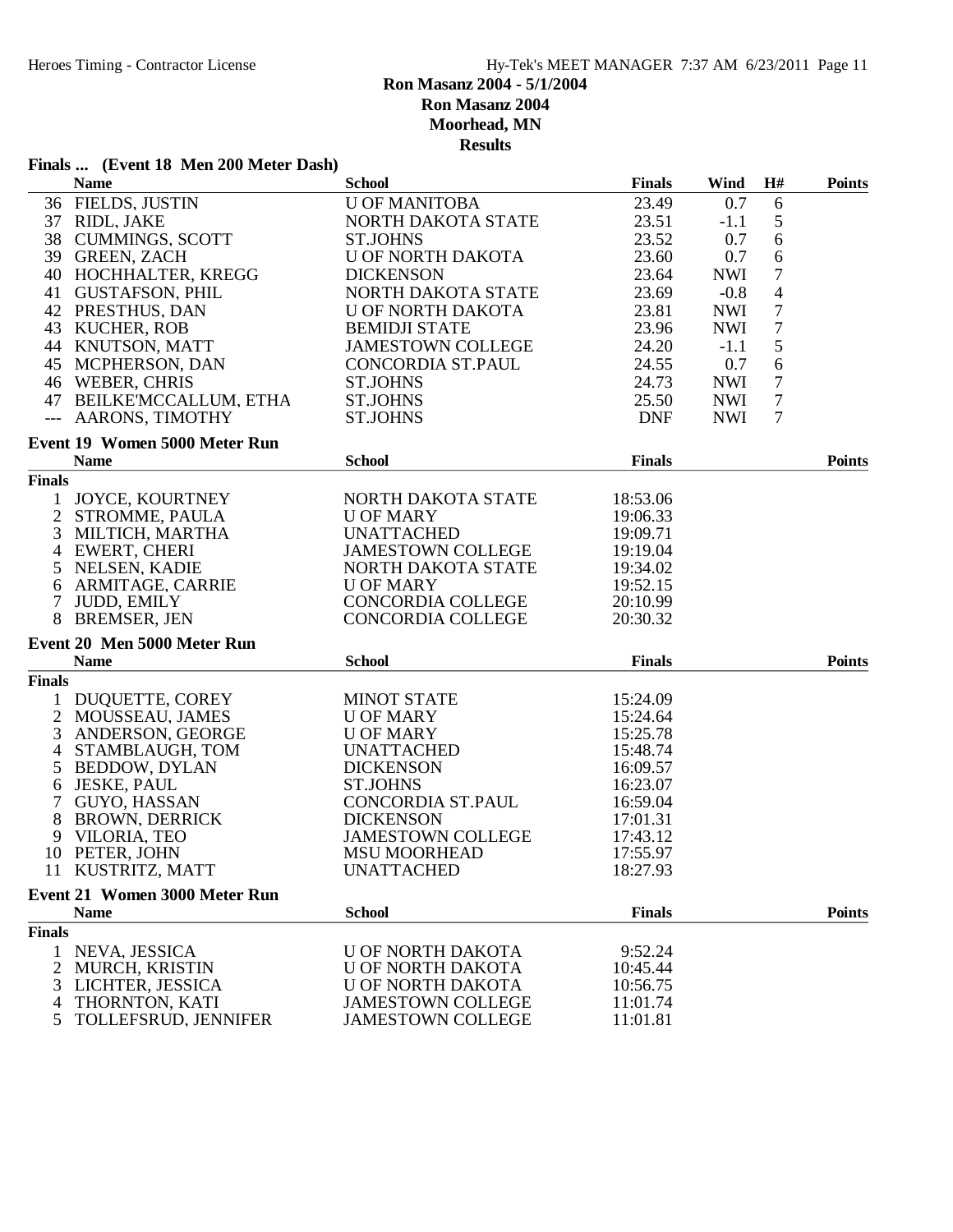|                | Finals  (Event 21 Women 3000 Meter Run) |                          |               |                         |               |
|----------------|-----------------------------------------|--------------------------|---------------|-------------------------|---------------|
|                | <b>Name</b>                             | <b>School</b>            | <b>Finals</b> |                         | <b>Points</b> |
|                | 6 LANDBERG, MARGARET                    | <b>U OF NORTH DAKOTA</b> | 11:22.63      |                         |               |
|                | Event 22 Women 4x400 Meter Relay        |                          |               |                         |               |
|                | <b>Team</b>                             | <b>Relay</b>             | <b>Finals</b> | H#                      | <b>Points</b> |
| <b>Finals</b>  |                                         |                          |               |                         |               |
| 1              | <b>U OF MARY</b>                        | A                        | 3:51.55       | 1                       |               |
| $\overline{2}$ | CONCORDIA COLLEGE                       | A                        | 3:53.26       | 1                       |               |
| 3              | <b>DICKENSON</b>                        | A                        | 3:55.20       |                         |               |
| 4              | <b>ST CLOUD STATE</b>                   | A                        | 4:03.57       |                         |               |
|                | <b>BEMIDJI STATE</b>                    | A                        | 4:08.53       |                         |               |
| 6              | <b>JAMESTOWN COLLEGE</b>                | A                        | 4:17.49       | $\overline{c}$          |               |
|                | U OF NORTH DAKOTA                       | A                        | 4:17.87       | $\mathbf 1$             |               |
| 8              | CONCORDIA COLLEGE                       | B                        | 4:21.65       | $\overline{\mathbf{c}}$ |               |
| 9              | <b>CONCORDIA COLLEGE</b>                | $\mathcal{C}$            | 4:24.46       | $\overline{2}$          |               |
|                | Event 23 Men 4x400 Meter Relay          |                          |               |                         |               |
|                | <b>Team</b>                             | <b>Relay</b>             | <b>Finals</b> | H#                      | <b>Points</b> |
| <b>Finals</b>  |                                         |                          |               |                         |               |
|                | <b>DICKENSON</b>                        | A                        | 3:15.19       | 1                       |               |
| 2              | CONCORDIA ST.PAUL                       | A                        | 3:16.83       | 1                       |               |
| 3              | <b>ST.JOHNS</b>                         | A                        | 3:20.77       |                         |               |
| 4              | <b>U OF MARY</b>                        | A                        | 3:22.38       |                         |               |
| 5              | <b>BEMIDJI STATE</b>                    | A                        | 3:23.01       |                         |               |
| 6              | U OF NORTH DAKOTA                       | A                        | 3:23.86       |                         |               |
| 7              | <b>CONCORDIA COLLEGE</b>                | B                        | 3:31.53       | 2                       |               |
|                | <b>Event 24 Women High Jump</b>         |                          |               |                         |               |
|                | <b>Name</b>                             | <b>School</b>            | <b>Finals</b> |                         | <b>Points</b> |
| <b>Finals</b>  |                                         |                          |               |                         |               |
| 1              | TRAUTWEIN, JESSICA                      | <b>MSU MOORHEAD</b>      | 67.00m        |                         |               |
|                | 2 MILLER, SAMANTHA                      | <b>UW-SUPERIOR</b>       | 64.00m        |                         |               |
| 3              | PANKOW, KARI                            | <b>JAMESTOWN COLLEGE</b> | 62.00m        |                         |               |
| 4              | <b>VANEPS, AMBER</b>                    | NORTH DAKOTA STATE       | 62.00m        |                         |               |
| 5              | GEGLEMAN, LYNDSY                        | U OF NORTH DAKOTA        | 62.00m        |                         |               |
| 6              | MCCARTY, LIZ                            | <b>JAMESTOWN COLLEGE</b> | 60.00m        |                         |               |
| 6              | AUGST, LINDSEY                          | NORTH DAKOTA STATE       | 60.00m        |                         |               |
| 6              | NAGEL, AMANDA                           | U OF NORTH DAKOTA        | 60.00m        |                         |               |
| 6              | FRIESTAD, OLIVIA                        | <b>U OF MARY</b>         | 60.00m        |                         |               |
| 10             | <b>KRUEGER, LINDSEY</b>                 | <b>ST CLOUD STATE</b>    | 58.00m        |                         |               |
|                | 10 AARESTAD, CRISTINA                   | CONCORDIA COLLEGE        | 58.00m        |                         |               |
|                | 10 LARSON, DANIELLE                     | <b>ST CLOUD STATE</b>    | 58.00m        |                         |               |
|                | 13 FAULKNER, AMANDA                     | <b>ST CLOUD STATE</b>    | 56.00m        |                         |               |
|                | 13 TRUSHENKSI, STACEY                   | <b>ST CLOUD STATE</b>    | 56.00m        |                         |               |
| $---$          | DOLECHEK, TIA                           | <b>U OF MARY</b>         | <b>NH</b>     |                         |               |
| ---            | MCGUINNESS, KARA                        | <b>U OF MARY</b>         | <b>NH</b>     |                         |               |
|                | <b>QUAMME, BREANNA</b>                  | <b>CONCORDIA COLLEGE</b> | <b>NH</b>     |                         |               |
| $---$          | LUSSENDEN, CHRISY                       | <b>JAMESTOWN COLLEGE</b> | <b>NH</b>     |                         |               |
| $---$          | BORSETH, AMANDA                         | <b>MINOT STATE</b>       | <b>NH</b>     |                         |               |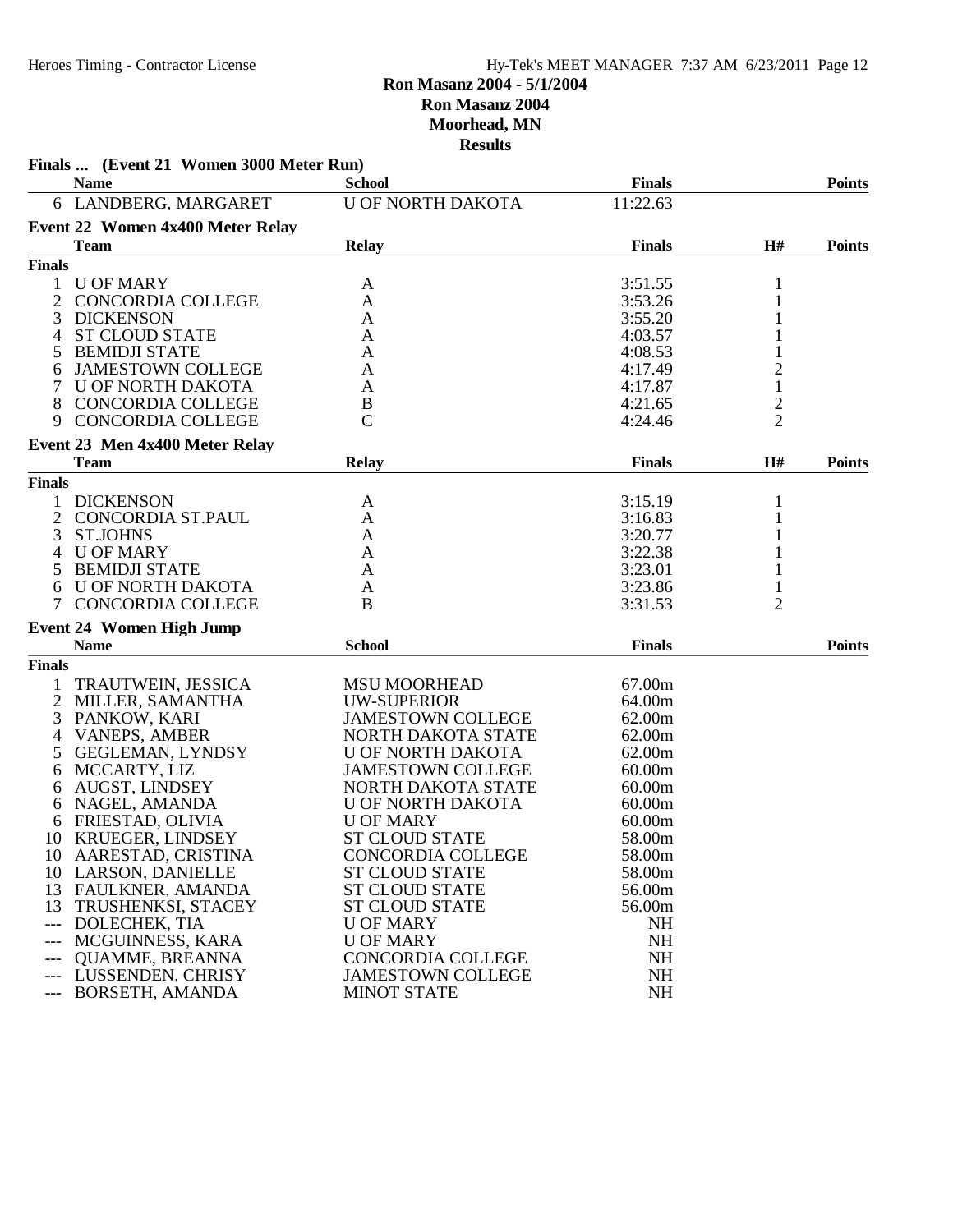# **Event 25 Men High Jump**

|               | <b>Name</b>                              | <b>School</b>                                | <b>Finals</b>        | <b>Points</b> |
|---------------|------------------------------------------|----------------------------------------------|----------------------|---------------|
| <b>Finals</b> |                                          |                                              |                      |               |
|               | 1 BARRY, TREVOR                          | <b>DICKENSON</b>                             | $6 - 10.25$          |               |
|               | 2 LESNAU, RYAN                           | NORTH DAKOTA STATE                           | 6-08.00              |               |
| 3             | <b>SCHREIBER, STEVE</b>                  | <b>BEMIDJI STATE</b>                         | 6-06.00              |               |
| 3             | WYPISZYNSKI, JORDAN                      | <b>ST CLOUD STATE</b>                        | 6-06.00              |               |
| 5             | PETTIS, DONTE                            | NORTH DAKOTA STATE                           | 6-04.00              |               |
| 5             | PEARSON, BRYAN                           | <b>ST CLOUD STATE</b>                        | 6-04.00              |               |
| 5             | THUNDER, MATT                            | NORTH DAKOTA STATE                           | 6-04.00              |               |
| 5             | MOGENSEN, MATT                           | <b>ST.JOHNS</b>                              | 6-04.00              |               |
| 5             | WOODRUFF, RALEIGH                        | <b>ST.JOHNS</b>                              | 6-04.00              |               |
|               | 10 DRAXTEN, LUKE                         | CONCORDIA COLLEGE                            | $6 - 02.00$          |               |
|               | 10 WEISBECK, LEE                         | <b>U OF MARY</b>                             | $6 - 02.00$          |               |
|               | 10 FERBER, PAUL                          | <b>ST.JOHNS</b>                              | $6 - 02.00$          |               |
|               | 13 MAGNUSON, KYLE                        | <b>UW-SUPERIOR</b>                           | 6-00.00              |               |
|               | 13 GREEN, ZACH                           | U OF NORTH DAKOTA                            | $6 - 00.00$          |               |
|               | 13 PETTIT, DAVID                         | CONCORDIA COLLEGE                            | $6 - 00.00$          |               |
|               | 13 KUBAT, SPENCER                        | <b>JAMESTOWN COLLEGE</b>                     | $6 - 00.00$          |               |
|               | 13 CLEMONS, JON                          | <b>BEMIDJI STATE</b>                         | $6 - 00.00$          |               |
|               | 18 LOOKER, LANCE                         | <b>U OF MARY</b>                             | $5 - 10.00$          |               |
|               | --- EVENSON, CHRIS                       | <b>U OF MARY</b>                             | NH                   |               |
|               | --- CURRY, ROOSEVELT                     | <b>DICKENSON</b>                             | <b>NH</b>            |               |
| $---$         | ANDERSON, NATHAN                         | UW-SUPERIOR                                  | NH                   |               |
|               | --- POULOS, ANDREW                       | <b>JAMESTOWN COLLEGE</b>                     | <b>NH</b>            |               |
|               |                                          |                                              |                      |               |
|               | <b>Event 26 Women Pole Vault</b>         |                                              |                      |               |
|               | <b>Name</b>                              | <b>School</b>                                | <b>Finals</b>        | <b>Points</b> |
|               |                                          |                                              |                      |               |
| <b>Finals</b> |                                          | NORTH DAKOTA STATE                           | 12-02.25             |               |
| 1             | ROEHRICK, JESSICA                        |                                              |                      |               |
| 2             | TARASEWICZ, JODI                         | <b>ST CLOUD STATE</b>                        | 11-06.50             |               |
| 3             | <b>HILTON, KIMBERLY</b>                  | NORTH DAKOTA STATE                           | 11-06.50             |               |
| 4             | WEHRI, BROOKE                            | <b>MSU MOORHEAD</b>                          | 11-06.50             |               |
| 5             | ROSBOROUGH, JODI                         | <b>ST CLOUD STATE</b>                        | 11-06.50             |               |
| 6             | SIMONICH, ANN-MARIE                      | <b>U OF MARY</b>                             | 11-06.50             |               |
| 7             | STRENKOWSKI, JULIE                       | NORTH DAKOTA STATE                           | 11-06.50             |               |
| 8             | LENCOWSKI, SARAH                         | <b>ST CLOUD STATE</b>                        | 11-00.00             |               |
| 8             | SPRIGGS, TIFFANY                         | <b>MSU MOORHEAD</b>                          | 11-00.00             |               |
| 8             | FLECK, JESSICA                           | U OF NORTH DAKOTA                            | 11-00.00             |               |
| 8             | MOSTAD, JILL                             | <b>MSU MOORHEAD</b>                          | 11-00.00             |               |
| 8             | <b>SPLICHAL, RENEE</b>                   | CONCORDIA COLLEGE                            | 11-00.00             |               |
| 13            | <b>CRAWFORD, SAVANNAH</b>                | <b>U OF MARY</b>                             | 10-06.00             |               |
|               | 13 SEDLER, DARBY                         | <b>U OF NORTH DAKOTA</b>                     | 10-06.00             |               |
|               | 13 DUKART, SARA                          | <b>DICKENSON</b>                             | 10-06.00             |               |
| 13            | STURLAUGSON, BREYNN                      | <b>U OF MARY</b>                             | 10-06.00             |               |
| 13            | LOWE, CORRINA                            | <b>DICKENSON</b>                             | 10-06.00             |               |
| 18            | KUZNIA, LINDSAY                          | CONCORDIA COLLEGE                            | 10-01.25             |               |
| 18            | HANSON, NATALIE                          | <b>CONCORDIA COLLEGE</b>                     | 10-01.25             |               |
| 18            | <b>AMBERSON, ELLEN</b><br>18 DOBBS, LISA | <b>U OF NORTH DAKOTA</b><br><b>U OF MARY</b> | 10-01.25<br>10-01.25 |               |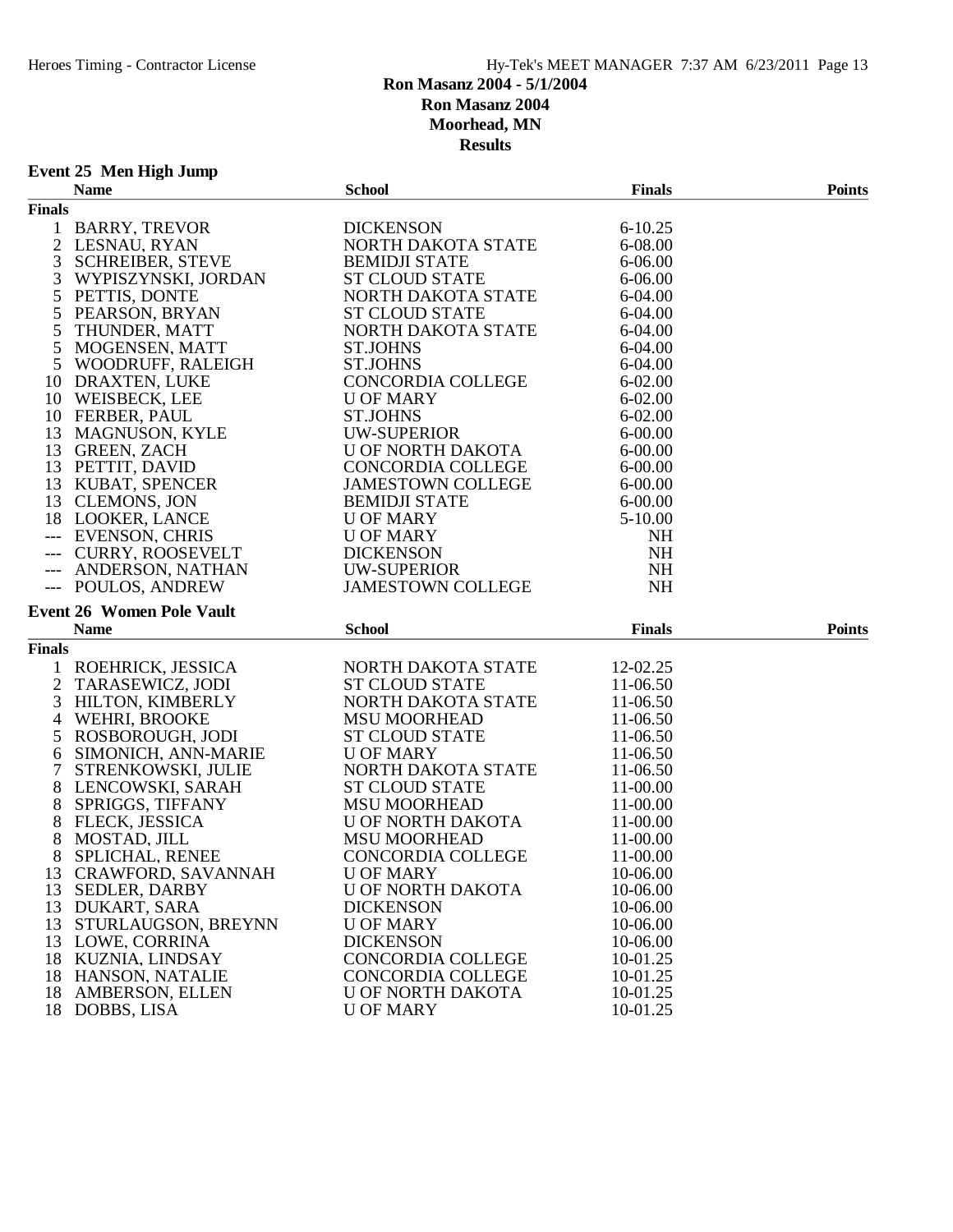| Finals  (Event 26 Women Pole Vault)   |                          |               |            |               |
|---------------------------------------|--------------------------|---------------|------------|---------------|
| <b>Name</b>                           | <b>School</b>            | <b>Finals</b> |            | <b>Points</b> |
| 18 ROST, ELLYN                        | <b>U OF MARY</b>         | 10-01.25      |            |               |
| 18 LARSON, DANIELLE                   | <b>ST CLOUD STATE</b>    | 10-01.25      |            |               |
| 18 SVINGEN, JESS                      | <b>DICKENSON</b>         | 10-01.25      |            |               |
| 25 QUAMME, BREANNA                    | CONCORDIA COLLEGE        | 9-06.00       |            |               |
| 26 JOHNSON, MARRIE                    | <b>JAMESTOWN COLLEGE</b> | 8-06.00       |            |               |
| --- KOSTELECKY, CASEY                 | U OF NORTH DAKOTA        | <b>NH</b>     |            |               |
| --- SCHWEHR, KRISTEN                  | <b>U OF MARY</b>         | NH            |            |               |
|                                       |                          |               |            |               |
| <b>Event 27 Men Pole Vault</b>        | <b>School</b>            | <b>Finals</b> |            |               |
| <b>Name</b>                           |                          |               |            | <b>Points</b> |
| <b>Finals</b>                         |                          |               |            |               |
| $\mathbf{1}$<br><b>STECKLER, MARC</b> | NORTH DAKOTA STATE       | 16-09.00      |            |               |
| $\overline{2}$<br>WHITE, STEVE        | UNATTACHED               | 16-03.00      |            |               |
| 3<br>JAHNKE, MATT                     | <b>MSU MOORHEAD</b>      | 15-09.00      |            |               |
| 3 LEE, ADAM                           | <b>ST CLOUD STATE</b>    | 15-09.00      |            |               |
| 5 KRAMER', DWAYNE                     | <b>U OF MARY</b>         | 15-03.00      |            |               |
| 6 HAWN, MATT                          | <b>ST.JOHNS</b>          | 14-09.00      |            |               |
| 6 KNOKE, KEITH                        | <b>UNATTACHED</b>        | 14-09.00      |            |               |
| 8<br>ZELLER, CHAE                     | <b>ST.JOHNS</b>          | 14-03.00      |            |               |
| 8<br>DRESSLER, SCOT                   | <b>U OF MANITOBA</b>     | 14-03.00      |            |               |
| 8 HEGEL, PATRICK                      | <b>ST.JOHNS</b>          | 14-03.00      |            |               |
| 8<br><b>CASTLE, ANDREW</b>            | <b>DICKENSON</b>         | 14-03.00      |            |               |
| NORBERG, TRAVIS<br>8                  | <b>DICKENSON</b>         | 14-03.00      |            |               |
| 13 GALSTON, DERON                     | <b>JAMESTOWN COLLEGE</b> | 13-06.00      |            |               |
| 13 REGINEK, DAN                       | NORTH DAKOTA STATE       | 13-06.00      |            |               |
| 13 OMANN, SAM                         | <b>ST.JOHNS</b>          | 13-06.00      |            |               |
|                                       | <b>U OF MARY</b>         | 13-06.00      |            |               |
| 13 WELTIKOL, LEVI                     |                          |               |            |               |
| 13 HELM, ANDREW                       | <b>JAMESTOWN COLLEGE</b> | 13-06.00      |            |               |
| 13 GETZKE, JOHN                       | <b>ST CLOUD STATE</b>    | 13-06.00      |            |               |
| 13 LATT, DAN                          | <b>U OF MARY</b>         | 13-06.00      |            |               |
| --- CAINES, CLIFF                     | <b>U OF MANITOBA</b>     | <b>NH</b>     |            |               |
| SMITH, JASON<br>$---$                 | <b>BEMIDJI STATE</b>     | <b>NH</b>     |            |               |
| --- AULWES, MIKE                      | <b>ST CLOUD STATE</b>    | <b>NH</b>     |            |               |
| --- ELLETSON, DJ                      | <b>U OF MARY</b>         | <b>NH</b>     |            |               |
| --- CRUMMY, TOMMY                     | <b>BEMIDJI STATE</b>     | <b>NH</b>     |            |               |
| --- MAKOUTZ, CHRIS                    | <b>JAMESTOWN COLLEGE</b> | <b>NH</b>     |            |               |
| --- KNIGHT, BEN                       | <b>DICKENSON</b>         | NH            |            |               |
| SPLICHAL, MITCH                       | <b>JAMESTOWN COLLEGE</b> | <b>NH</b>     |            |               |
| <b>Event 28 Women Long Jump</b>       |                          |               |            |               |
| <b>Name</b>                           | <b>School</b>            | <b>Finals</b> | Wind       | <b>Points</b> |
| <b>Finals</b>                         |                          |               |            |               |
| OLSON, CASSANDRA<br>$\mathbf{1}$      | NORTH DAKOTA STATE       | 5.72m         | 0.7        |               |
| 2<br><b>UTHUS, AMY</b>                | NORTH DAKOTA STATE       | 5.49m         | $-0.4$     |               |
|                                       |                          |               |            |               |
| ADEDEJI, ADEJOKE<br>3                 | CONCORDIA ST.PAUL        | 5.46m         | 1.1        |               |
| <b>MOIS, ERICA</b><br>4               | <b>JAMESTOWN COLLEGE</b> | 5.36m         | 2.4        |               |
| SIMS, NIKKI<br>5                      | U OF NORTH DAKOTA        | 5.31m         | $-1.7$     |               |
| ANDRUS, ALISSA<br>6                   | NORTH DAKOTA STATE       | 5.25m         | <b>NWI</b> |               |
| $\tau$<br><b>BJUGSTAD, LESLIE</b>     | <b>U OF NORTH DAKOTA</b> | 5.22m         | $-0.1$     |               |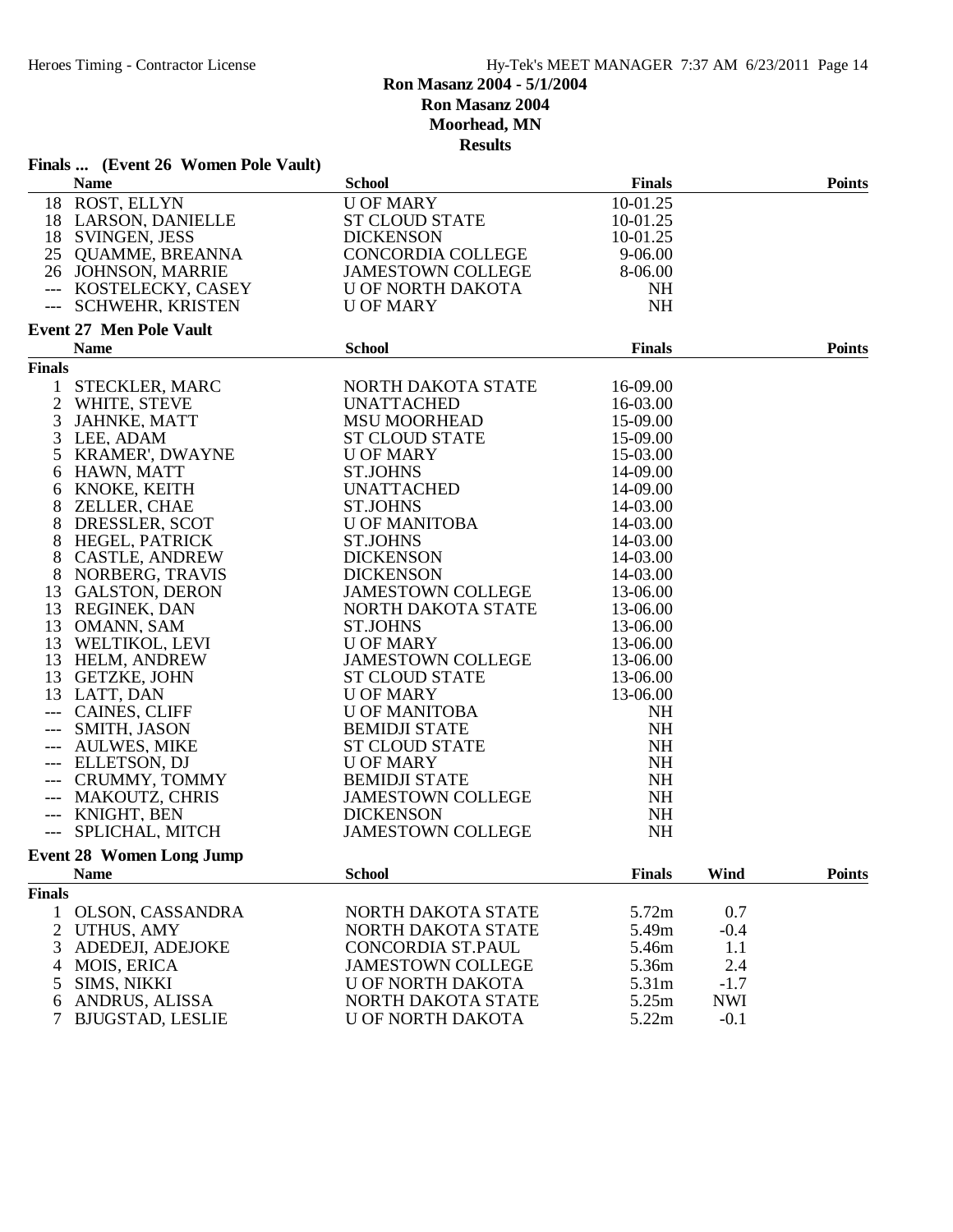# **Finals ... (Event 28 Women Long Jump)**

|                | <b>Name</b>                                                                                                                                                                                                        | <b>School</b>                                                                                                                                                                       | <b>Finals</b>     | Wind       | <b>Points</b> |
|----------------|--------------------------------------------------------------------------------------------------------------------------------------------------------------------------------------------------------------------|-------------------------------------------------------------------------------------------------------------------------------------------------------------------------------------|-------------------|------------|---------------|
|                | 8 BURGARD, MICHELLE<br>8 LLOYD, CASS<br>10 JOHNSON, CHRISTY<br>11 CAMPBELL, KAYLA                                                                                                                                  | U OF NORTH DAKOTA<br>U OF MARY<br>NORTH DAKOTA STATE<br>U OF MARY<br>DICKENSON<br>U OF NORTH DAKOTA<br>U OF MARY                                                                    | 5.11m             | 0.2        |               |
|                |                                                                                                                                                                                                                    |                                                                                                                                                                                     | 5.11m             | 1.0        |               |
|                |                                                                                                                                                                                                                    |                                                                                                                                                                                     | 5.02m             | 0.1        |               |
|                |                                                                                                                                                                                                                    |                                                                                                                                                                                     | 4.96m             | 2.6        |               |
|                |                                                                                                                                                                                                                    |                                                                                                                                                                                     | 4.95m             | 1.7        |               |
|                |                                                                                                                                                                                                                    |                                                                                                                                                                                     | 4.93m             | 1.8        |               |
|                | 12 MILANOVICH, STACEY<br>13 KUHN, ANDI<br>14 FREISTAD, OLIVIA                                                                                                                                                      |                                                                                                                                                                                     | 4.86m             | 3.3        |               |
|                |                                                                                                                                                                                                                    | U OF MARY<br>MSU MOORHEAD                                                                                                                                                           | 4.85m             | $-0.3$     |               |
|                | 15 ANDERSON, KRISTAN<br>16 LONG, SARAH                                                                                                                                                                             |                                                                                                                                                                                     | 4.83m             | <b>NWI</b> |               |
|                |                                                                                                                                                                                                                    | DICKENSON<br>JAMESTOWN COLLEGE                                                                                                                                                      | 4.78 <sub>m</sub> | $-0.4$     |               |
|                | 17 MCCARTY, LIZ<br>18 JOHNSON, MARRIE                                                                                                                                                                              | JAMESTOWN COLLEGE                                                                                                                                                                   | 4.73m             | <b>NWI</b> |               |
|                | 19 TODNEM, KAYLA                                                                                                                                                                                                   | <b>ST CLOUD STATE</b>                                                                                                                                                               | 4.71m             | $-0.6$     |               |
|                | <b>Event 29 Men Long Jump</b>                                                                                                                                                                                      |                                                                                                                                                                                     |                   |            |               |
|                | <b>Name</b>                                                                                                                                                                                                        | <b>School</b>                                                                                                                                                                       | <b>Finals</b>     | Wind       | <b>Points</b> |
| <b>Finals</b>  |                                                                                                                                                                                                                    |                                                                                                                                                                                     |                   |            |               |
|                | 1 BARRY, TREVOR<br>2 STOLTZ, TYLER<br>3 TEWS, NICK<br>4 CURRY, ROOSEVELT<br>5 HAGASHI, ELDAD                                                                                                                       | <b>DICKENSON</b>                                                                                                                                                                    | 7.07 <sub>m</sub> | 0.2        |               |
|                |                                                                                                                                                                                                                    | U OF NORTH DAKOTA                                                                                                                                                                   | 7.05m             | 0.2        |               |
|                |                                                                                                                                                                                                                    |                                                                                                                                                                                     | 6.81m             | 1.6        |               |
|                |                                                                                                                                                                                                                    |                                                                                                                                                                                     | 6.75m             | 0.9        |               |
|                |                                                                                                                                                                                                                    |                                                                                                                                                                                     | 6.71m             | 1.4        |               |
|                | 6 MATHEWS, FRIDAY                                                                                                                                                                                                  | JAMESTOWN COLLEGE<br>DICKENSON<br>DICKENSON<br>ST CLOUD STATE<br>MONADY                                                                                                             | 6.56m             | 1.6        |               |
| $\tau$         | SHELTER, BILL                                                                                                                                                                                                      |                                                                                                                                                                                     | 6.54m             | 1.8        |               |
|                |                                                                                                                                                                                                                    |                                                                                                                                                                                     | 6.43m             | 0.4        |               |
|                | 7 SHELTER, BILL<br>8 FERBER, PAUL<br>9 JOSEPHSON, DAVE<br>10 PEARSON, BRYAN<br>11 WEISBECK, LEE<br>12 CHANDLER, CHRIS<br>13 KAPP, ANDY<br>14 MARIE, KIM<br>15 RALPH, DAVA<br>16 MUSGRAVE, CORY<br>17 MAGNISON KYLE | U OF MARY<br>ST.JOHNS<br>U OF NORTH DAKOTA                                                                                                                                          | 6.38m             | 0.2        |               |
|                |                                                                                                                                                                                                                    | ST CLOUD STATE<br>U OF MARY<br>V OF MARY                                                                                                                                            | 6.36m             | 1.0        |               |
|                |                                                                                                                                                                                                                    |                                                                                                                                                                                     | 6.26m             | 0.9        |               |
|                |                                                                                                                                                                                                                    | <b>U OF MARY</b>                                                                                                                                                                    | 6.22m             | <b>NWI</b> |               |
|                |                                                                                                                                                                                                                    |                                                                                                                                                                                     | 6.21m             | 0.1        |               |
|                |                                                                                                                                                                                                                    |                                                                                                                                                                                     | 6.20m             | 1.1        |               |
|                |                                                                                                                                                                                                                    |                                                                                                                                                                                     | 6.14m             | 0.7        |               |
|                |                                                                                                                                                                                                                    |                                                                                                                                                                                     | 6.08m             | $-0.1$     |               |
|                |                                                                                                                                                                                                                    |                                                                                                                                                                                     | 6.03m             | $-0.1$     |               |
|                | 17 MAGNUSON, KYLE<br>18 LARAMEE, LEO<br>19 FARWELL, DEREK                                                                                                                                                          |                                                                                                                                                                                     | 6.01 <sub>m</sub> | $-0.4$     |               |
|                |                                                                                                                                                                                                                    |                                                                                                                                                                                     | 5.99m             | $-0.8$     |               |
|                | 20 ALLEN, PETER                                                                                                                                                                                                    | U OF MARY<br>JAMESTOWN COLLEGE<br>U OF MANITOBA<br>U OF MARY<br>U OF MARY<br>UW-SUPERIOR<br>U OF MANITOBA<br>MSU MOORHEAD<br>ST.JOHNS<br>BEMIDJI STATE<br>ST.JOHNS<br>BEMIDJI STATE | 5.90 <sub>m</sub> | <b>NWI</b> |               |
|                | 21 CRUMMY, TOMMY                                                                                                                                                                                                   |                                                                                                                                                                                     | 5.82m             | 0.6        |               |
|                | 22 KRYSTOSEK, SAM                                                                                                                                                                                                  |                                                                                                                                                                                     | 5.80 <sub>m</sub> | $-0.2$     |               |
|                | 23 KUCHER, ROB                                                                                                                                                                                                     | <b>BEMIDJI STATE</b>                                                                                                                                                                | 5.74m             | 0.5        |               |
| $---$          | VRCHOTA, BRAD                                                                                                                                                                                                      | <b>ST.JOHNS</b>                                                                                                                                                                     | ND                | <b>NWI</b> |               |
| ---            | SMITH, JASON                                                                                                                                                                                                       | <b>BEMIDJI STATE</b>                                                                                                                                                                | <b>ND</b>         | <b>NWI</b> |               |
| ---            | WILLPRECHT, MATT                                                                                                                                                                                                   | <b>MSU MOORHEAD</b>                                                                                                                                                                 | <b>ND</b>         | <b>NWI</b> |               |
| $---$          | <b>GRIFFITH, ADRIAN</b>                                                                                                                                                                                            | <b>DICKENSON</b>                                                                                                                                                                    | <b>ND</b>         | <b>NWI</b> |               |
|                |                                                                                                                                                                                                                    |                                                                                                                                                                                     |                   |            |               |
|                | <b>Event 30 Women Triple Jump</b><br><b>Name</b>                                                                                                                                                                   | <b>School</b>                                                                                                                                                                       | <b>Finals</b>     | Wind       | <b>Points</b> |
| <b>Finals</b>  |                                                                                                                                                                                                                    |                                                                                                                                                                                     |                   |            |               |
| 1              | <b>OLSON, CASSANDRA</b>                                                                                                                                                                                            | NORTH DAKOTA STATE                                                                                                                                                                  | 12.19m            | $+0.0$     |               |
| $\overline{2}$ | MINDERMANN, ALICIA                                                                                                                                                                                                 | NORTH DAKOTA STATE                                                                                                                                                                  | 11.75m            | 0.9        |               |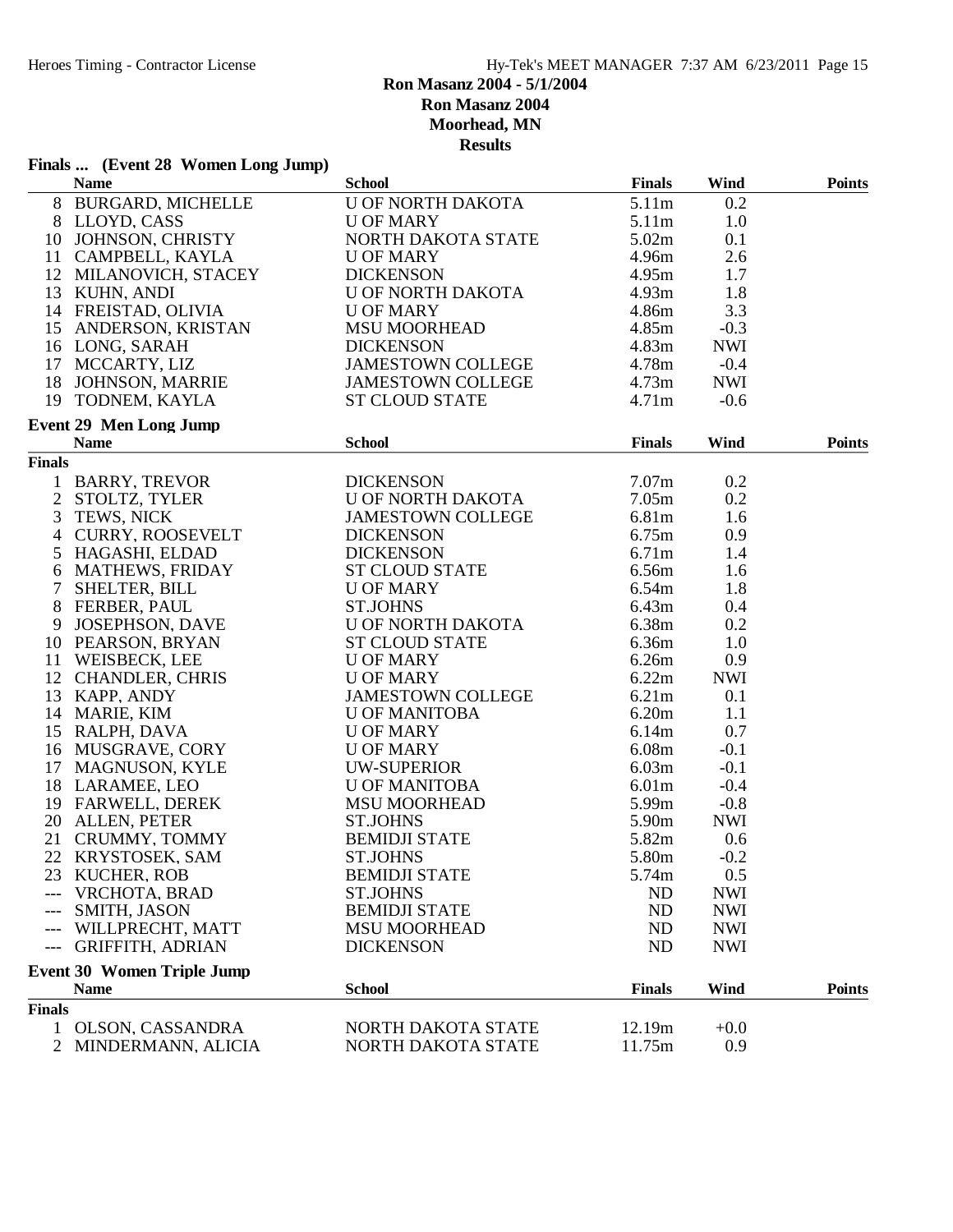# **Finals ... (Event 30 Women Triple Jump)**

| $\overline{3}$<br><b>MSU MOORHEAD</b><br>11.73m<br>ANDERSON, KRISTAN<br>0.6<br>1.4<br>TRAUWEIN, JESSICA<br><b>MSU MOORHEAD</b><br>11.45m<br>4<br>0.7<br>BURGARD, MICHELLE<br>U OF NORTH DAKOTA<br>11.09m<br>5<br>DERINGER, JESICA<br><b>U OF MARY</b><br>11.08m<br>$+0.0$<br>6<br>$\tau$<br>FLECK, JESSICA<br>U OF NORTH DAKOTA<br>10.89m<br>0.5<br>8 KUHN, ANDI<br>U OF NORTH DAKOTA<br>10.65m<br>0.6<br>FREISTAD, OLIVIA<br><b>U OF MARY</b><br>10.60m<br>1.4<br>9<br>10 LONG, SARAH<br><b>DICKENSON</b><br>10.55m<br>0.5<br>11 FELIX, ACARA<br><b>ST CLOUD STATE</b><br>10.46m<br>$-0.7$<br>12 MILANOVICH, STACEY<br><b>DICKENSON</b><br>10.42m<br>1.5<br>13 CAMPBELL, KAYLA<br>10.34m<br>1.5<br>U OF MARY<br>14 STURLAUGSON, BRYENN<br><b>U OF MARY</b><br>10.31 <sub>m</sub><br>1.3<br>15 BECK, RACHEL<br><b>MSU MOORHEAD</b><br>10.04m<br>1.6<br>16 BJUGSTAD, LESLIE<br>U OF NORTH DAKOTA<br>10.01 <sub>m</sub><br>0.8<br>9.78 <sub>m</sub><br>17 REEVES, CRYSTAL<br>CONCORDIA COLLEGE<br>0.1<br>1.5<br>18 ROMERO, TONI<br>JAMESTOWN COLLEGE<br>9.72m<br>19 PANKOW, KARI<br><b>JAMESTOWN COLLEGE</b><br>9.70 <sub>m</sub><br>1.1<br><b>Event 31 Men Triple Jump</b><br><b>School</b><br><b>Finals</b><br>Wind<br><b>Points</b><br><b>Name</b><br><b>Finals</b><br><b>ST CLOUD STATE</b><br>1 MATHEWS, FRIDAY<br>14.09m<br>0.6<br>2 FERBER, PAUL<br><b>ST.JOHNS</b><br>14.08m<br>0.1<br>3<br>HYSJULIEN, DREW<br><b>MINOT STATE</b><br>13.67m<br>$+0.0$<br>4 LARAMEE, LEO<br><b>U OF MANITOBA</b><br>13.62m<br>$-0.9$<br>U OF NORTH DAKOTA<br>13.55m<br>0.4<br>5<br>LARAMEL, L.<br>RYGH, DAVE<br>HARTSOCJ, BRAD<br>TTWG NICK<br>NORTH DAKOTA STATE<br>13.43m<br>2.2<br>6<br><b>JAMESTOWN COLLEGE</b><br>13.41m<br>0.1<br>$\tau$<br>8<br>NORTH DAKOTA STATE<br>13.37m<br>$-2.7$<br>13.16m<br>0.4<br>9 RALPH, DAVA<br><b>U OF MARY</b><br>10 FRIES, JAMES<br>13.12m<br>NORTH DAKOTA STATE<br>$-0.5$<br>2.4<br>11 GERVAIS, CHRIS<br><b>ST.JOHNS</b><br>13.03m<br>11 GERVALD, CIRCO<br>12 WILLPRECHT, MATT<br>12 NORDELL MARK<br>12.99m<br><b>NWI</b><br><b>MSU MOORHEAD</b><br><b>BEMIDJI STATE</b><br>12.91m<br>$+0.0$<br>14 CHAU, JOHN<br><b>ST CLOUD STATE</b><br>12.86m<br>$-0.3$<br>15 SHELTER, BILL<br><b>U OF MARY</b><br>12.73m<br>0.4<br>12.53m<br>0.1<br>16 MUSGRAVE, CORY<br><b>U OF MARY</b><br>17 MAGNUSON, KYLE<br>12.28m<br><b>NWI</b><br>UW-SUPERIOR<br><b>Event 32 Women Discus Throw</b><br><b>School</b><br><b>Finals</b><br><b>Name</b><br><b>Points</b><br><b>Finals</b><br>$175 - 11$<br>LONGFORS, RACHEL<br><b>UNATTACHED</b><br>1<br>$\overline{c}$<br>MERRITT, TALIA<br><b>UNATTACHED</b><br>144-00.50<br>HUMPHRIES, KELLY<br>3<br>NORTH DAKOTA STATE<br>138-02.50<br>AALUND, MAGGIE<br><b>MINOT STATE</b><br>135-10.50<br>4<br>CHASE, JESSICA<br><b>JAMESTOWN COLLEGE</b><br>128-10.50<br>5<br>PEKOVISH, LEEANN<br><b>MINOT STATE</b><br>128-10.50<br>5<br>128-07<br>MERRIGAN, MOLLY<br><b>U OF MARY</b> | <b>Name</b> | <b>School</b> | Finals | Wind | <b>Points</b> |
|-------------------------------------------------------------------------------------------------------------------------------------------------------------------------------------------------------------------------------------------------------------------------------------------------------------------------------------------------------------------------------------------------------------------------------------------------------------------------------------------------------------------------------------------------------------------------------------------------------------------------------------------------------------------------------------------------------------------------------------------------------------------------------------------------------------------------------------------------------------------------------------------------------------------------------------------------------------------------------------------------------------------------------------------------------------------------------------------------------------------------------------------------------------------------------------------------------------------------------------------------------------------------------------------------------------------------------------------------------------------------------------------------------------------------------------------------------------------------------------------------------------------------------------------------------------------------------------------------------------------------------------------------------------------------------------------------------------------------------------------------------------------------------------------------------------------------------------------------------------------------------------------------------------------------------------------------------------------------------------------------------------------------------------------------------------------------------------------------------------------------------------------------------------------------------------------------------------------------------------------------------------------------------------------------------------------------------------------------------------------------------------------------------------------------------------------------------------------------------------------------------------------------------------------------------------------------------------------------------------------------------------------------------------------------------------------------------------------------------------------------------------------------------------------------------------------------------------------------------------------------------------------------------------------------------------|-------------|---------------|--------|------|---------------|
|                                                                                                                                                                                                                                                                                                                                                                                                                                                                                                                                                                                                                                                                                                                                                                                                                                                                                                                                                                                                                                                                                                                                                                                                                                                                                                                                                                                                                                                                                                                                                                                                                                                                                                                                                                                                                                                                                                                                                                                                                                                                                                                                                                                                                                                                                                                                                                                                                                                                                                                                                                                                                                                                                                                                                                                                                                                                                                                                     |             |               |        |      |               |
|                                                                                                                                                                                                                                                                                                                                                                                                                                                                                                                                                                                                                                                                                                                                                                                                                                                                                                                                                                                                                                                                                                                                                                                                                                                                                                                                                                                                                                                                                                                                                                                                                                                                                                                                                                                                                                                                                                                                                                                                                                                                                                                                                                                                                                                                                                                                                                                                                                                                                                                                                                                                                                                                                                                                                                                                                                                                                                                                     |             |               |        |      |               |
|                                                                                                                                                                                                                                                                                                                                                                                                                                                                                                                                                                                                                                                                                                                                                                                                                                                                                                                                                                                                                                                                                                                                                                                                                                                                                                                                                                                                                                                                                                                                                                                                                                                                                                                                                                                                                                                                                                                                                                                                                                                                                                                                                                                                                                                                                                                                                                                                                                                                                                                                                                                                                                                                                                                                                                                                                                                                                                                                     |             |               |        |      |               |
|                                                                                                                                                                                                                                                                                                                                                                                                                                                                                                                                                                                                                                                                                                                                                                                                                                                                                                                                                                                                                                                                                                                                                                                                                                                                                                                                                                                                                                                                                                                                                                                                                                                                                                                                                                                                                                                                                                                                                                                                                                                                                                                                                                                                                                                                                                                                                                                                                                                                                                                                                                                                                                                                                                                                                                                                                                                                                                                                     |             |               |        |      |               |
|                                                                                                                                                                                                                                                                                                                                                                                                                                                                                                                                                                                                                                                                                                                                                                                                                                                                                                                                                                                                                                                                                                                                                                                                                                                                                                                                                                                                                                                                                                                                                                                                                                                                                                                                                                                                                                                                                                                                                                                                                                                                                                                                                                                                                                                                                                                                                                                                                                                                                                                                                                                                                                                                                                                                                                                                                                                                                                                                     |             |               |        |      |               |
|                                                                                                                                                                                                                                                                                                                                                                                                                                                                                                                                                                                                                                                                                                                                                                                                                                                                                                                                                                                                                                                                                                                                                                                                                                                                                                                                                                                                                                                                                                                                                                                                                                                                                                                                                                                                                                                                                                                                                                                                                                                                                                                                                                                                                                                                                                                                                                                                                                                                                                                                                                                                                                                                                                                                                                                                                                                                                                                                     |             |               |        |      |               |
|                                                                                                                                                                                                                                                                                                                                                                                                                                                                                                                                                                                                                                                                                                                                                                                                                                                                                                                                                                                                                                                                                                                                                                                                                                                                                                                                                                                                                                                                                                                                                                                                                                                                                                                                                                                                                                                                                                                                                                                                                                                                                                                                                                                                                                                                                                                                                                                                                                                                                                                                                                                                                                                                                                                                                                                                                                                                                                                                     |             |               |        |      |               |
|                                                                                                                                                                                                                                                                                                                                                                                                                                                                                                                                                                                                                                                                                                                                                                                                                                                                                                                                                                                                                                                                                                                                                                                                                                                                                                                                                                                                                                                                                                                                                                                                                                                                                                                                                                                                                                                                                                                                                                                                                                                                                                                                                                                                                                                                                                                                                                                                                                                                                                                                                                                                                                                                                                                                                                                                                                                                                                                                     |             |               |        |      |               |
|                                                                                                                                                                                                                                                                                                                                                                                                                                                                                                                                                                                                                                                                                                                                                                                                                                                                                                                                                                                                                                                                                                                                                                                                                                                                                                                                                                                                                                                                                                                                                                                                                                                                                                                                                                                                                                                                                                                                                                                                                                                                                                                                                                                                                                                                                                                                                                                                                                                                                                                                                                                                                                                                                                                                                                                                                                                                                                                                     |             |               |        |      |               |
|                                                                                                                                                                                                                                                                                                                                                                                                                                                                                                                                                                                                                                                                                                                                                                                                                                                                                                                                                                                                                                                                                                                                                                                                                                                                                                                                                                                                                                                                                                                                                                                                                                                                                                                                                                                                                                                                                                                                                                                                                                                                                                                                                                                                                                                                                                                                                                                                                                                                                                                                                                                                                                                                                                                                                                                                                                                                                                                                     |             |               |        |      |               |
|                                                                                                                                                                                                                                                                                                                                                                                                                                                                                                                                                                                                                                                                                                                                                                                                                                                                                                                                                                                                                                                                                                                                                                                                                                                                                                                                                                                                                                                                                                                                                                                                                                                                                                                                                                                                                                                                                                                                                                                                                                                                                                                                                                                                                                                                                                                                                                                                                                                                                                                                                                                                                                                                                                                                                                                                                                                                                                                                     |             |               |        |      |               |
|                                                                                                                                                                                                                                                                                                                                                                                                                                                                                                                                                                                                                                                                                                                                                                                                                                                                                                                                                                                                                                                                                                                                                                                                                                                                                                                                                                                                                                                                                                                                                                                                                                                                                                                                                                                                                                                                                                                                                                                                                                                                                                                                                                                                                                                                                                                                                                                                                                                                                                                                                                                                                                                                                                                                                                                                                                                                                                                                     |             |               |        |      |               |
|                                                                                                                                                                                                                                                                                                                                                                                                                                                                                                                                                                                                                                                                                                                                                                                                                                                                                                                                                                                                                                                                                                                                                                                                                                                                                                                                                                                                                                                                                                                                                                                                                                                                                                                                                                                                                                                                                                                                                                                                                                                                                                                                                                                                                                                                                                                                                                                                                                                                                                                                                                                                                                                                                                                                                                                                                                                                                                                                     |             |               |        |      |               |
|                                                                                                                                                                                                                                                                                                                                                                                                                                                                                                                                                                                                                                                                                                                                                                                                                                                                                                                                                                                                                                                                                                                                                                                                                                                                                                                                                                                                                                                                                                                                                                                                                                                                                                                                                                                                                                                                                                                                                                                                                                                                                                                                                                                                                                                                                                                                                                                                                                                                                                                                                                                                                                                                                                                                                                                                                                                                                                                                     |             |               |        |      |               |
|                                                                                                                                                                                                                                                                                                                                                                                                                                                                                                                                                                                                                                                                                                                                                                                                                                                                                                                                                                                                                                                                                                                                                                                                                                                                                                                                                                                                                                                                                                                                                                                                                                                                                                                                                                                                                                                                                                                                                                                                                                                                                                                                                                                                                                                                                                                                                                                                                                                                                                                                                                                                                                                                                                                                                                                                                                                                                                                                     |             |               |        |      |               |
|                                                                                                                                                                                                                                                                                                                                                                                                                                                                                                                                                                                                                                                                                                                                                                                                                                                                                                                                                                                                                                                                                                                                                                                                                                                                                                                                                                                                                                                                                                                                                                                                                                                                                                                                                                                                                                                                                                                                                                                                                                                                                                                                                                                                                                                                                                                                                                                                                                                                                                                                                                                                                                                                                                                                                                                                                                                                                                                                     |             |               |        |      |               |
|                                                                                                                                                                                                                                                                                                                                                                                                                                                                                                                                                                                                                                                                                                                                                                                                                                                                                                                                                                                                                                                                                                                                                                                                                                                                                                                                                                                                                                                                                                                                                                                                                                                                                                                                                                                                                                                                                                                                                                                                                                                                                                                                                                                                                                                                                                                                                                                                                                                                                                                                                                                                                                                                                                                                                                                                                                                                                                                                     |             |               |        |      |               |
|                                                                                                                                                                                                                                                                                                                                                                                                                                                                                                                                                                                                                                                                                                                                                                                                                                                                                                                                                                                                                                                                                                                                                                                                                                                                                                                                                                                                                                                                                                                                                                                                                                                                                                                                                                                                                                                                                                                                                                                                                                                                                                                                                                                                                                                                                                                                                                                                                                                                                                                                                                                                                                                                                                                                                                                                                                                                                                                                     |             |               |        |      |               |
|                                                                                                                                                                                                                                                                                                                                                                                                                                                                                                                                                                                                                                                                                                                                                                                                                                                                                                                                                                                                                                                                                                                                                                                                                                                                                                                                                                                                                                                                                                                                                                                                                                                                                                                                                                                                                                                                                                                                                                                                                                                                                                                                                                                                                                                                                                                                                                                                                                                                                                                                                                                                                                                                                                                                                                                                                                                                                                                                     |             |               |        |      |               |
|                                                                                                                                                                                                                                                                                                                                                                                                                                                                                                                                                                                                                                                                                                                                                                                                                                                                                                                                                                                                                                                                                                                                                                                                                                                                                                                                                                                                                                                                                                                                                                                                                                                                                                                                                                                                                                                                                                                                                                                                                                                                                                                                                                                                                                                                                                                                                                                                                                                                                                                                                                                                                                                                                                                                                                                                                                                                                                                                     |             |               |        |      |               |
|                                                                                                                                                                                                                                                                                                                                                                                                                                                                                                                                                                                                                                                                                                                                                                                                                                                                                                                                                                                                                                                                                                                                                                                                                                                                                                                                                                                                                                                                                                                                                                                                                                                                                                                                                                                                                                                                                                                                                                                                                                                                                                                                                                                                                                                                                                                                                                                                                                                                                                                                                                                                                                                                                                                                                                                                                                                                                                                                     |             |               |        |      |               |
|                                                                                                                                                                                                                                                                                                                                                                                                                                                                                                                                                                                                                                                                                                                                                                                                                                                                                                                                                                                                                                                                                                                                                                                                                                                                                                                                                                                                                                                                                                                                                                                                                                                                                                                                                                                                                                                                                                                                                                                                                                                                                                                                                                                                                                                                                                                                                                                                                                                                                                                                                                                                                                                                                                                                                                                                                                                                                                                                     |             |               |        |      |               |
|                                                                                                                                                                                                                                                                                                                                                                                                                                                                                                                                                                                                                                                                                                                                                                                                                                                                                                                                                                                                                                                                                                                                                                                                                                                                                                                                                                                                                                                                                                                                                                                                                                                                                                                                                                                                                                                                                                                                                                                                                                                                                                                                                                                                                                                                                                                                                                                                                                                                                                                                                                                                                                                                                                                                                                                                                                                                                                                                     |             |               |        |      |               |
|                                                                                                                                                                                                                                                                                                                                                                                                                                                                                                                                                                                                                                                                                                                                                                                                                                                                                                                                                                                                                                                                                                                                                                                                                                                                                                                                                                                                                                                                                                                                                                                                                                                                                                                                                                                                                                                                                                                                                                                                                                                                                                                                                                                                                                                                                                                                                                                                                                                                                                                                                                                                                                                                                                                                                                                                                                                                                                                                     |             |               |        |      |               |
|                                                                                                                                                                                                                                                                                                                                                                                                                                                                                                                                                                                                                                                                                                                                                                                                                                                                                                                                                                                                                                                                                                                                                                                                                                                                                                                                                                                                                                                                                                                                                                                                                                                                                                                                                                                                                                                                                                                                                                                                                                                                                                                                                                                                                                                                                                                                                                                                                                                                                                                                                                                                                                                                                                                                                                                                                                                                                                                                     |             |               |        |      |               |
|                                                                                                                                                                                                                                                                                                                                                                                                                                                                                                                                                                                                                                                                                                                                                                                                                                                                                                                                                                                                                                                                                                                                                                                                                                                                                                                                                                                                                                                                                                                                                                                                                                                                                                                                                                                                                                                                                                                                                                                                                                                                                                                                                                                                                                                                                                                                                                                                                                                                                                                                                                                                                                                                                                                                                                                                                                                                                                                                     |             |               |        |      |               |
|                                                                                                                                                                                                                                                                                                                                                                                                                                                                                                                                                                                                                                                                                                                                                                                                                                                                                                                                                                                                                                                                                                                                                                                                                                                                                                                                                                                                                                                                                                                                                                                                                                                                                                                                                                                                                                                                                                                                                                                                                                                                                                                                                                                                                                                                                                                                                                                                                                                                                                                                                                                                                                                                                                                                                                                                                                                                                                                                     |             |               |        |      |               |
|                                                                                                                                                                                                                                                                                                                                                                                                                                                                                                                                                                                                                                                                                                                                                                                                                                                                                                                                                                                                                                                                                                                                                                                                                                                                                                                                                                                                                                                                                                                                                                                                                                                                                                                                                                                                                                                                                                                                                                                                                                                                                                                                                                                                                                                                                                                                                                                                                                                                                                                                                                                                                                                                                                                                                                                                                                                                                                                                     |             |               |        |      |               |
|                                                                                                                                                                                                                                                                                                                                                                                                                                                                                                                                                                                                                                                                                                                                                                                                                                                                                                                                                                                                                                                                                                                                                                                                                                                                                                                                                                                                                                                                                                                                                                                                                                                                                                                                                                                                                                                                                                                                                                                                                                                                                                                                                                                                                                                                                                                                                                                                                                                                                                                                                                                                                                                                                                                                                                                                                                                                                                                                     |             |               |        |      |               |
|                                                                                                                                                                                                                                                                                                                                                                                                                                                                                                                                                                                                                                                                                                                                                                                                                                                                                                                                                                                                                                                                                                                                                                                                                                                                                                                                                                                                                                                                                                                                                                                                                                                                                                                                                                                                                                                                                                                                                                                                                                                                                                                                                                                                                                                                                                                                                                                                                                                                                                                                                                                                                                                                                                                                                                                                                                                                                                                                     |             |               |        |      |               |
|                                                                                                                                                                                                                                                                                                                                                                                                                                                                                                                                                                                                                                                                                                                                                                                                                                                                                                                                                                                                                                                                                                                                                                                                                                                                                                                                                                                                                                                                                                                                                                                                                                                                                                                                                                                                                                                                                                                                                                                                                                                                                                                                                                                                                                                                                                                                                                                                                                                                                                                                                                                                                                                                                                                                                                                                                                                                                                                                     |             |               |        |      |               |
|                                                                                                                                                                                                                                                                                                                                                                                                                                                                                                                                                                                                                                                                                                                                                                                                                                                                                                                                                                                                                                                                                                                                                                                                                                                                                                                                                                                                                                                                                                                                                                                                                                                                                                                                                                                                                                                                                                                                                                                                                                                                                                                                                                                                                                                                                                                                                                                                                                                                                                                                                                                                                                                                                                                                                                                                                                                                                                                                     |             |               |        |      |               |
|                                                                                                                                                                                                                                                                                                                                                                                                                                                                                                                                                                                                                                                                                                                                                                                                                                                                                                                                                                                                                                                                                                                                                                                                                                                                                                                                                                                                                                                                                                                                                                                                                                                                                                                                                                                                                                                                                                                                                                                                                                                                                                                                                                                                                                                                                                                                                                                                                                                                                                                                                                                                                                                                                                                                                                                                                                                                                                                                     |             |               |        |      |               |
|                                                                                                                                                                                                                                                                                                                                                                                                                                                                                                                                                                                                                                                                                                                                                                                                                                                                                                                                                                                                                                                                                                                                                                                                                                                                                                                                                                                                                                                                                                                                                                                                                                                                                                                                                                                                                                                                                                                                                                                                                                                                                                                                                                                                                                                                                                                                                                                                                                                                                                                                                                                                                                                                                                                                                                                                                                                                                                                                     |             |               |        |      |               |
|                                                                                                                                                                                                                                                                                                                                                                                                                                                                                                                                                                                                                                                                                                                                                                                                                                                                                                                                                                                                                                                                                                                                                                                                                                                                                                                                                                                                                                                                                                                                                                                                                                                                                                                                                                                                                                                                                                                                                                                                                                                                                                                                                                                                                                                                                                                                                                                                                                                                                                                                                                                                                                                                                                                                                                                                                                                                                                                                     |             |               |        |      |               |
|                                                                                                                                                                                                                                                                                                                                                                                                                                                                                                                                                                                                                                                                                                                                                                                                                                                                                                                                                                                                                                                                                                                                                                                                                                                                                                                                                                                                                                                                                                                                                                                                                                                                                                                                                                                                                                                                                                                                                                                                                                                                                                                                                                                                                                                                                                                                                                                                                                                                                                                                                                                                                                                                                                                                                                                                                                                                                                                                     |             |               |        |      |               |
|                                                                                                                                                                                                                                                                                                                                                                                                                                                                                                                                                                                                                                                                                                                                                                                                                                                                                                                                                                                                                                                                                                                                                                                                                                                                                                                                                                                                                                                                                                                                                                                                                                                                                                                                                                                                                                                                                                                                                                                                                                                                                                                                                                                                                                                                                                                                                                                                                                                                                                                                                                                                                                                                                                                                                                                                                                                                                                                                     |             |               |        |      |               |
|                                                                                                                                                                                                                                                                                                                                                                                                                                                                                                                                                                                                                                                                                                                                                                                                                                                                                                                                                                                                                                                                                                                                                                                                                                                                                                                                                                                                                                                                                                                                                                                                                                                                                                                                                                                                                                                                                                                                                                                                                                                                                                                                                                                                                                                                                                                                                                                                                                                                                                                                                                                                                                                                                                                                                                                                                                                                                                                                     |             |               |        |      |               |
|                                                                                                                                                                                                                                                                                                                                                                                                                                                                                                                                                                                                                                                                                                                                                                                                                                                                                                                                                                                                                                                                                                                                                                                                                                                                                                                                                                                                                                                                                                                                                                                                                                                                                                                                                                                                                                                                                                                                                                                                                                                                                                                                                                                                                                                                                                                                                                                                                                                                                                                                                                                                                                                                                                                                                                                                                                                                                                                                     |             |               |        |      |               |
|                                                                                                                                                                                                                                                                                                                                                                                                                                                                                                                                                                                                                                                                                                                                                                                                                                                                                                                                                                                                                                                                                                                                                                                                                                                                                                                                                                                                                                                                                                                                                                                                                                                                                                                                                                                                                                                                                                                                                                                                                                                                                                                                                                                                                                                                                                                                                                                                                                                                                                                                                                                                                                                                                                                                                                                                                                                                                                                                     |             |               |        |      |               |
|                                                                                                                                                                                                                                                                                                                                                                                                                                                                                                                                                                                                                                                                                                                                                                                                                                                                                                                                                                                                                                                                                                                                                                                                                                                                                                                                                                                                                                                                                                                                                                                                                                                                                                                                                                                                                                                                                                                                                                                                                                                                                                                                                                                                                                                                                                                                                                                                                                                                                                                                                                                                                                                                                                                                                                                                                                                                                                                                     |             |               |        |      |               |
|                                                                                                                                                                                                                                                                                                                                                                                                                                                                                                                                                                                                                                                                                                                                                                                                                                                                                                                                                                                                                                                                                                                                                                                                                                                                                                                                                                                                                                                                                                                                                                                                                                                                                                                                                                                                                                                                                                                                                                                                                                                                                                                                                                                                                                                                                                                                                                                                                                                                                                                                                                                                                                                                                                                                                                                                                                                                                                                                     |             |               |        |      |               |
|                                                                                                                                                                                                                                                                                                                                                                                                                                                                                                                                                                                                                                                                                                                                                                                                                                                                                                                                                                                                                                                                                                                                                                                                                                                                                                                                                                                                                                                                                                                                                                                                                                                                                                                                                                                                                                                                                                                                                                                                                                                                                                                                                                                                                                                                                                                                                                                                                                                                                                                                                                                                                                                                                                                                                                                                                                                                                                                                     |             |               |        |      |               |
|                                                                                                                                                                                                                                                                                                                                                                                                                                                                                                                                                                                                                                                                                                                                                                                                                                                                                                                                                                                                                                                                                                                                                                                                                                                                                                                                                                                                                                                                                                                                                                                                                                                                                                                                                                                                                                                                                                                                                                                                                                                                                                                                                                                                                                                                                                                                                                                                                                                                                                                                                                                                                                                                                                                                                                                                                                                                                                                                     |             |               |        |      |               |
|                                                                                                                                                                                                                                                                                                                                                                                                                                                                                                                                                                                                                                                                                                                                                                                                                                                                                                                                                                                                                                                                                                                                                                                                                                                                                                                                                                                                                                                                                                                                                                                                                                                                                                                                                                                                                                                                                                                                                                                                                                                                                                                                                                                                                                                                                                                                                                                                                                                                                                                                                                                                                                                                                                                                                                                                                                                                                                                                     |             |               |        |      |               |
|                                                                                                                                                                                                                                                                                                                                                                                                                                                                                                                                                                                                                                                                                                                                                                                                                                                                                                                                                                                                                                                                                                                                                                                                                                                                                                                                                                                                                                                                                                                                                                                                                                                                                                                                                                                                                                                                                                                                                                                                                                                                                                                                                                                                                                                                                                                                                                                                                                                                                                                                                                                                                                                                                                                                                                                                                                                                                                                                     |             |               |        |      |               |
|                                                                                                                                                                                                                                                                                                                                                                                                                                                                                                                                                                                                                                                                                                                                                                                                                                                                                                                                                                                                                                                                                                                                                                                                                                                                                                                                                                                                                                                                                                                                                                                                                                                                                                                                                                                                                                                                                                                                                                                                                                                                                                                                                                                                                                                                                                                                                                                                                                                                                                                                                                                                                                                                                                                                                                                                                                                                                                                                     |             |               |        |      |               |
|                                                                                                                                                                                                                                                                                                                                                                                                                                                                                                                                                                                                                                                                                                                                                                                                                                                                                                                                                                                                                                                                                                                                                                                                                                                                                                                                                                                                                                                                                                                                                                                                                                                                                                                                                                                                                                                                                                                                                                                                                                                                                                                                                                                                                                                                                                                                                                                                                                                                                                                                                                                                                                                                                                                                                                                                                                                                                                                                     |             |               |        |      |               |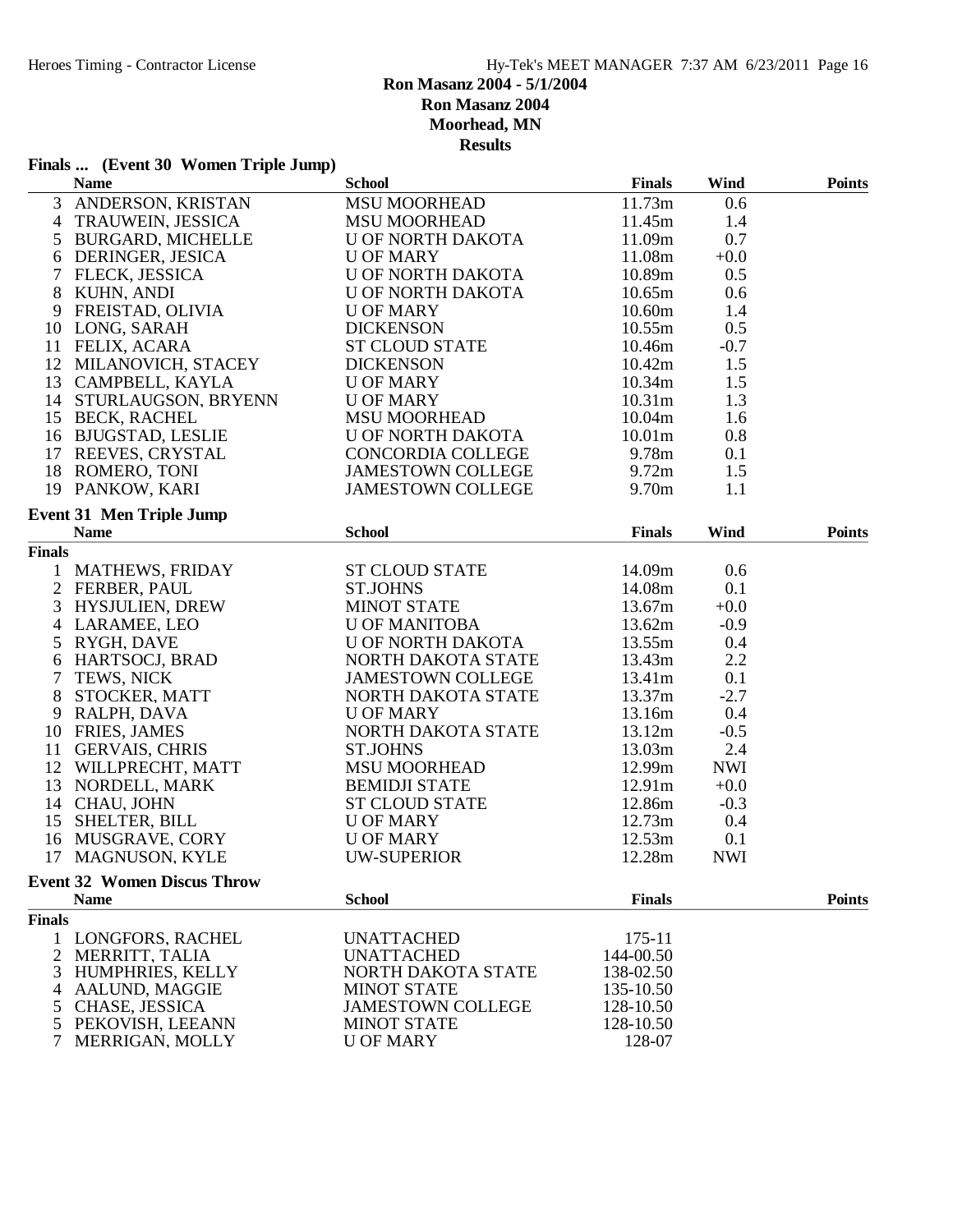# **Finals ... (Event 32 Women Discus Throw)**

|               | <b>Name</b>                            | <b>School</b>                             | <b>Finals</b>    | <b>Points</b> |
|---------------|----------------------------------------|-------------------------------------------|------------------|---------------|
|               | 8 LARSON, MANDY                        | <b>U OF NORTH DAKOTA</b>                  | 127-10           |               |
|               | 9 OTTERSON, KRISTIN                    | <b>ST CLOUD STATE</b>                     | 126-05           |               |
|               | 10 CASTRO, JENNY                       | <b>MINOT STATE</b>                        | 116-01.50        |               |
| 11            | <b>SUHONEN, ERIN</b>                   | <b>BEMIDJI STATE</b>                      | 114-00           |               |
| 12            | JOHNSON, ANN                           | <b>MSU MOORHEAD</b>                       | 113-02.50        |               |
|               | 13 GUSTIN, ABBY                        | UW-SUPERIOR                               | 113-00           |               |
|               | 14 PENN, TENNILLE                      | <b>JAMESTOWN COLLEGE</b>                  | 111-08           |               |
|               | 15 THROHMAHLEN, BETH                   | <b>DICKENSON</b>                          | 111-02           |               |
|               | 16 PENN, SHANTEL                       | <b>JAMESTOWN COLLEGE</b>                  | 111-00           |               |
|               | 17 SCHNEIDER, LIBBY                    | <b>BEMIDJI STATE</b>                      | 109-09           |               |
|               | 18 FLACH, JENNIFER                     | U OF NORTH DAKOTA                         | 109-01           |               |
|               | 19 STAVE, MELISSA                      | CONCORDIA COLLEGE                         | 106-04           |               |
|               | 20 FURR, MALLORY                       | <b>U OF MARY</b>                          | $105 - 10$       |               |
|               | 21 TIARKS, KATY                        | CONCORDIA ST.PAUL                         | 105-05           |               |
|               | 22 FAUL, JULIE                         | <b>JAMESTOWN COLLEGE</b>                  | 104-08           |               |
|               | 23 HOBACK, REBEKAH                     | CONCORDIA COLLEGE                         | 98-05            |               |
|               | 24 BUROW, NICOLE                       | <b>BEMIDJI STATE</b>                      | 95-01            |               |
|               | 25 SMITH, BRENA                        | <b>JAMESTOWN COLLEGE</b>                  | 94-04            |               |
|               | 26 NIEMEYER, SHERI                     | <b>UW-SUPERIOR</b>                        | 89-06            |               |
|               | 27 DAHL, CASSIE                        | <b>MINOT STATE</b>                        | 88-06            |               |
|               | 28 VISGER, HOLLY                       | <b>UW-SUPERIOR</b>                        | 84-10            |               |
|               | 29 KRUEGER, LINDSEY                    | ST CLOUD STATE                            | 84-08            |               |
| $---$         | BERGESON, LINDSAY                      | <b>BEMIDJI STATE</b>                      | <b>ND</b>        |               |
|               | <b>Event 33 Men Discus Throw</b>       |                                           |                  |               |
|               |                                        |                                           |                  |               |
|               |                                        |                                           |                  |               |
|               | <b>Name</b>                            | <b>School</b>                             | <b>Finals</b>    | <b>Points</b> |
| <b>Finals</b> |                                        |                                           |                  |               |
| 1             | MORRIS, DENNIS                         | <b>DICKENSON</b>                          | 161-04           |               |
|               | 2 KRAMER, ROSS                         | NORTH DAKOTA STATE                        | 159-05           |               |
| 3             | HELGESON, SETH                         | <b>U OF MARY</b>                          | 158-05           |               |
| 4             | COOK, JASON                            | U OF NORTH DAKOTA                         | 155-04           |               |
| 5             | JOHNSON, TJ                            | <b>UM'DULUTH</b>                          | $153-10$         |               |
| 6             | THOMAS, DREW                           | U OF NORTH DAKOTA                         | 148-06.50        |               |
| 7             | FLENNER, ISAAC                         | <b>ST.JOHNS</b>                           | 148-02.50        |               |
| 8             | <b>WALKER, ROSS</b>                    | <b>DICKENSON</b>                          | 145-06           |               |
|               | 9 DELMEDICO, JAMES                     | NORTH DAKOTA STATE                        | 143-03           |               |
|               | 10 BURGESS, NICK                       | <b>DICKENSON</b>                          | 142-02.50        |               |
|               | 11 COX, JUSTIN                         | <b>BEMIDJI STATE</b>                      | 141-00           |               |
|               | 12 W, SCOTT                            | <b>UNATTACHED</b>                         | 140-02           |               |
| 13            | <b>MAMULA, ROB</b>                     | NORTH DAKOTA STATE                        | 138-04.50        |               |
|               | 14 OLHEISER, CHRIS                     | <b>U OF MARY</b>                          | 138-03.50        |               |
| 15            | <b>AAKRE, ANDREW</b>                   | NORTH DAKOTA STATE                        | 136-04.50        |               |
| 16            | <b>CLABO, DARRIN</b>                   | NORTH DAKOTA STATE                        | 135-10           |               |
| 17            | METTLING, BEN                          | <b>BEMIDJI STATE</b>                      | 134-08.50        |               |
| 18            | KORTUEM, JUSTIN                        | CONCORDIA ST.PAUL                         | 133-02           |               |
| 19            | HUDSPITH, CHRIS                        | <b>UM'DULUTH</b>                          | 132-09.50        |               |
| 20            | WOLFRAM, AARON                         | <b>ST CLOUD STATE</b>                     | 130-04           |               |
| 21<br>22      | <b>BLAUFUSS, TIM</b><br>MCCOLLAM, PHIL | <b>UNATTACHED</b><br><b>BEMIDJI STATE</b> | 129-05<br>128-09 |               |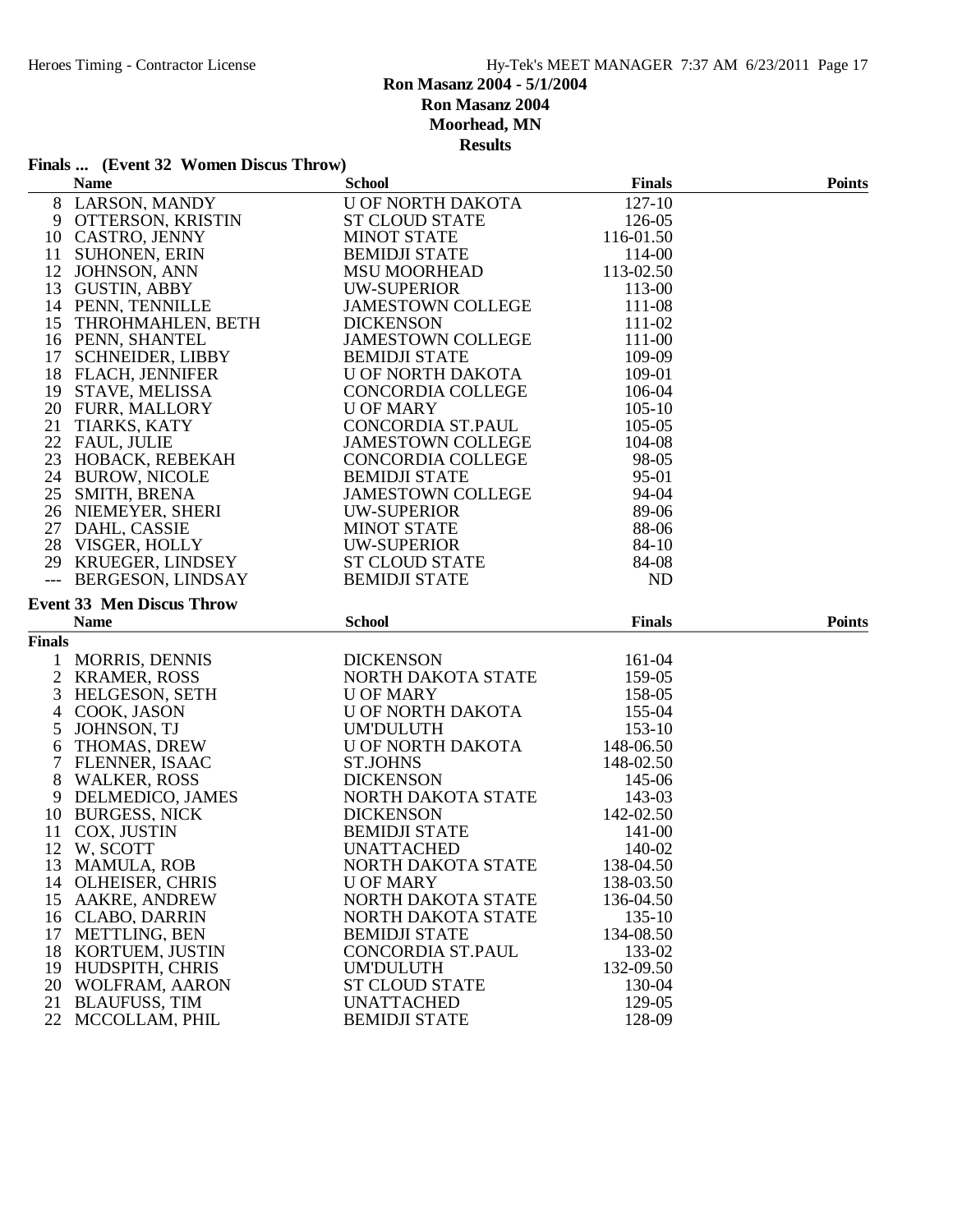# **Finals ... (Event 33 Men Discus Throw)**

|                | <b>Name</b>                        | <b>School</b>                             | <b>Finals</b> | <b>Points</b> |
|----------------|------------------------------------|-------------------------------------------|---------------|---------------|
|                | 23 NISSEN, JORDON                  | <b>JAMESTOWN COLLEGE</b>                  | 128-02        |               |
|                | 24 DIETZ, BEN                      | <b>JAMESTOWN COLLEGE</b>                  | 125-04        |               |
|                | 25 CONLON, REID                    | NORTH DAKOTA STATE                        | 124-10        |               |
|                | 26 WILSON, ADAM                    | <b>BEMIDJI STATE</b>                      | 123-08.50     |               |
|                | 27 MARTINSEN, JAMES                | <b>UM'DULUTH</b>                          | 123-06.50     |               |
|                | 28 HASSKAMP, CHAD                  | <b>ST.JOHNS</b>                           | 122-03        |               |
|                | 29 CARLSON, JON                    | JAMESTOWN COLLEGE                         | 121-07.50     |               |
|                | 30 KLINE, DENNIS                   | CONCORDIA COLLEGE                         | 121-06.50     |               |
|                | 31 KOCH, RYAN                      | <b>ST CLOUD STATE</b>                     | 121-03.50     |               |
|                | 32 RYNDA, PAUL                     | <b>ST.JOHNS</b>                           | 121-00        |               |
|                | 32 KENITZER, ERIC                  | <b>DICKENSON</b>                          | 121-00        |               |
|                | 34 CARLBLOM, LANDON                | <b>MSU MOORHEAD</b>                       | 117-11        |               |
|                | 35 DUBRAY, JOHN                    | <b>JAMESTOWN COLLEGE</b>                  | 117-05.50     |               |
|                | 36 KLEEMAN, KARTER                 | <b>DICKENSON</b>                          | 117-05        |               |
|                | 37 DUPPLER, WILLIAM                | CONCORDIA COLLEGE                         | 115-07.50     |               |
|                | 38 DINGELS, CASEY                  | <b>JAMESTOWN COLLEGE</b>                  | 114-11        |               |
|                | 39 KOCH, JASON                     | <b>ST CLOUD STATE</b>                     | 112-01        |               |
|                | 40 LEE, ANDY                       | <b>UNATTACHED</b>                         | 94-00.50      |               |
|                | --- HOKENSTAD, ERIK                | <b>ST.JOHNS</b>                           | ND            |               |
|                | --- DUMONCEAUX, DAMIEN             | <b>ST.JOHNS</b>                           | ND            |               |
|                | --- BERG, PHIL                     | <b>MSU MOORHEAD</b>                       | ND            |               |
|                | <b>Event 34 Women Hammer Throw</b> |                                           |               |               |
|                | <b>Name</b>                        | <b>School</b>                             | <b>Finals</b> | <b>Points</b> |
| <b>Finals</b>  |                                    |                                           |               |               |
|                | BAUER, DIANDRA                     | <b>UNATTACHED</b>                         | 183-05.50     |               |
|                | 2 EASTLACK, BELINDA                | <b>MSU MOORHEAD</b>                       | 182-08.50     |               |
|                | 3 LONGFORS, RACHEL                 | <b>UNATTACHED</b>                         | 175-01        |               |
|                | 4 HUMPHRIES, KELLY                 | NORTH DAKOTA STATE                        | 161-08        |               |
|                | 5 MERRITT, TALIA                   | <b>UNATTACHED</b>                         | 144-08.50     |               |
|                | 6 LEDELL, NICOLE                   | <b>UM'DULUTH</b>                          | 138-01        |               |
| 7              | HEFFERNAN, CHRISTINE               | <b>UNATTACHED</b>                         | 129-06        |               |
| 8              | ANN, LEE                           | <b>MINOT STATE</b>                        | 127-11.50     |               |
|                | 9 THORPE, JILL                     | NORTHEN STATE                             | 126-08        |               |
|                | 10 FLACH, JENNIFER                 | <b>U OF NORTH DAKOTA</b>                  | 124-07.50     |               |
|                | 11 OTTERSON, KRISTIN               | <b>ST CLOUD STATE</b>                     | 121-09        |               |
|                | 12 JOHNSON, ANN                    | <b>MSU MOORHEAD</b>                       | 119-01        |               |
|                | 13 THORHMAHLEN, BETH               | <b>DICKENSON</b>                          | 110-11.50     |               |
|                | 14 NIEMEYER, SHERI                 | UW-SUPERIOR                               | 110-08.50     |               |
|                | 15 PENN, TENNILLE                  | <b>JAMESTOWN COLLEGE</b>                  | 105-03        |               |
|                | 16 CHASE, JESSICA                  | <b>JAMESTOWN COLLEGE</b>                  | 102-06        |               |
| 17             | CARLSON, LISA                      | <b>MINOT STATE</b>                        | 102-04.50     |               |
| 18             | <b>STAVE, MELISSA</b>              | <b>CONCORDIA COLLEGE</b>                  | 98-06         |               |
| 19             |                                    |                                           |               |               |
|                |                                    |                                           |               |               |
|                | <b>BLUM, RAEDEEN</b>               | <b>JAMESTOWN COLLEGE</b>                  | 97-10.50      |               |
|                | 20 PENN, SHANTEL                   | <b>JAMESTOWN COLLEGE</b>                  | $94-10$       |               |
| 21             | HOBACK, REBEKAH                    | <b>CONCORDIA COLLEGE</b>                  | 94-02         |               |
|                | 22 FRESCHETTE, BRIGETTE            | <b>MINOT STATE</b>                        | 88-01.50      |               |
| $---$<br>$---$ | OLSON, SARA<br>DAVIS, LEAH         | <b>BEMIDJI STATE</b><br>U OF NORTH DAKOTA | ND<br>ND      |               |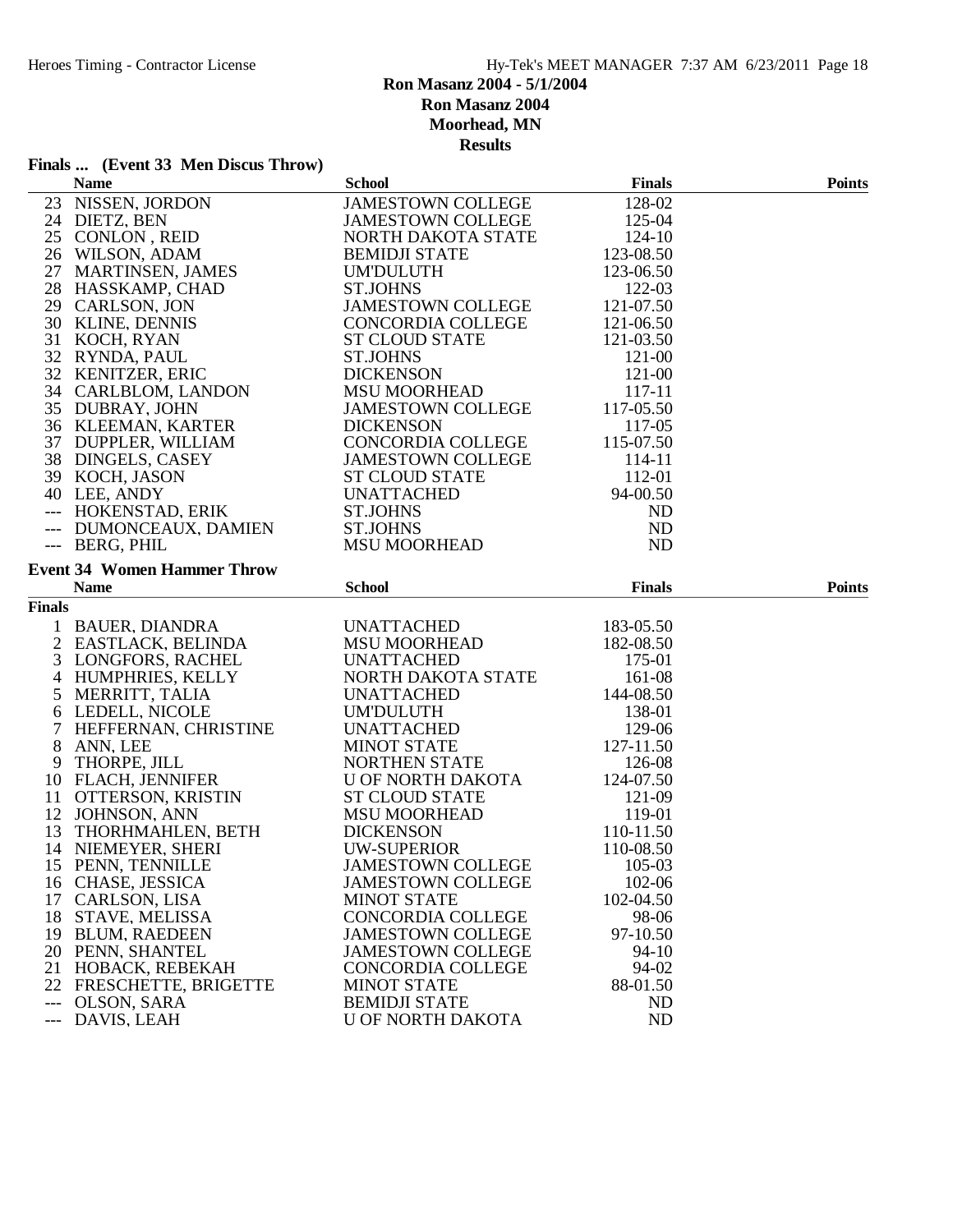|                | Finals  (Event 34 Women Hammer Throw)<br><b>Name</b> | <b>School</b>            | <b>Finals</b>  | <b>Points</b> |
|----------------|------------------------------------------------------|--------------------------|----------------|---------------|
|                | --- GUSTIN, ABBY                                     | <b>UW-SUPERIOR</b>       | ND             |               |
|                | --- MISKA, JUDY                                      | <b>U OF NORTH DAKOTA</b> | <b>ND</b>      |               |
|                | <b>Event 35 Men Hammer Throw</b>                     |                          |                |               |
|                | <b>Name</b>                                          | <b>School</b>            | <b>Finals</b>  | <b>Points</b> |
| <b>Finals</b>  |                                                      |                          |                |               |
|                | 1 CHRISTENSEN, JOHN                                  | NORTH DAKOTA STATE       | 172-06         |               |
| $\overline{c}$ | DARK, JOSH                                           | <b>UM'DULUTH</b>         | 169-04.50      |               |
| 3              | <b>KRAMER, ROSS</b>                                  | NORTH DAKOTA STATE       | 162-03         |               |
| $\overline{4}$ | MORGAN, PAT                                          | NORTH DAKOTA STATE       | 160-00         |               |
| 5              | CONLON, REID                                         | NORTH DAKOTA STATE       | 157-01         |               |
| 6              | <b>WALKER, ROSS</b>                                  | <b>DICKENSON</b>         | 151-11.50      |               |
| 7              | WOLFRAM, AARON                                       | <b>ST CLOUD STATE</b>    | 151-05         |               |
| 8              | <b>MORRIS, DENNIS</b>                                | <b>DICKENSON</b>         | 150-11.50      |               |
|                | 9 HUDSPITH, CHRIS                                    | <b>UM'DULUTH</b>         | 146-00.50      |               |
|                | 10 MCCOLLAM, PHIL                                    | <b>BEMIDJI STATE</b>     | 144-00.50      |               |
|                |                                                      | NORTH DAKOTA STATE       | 143-03         |               |
|                | 11 CLABO, DARRIN<br>12 BERG, PHIL                    | <b>MSU MOORHEAD</b>      |                |               |
|                |                                                      |                          | 141-02.50      |               |
| 13             | PRIMUS, JASON                                        | <b>ST.JOHNS</b>          | 139-01         |               |
|                | 14 HELGESON, SETH                                    | <b>U OF MARY</b>         | 136-02         |               |
|                | 15 KORTUEM, JUSTIN                                   | CONCORDIA ST.PAUL        | 128-06         |               |
|                | 16 OUAM, GARY                                        | CONCORDIA COLLEGE        | 128-02.50      |               |
|                | 17 KLINE, DENNIS                                     | <b>CONCORDIA COLLEGE</b> | 127-11.50      |               |
|                | 18 BLAUFUSS, TIM                                     | <b>UNATTACHED</b>        | 118-11.50      |               |
|                | 19 VINSON, JEREMY                                    | CONCORDIA ST.PAUL        | 118-01         |               |
|                | 20 BROUSE, MATT                                      | <b>MSU MOORHEAD</b>      | 112-08         |               |
|                | 21 WOJO, JACOB                                       | <b>BEMIDJI STATE</b>     | 104-07.50      |               |
|                | 22 DUPPLER, WILLIAM                                  | <b>CONCORDIA COLLEGE</b> | 103-02         |               |
|                | 23 WALKER, ZACH                                      | <b>ST.JOHNS</b>          | 99-01          |               |
|                | 24 KLEEMAN, KARTER                                   | <b>DICKENSON</b>         | 92-08          |               |
|                | 25 KENITZER, ERIC                                    | <b>DICKENSON</b>         | 89-05.50       |               |
| $---$          | CARLBLOM, LANDON                                     | <b>MSU MOORHEAD</b>      | N <sub>D</sub> |               |
|                | --- HOLUBAR, KEVIN                                   | <b>UNATTACHED</b>        | <b>ND</b>      |               |
|                | --- HASSKAMP, CHAD                                   | <b>ST.JOHNS</b>          | ND             |               |
|                | <b>Event 36 Women Javelin Throw</b>                  |                          |                |               |
|                | <b>Name</b>                                          | <b>School</b>            | <b>Finals</b>  | <b>Points</b> |
| <b>Finals</b>  |                                                      |                          |                |               |
|                | 1 ANN, LEE                                           | <b>MINOT STATE</b>       | 47.31m         |               |
| 2              | WILSON, KATIE                                        | ST CLOUD STATE           | 43.63m         |               |
| 3              | PLANTE, NICOLE                                       | <b>CONCORDIA COLLEGE</b> | 41.10m         |               |
| $\overline{4}$ | <b>CASTRO, JENNY</b>                                 | <b>MINOT STATE</b>       | 39.67m         |               |
| 5              | KIRSCHENHIETER, JACI                                 | <b>MINOT STATE</b>       | 39.05m         |               |
|                | 6 KRAHLER, AMANDA                                    | <b>U OF MARY</b>         | 39.03m         |               |
|                | SORENSON, ASHLEY                                     | <b>U OF MARY</b>         | 35.38m         |               |
| 8              | PANKOW, KARI                                         | <b>JAMESTOWN COLLEGE</b> | 35.23m         |               |
|                | 9 WALSH, ASHLEY                                      | NORTH DAKOTA STATE       | 34.20m         |               |
| 10             | ODEGARD, KAYLA                                       | <b>UM'DULUTH</b>         | 34.05m         |               |
|                | 11 ACKERSON, JENNY                                   | <b>MSU MOORHEAD</b>      | 33.86m         |               |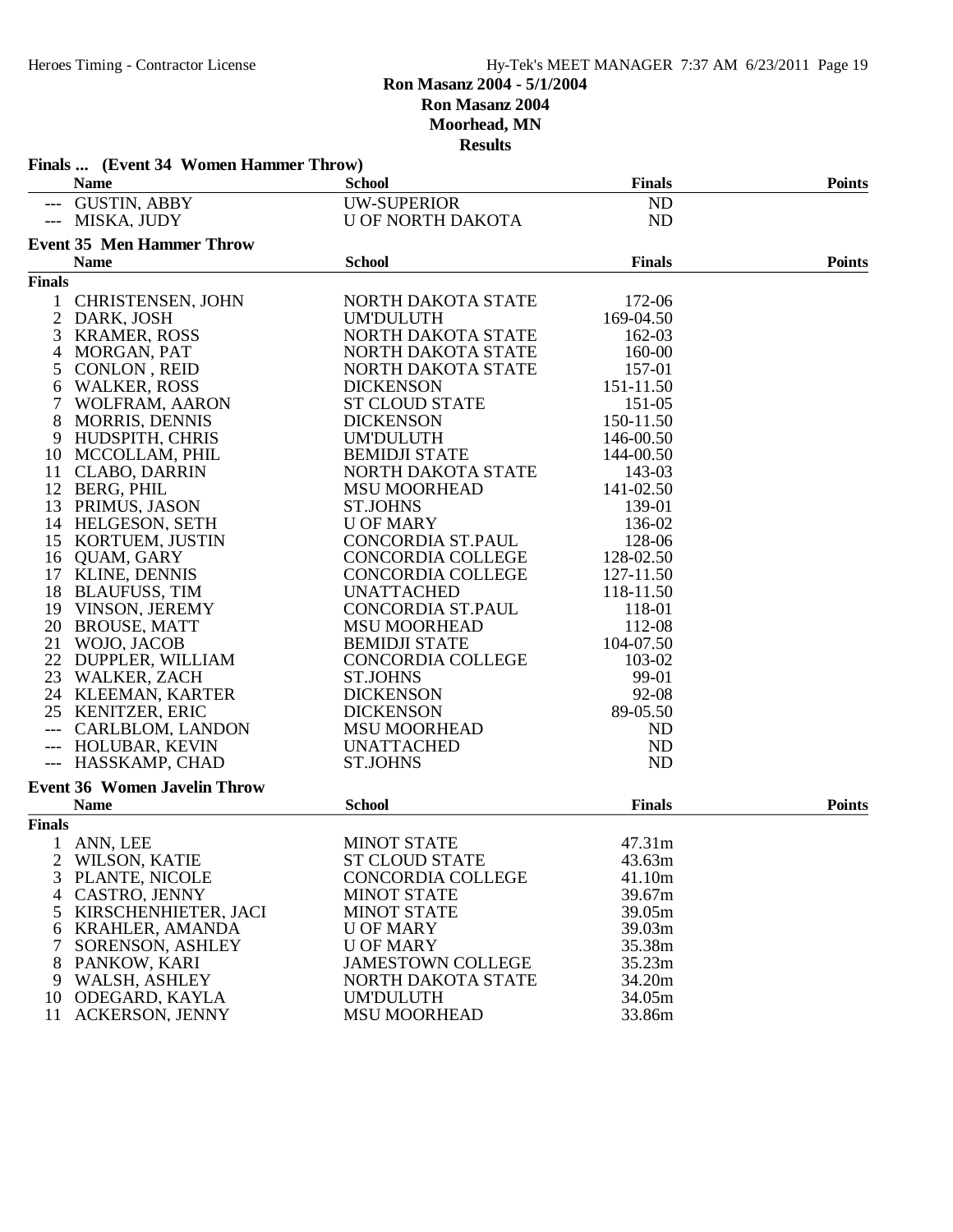### **Finals ... (Event 36 Women Javelin Throw)**

|               | <b>Name</b>                                                    | <b>School</b>                                                    | <b>Finals</b> | <b>Points</b> |
|---------------|----------------------------------------------------------------|------------------------------------------------------------------|---------------|---------------|
|               | 12 HUMPHRIES, KELLY                                            | NORTH DAKOTA STATE                                               | 33.60m        |               |
|               | 13 NIDER, ALEXIS                                               | <b>U OF MARY</b>                                                 | 32.76m        |               |
|               | 14 ROST, REBECCA                                               | JAMESTOWN COLLEGE                                                | 32.42m        |               |
|               | 15 SCHAUER, LORA                                               | NORTH DAKOTA STATE                                               | 32.40m        |               |
|               | 16 GLAU, CORI                                                  | UW-SUPERIOR                                                      | 30.51m        |               |
|               | 17 DAHL, CASSIE                                                | <b>MINOT STATE</b>                                               | 30.24m        |               |
|               | 18 ROMERO, TONI                                                | <b>JAMESTOWN COLLEGE</b>                                         | 29.52m        |               |
|               | 19 KENSINGER, JACKIE                                           | U OF NORTH DAKOTA                                                | 28.77m        |               |
|               |                                                                | U OF NORTH DAKOTA<br>JAMESTOWN COLLEGE                           | 28.69m        |               |
|               | 20 ZIMMERMAN, TARA<br>21 NIEMEYER, SHERI<br>21 NIEMEYER, SHERI | UW-SUPERIOR                                                      | 27.19m        |               |
|               | 22 REMPP, HEIDI                                                | CONCORDIA ST.PAUL                                                | 26.33m        |               |
|               | 23 OLSON, SARA                                                 | <b>BEMIDJI STATE</b>                                             | 26.14m        |               |
|               | 24 SUHONEN, ERIN                                               | <b>BEMIDJI STATE</b>                                             | 25.90m        |               |
|               | 25 CARLSON, LISA                                               |                                                                  | 24.95m        |               |
|               | 26 VISGER, HOLLY                                               | MINOT STATE<br>UW-SUPERIOR<br>CONCORDIA COLLEGE<br>BEMIDJI STATE | 24.10m        |               |
|               | 20 VISUEK, HULLY<br>27 MOLLER, JILL<br>28 NICOLET, KARA        |                                                                  | 23.65m        |               |
|               |                                                                |                                                                  | 22.80m        |               |
|               | 29 BUROW, NICOLE                                               | <b>BEMIDJI STATE</b>                                             | 21.47m        |               |
|               | 30 BOSCHEE, TRACY                                              | <b>MSU MOORHEAD</b>                                              | 20.80m        |               |
|               |                                                                |                                                                  |               |               |
|               | <b>Event 37 Men Javelin Throw</b>                              |                                                                  |               |               |
|               | <b>Name</b>                                                    | <b>School</b>                                                    | <b>Finals</b> | <b>Points</b> |
| <b>Finals</b> |                                                                |                                                                  |               |               |
|               | 1 STOLTZ, TYLER                                                | U OF NORTH DAKOTA                                                | 62.81m        |               |
|               | 2 CORYELL, DANNY                                               | <b>DICKENSON</b>                                                 | 57.82m        |               |
|               | 3 HAUGEN, MATTHEW                                              | <b>JAMESTOWN COLLEGE</b>                                         | 54.39m        |               |
|               | 4 MAUCH, ANDREW                                                | NORTH DAKOTA STATE                                               | 53.13m        |               |
| 5             | <b>CAINES, CLIFF</b>                                           | <b>U OF MANITOBA</b>                                             | 52.70m        |               |
|               | 6 COOK, BRAD                                                   | <b>U OF MARY</b>                                                 | 52.43m        |               |
|               | 7 KORTUEM, JUSTIN                                              |                                                                  | 52.09m        |               |
| 8             | TIETZ, REED                                                    | CONCORDIA ST.PAUL<br>CONCORDIA ST.PAUL                           | 50.86m        |               |
| 9             | ELDRIDGE, WALTER                                               | <b>JAMESTOWN COLLEGE</b>                                         | 49.63m        |               |
|               | 10 TOMMERUP, COLE                                              | <b>DICKENSON</b>                                                 | 49.40m        |               |
|               | 11 AUNE, CARSON                                                | <b>U OF MARY</b>                                                 | 48.87m        |               |
|               | 12 KOLLMAN, RANDY                                              | U OF NORTH DAKOTA                                                | 48.03m        |               |
|               | 13 LEE, ADAM                                                   | <b>ST CLOUD STATE</b>                                            | 45.60m        |               |
|               | 14 DIDIER, NICK                                                | CONCORDIA COLLEGE                                                | 44.30m        |               |
|               | 15 AAKRE, ANDY                                                 | NORTH DAKOTA STATE                                               | 43.90m        |               |
|               | 16 DORAN, KANE                                                 | <b>U OF MANITOBA</b>                                             | 42.55m        |               |
|               | 17 NISSEN, JORDON                                              | <b>JAMESTOWN COLLEGE</b>                                         | 41.88m        |               |
|               | 18 SCHMIDT, NATE                                               | NORTH DAKOTA STATE                                               | 41.40m        |               |
| 19            | LEE, ANDY                                                      | <b>UNATTACHED</b>                                                | 39.70m        |               |
|               | 20 KUCHER, ROB                                                 | <b>BEMIDJI STATE</b>                                             | 36.94m        |               |
| 21            | <b>METTLING, BEN</b>                                           | <b>BEMIDJI STATE</b>                                             | 35.61m        |               |
|               |                                                                |                                                                  |               |               |
|               | <b>Event 38 Women Shot Put</b>                                 |                                                                  |               |               |
|               | <b>Name</b>                                                    | <b>School</b>                                                    | <b>Finals</b> | <b>Points</b> |
| <b>Finals</b> |                                                                |                                                                  |               |               |
|               | 1 MERRITT, TALIA                                               | <b>UNATTACHED</b>                                                | 11.84m        |               |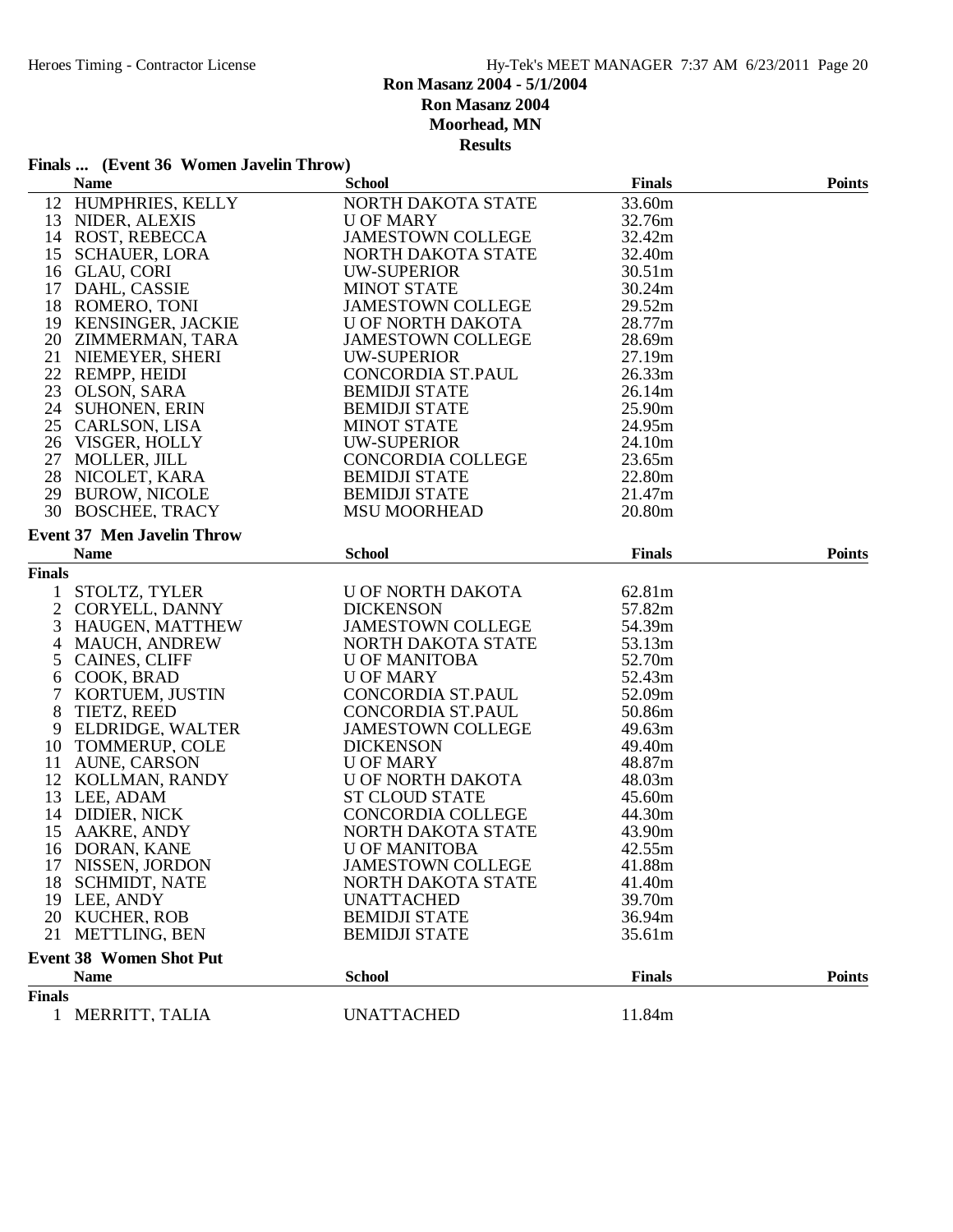# **Finals ... (Event 38 Women Shot Put)**

|                | <b>Name</b>                                 | <b>School</b>                        | <b>Finals</b>      | <b>Points</b> |
|----------------|---------------------------------------------|--------------------------------------|--------------------|---------------|
|                | 2 ANN, LEE                                  | <b>MINOT STATE</b>                   | 11.83m             |               |
|                | 3 CASTRO, JENNY                             | <b>MINOT STATE</b>                   | 11.78m             |               |
|                | 4 FURR, MALLORY                             | <b>U OF MARY</b>                     | 11.74m             |               |
| 5              | JOHNSON, ANN                                | <b>MSU MOORHEAD</b>                  | 11.70m             |               |
| 6              | THORMAHLEN, BETH                            | <b>DICKENSON</b>                     | 11.67m             |               |
| 7              | TIARKS, KATY                                | CONCORDIA ST.PAUL                    | 11.59m             |               |
| 8              | AALUND, MAGGIE                              | <b>MINOT STATE</b>                   | 11.26m             |               |
|                | 9 ODEGARD, KAYLA                            | <b>UM'DULUTH</b>                     | 10.96m             |               |
|                | 10 BERGESON, LINDSAY                        | <b>BEMIDJI STATE</b>                 | 10.91 <sub>m</sub> |               |
| 11             | <b>SCHNEIDER, LIBBY</b>                     | <b>BEMIDJI STATE</b>                 | 10.85m             |               |
|                | 12 FRESCHETTE, BRIGETTE                     | <b>MINOT STATE</b>                   | 10.70m             |               |
|                | 13 HUMPHRIES, KELLY                         | NORTH DAKOTA STATE                   | 10.67m             |               |
|                | 14 NIDER, ALEXIS                            | <b>U OF MARY</b>                     | 10.14m             |               |
|                |                                             |                                      |                    |               |
|                | 14 FLACH, JENNIFER                          | U OF NORTH DAKOTA                    | 10.14m             |               |
|                | 16 LEDELL, NICOLE                           | <b>UM'DULUTH</b>                     | 10.08m             |               |
|                | 17 HOBACK, REBEKAH                          | CONCORDIA COLLEGE                    | 9.79 <sub>m</sub>  |               |
|                | 18 GUSTIN, ABBY                             | <b>UW-SUPERIOR</b>                   | 9.70m              |               |
|                | 19 FAUL, JULIE                              | <b>JAMESTOWN COLLEGE</b>             | 9.68m              |               |
|                | 20 NIEMEYER, SHERI                          | UW-SUPERIOR                          | 9.33m              |               |
|                | 21 STAVE, MELISSA                           | <b>CONCORDIA COLLEGE</b>             | 9.05m              |               |
|                | 22 BUROW, NICOLE                            | <b>BEMIDJI STATE</b>                 | 8.79m              |               |
|                | 23 BLUM, RAEDEEN                            | <b>JAMESTOWN COLLEGE</b>             | 8.76m              |               |
|                | --- DAVIS, LEAH                             | U OF NORTH DAKOTA                    | ND                 |               |
|                | --- MISKA, JUDY                             | <b>U OF NORTH DAKOTA</b>             | ND                 |               |
|                |                                             |                                      |                    |               |
|                | --- OLIMB, DANA                             | U OF NORTH DAKOTA                    | <b>ND</b>          |               |
|                |                                             |                                      |                    |               |
|                | <b>Event 39 Men Shot Put</b><br><b>Name</b> | <b>School</b>                        | <b>Finals</b>      | <b>Points</b> |
|                |                                             |                                      |                    |               |
| <b>Finals</b>  |                                             |                                      |                    |               |
| $\mathbf{1}$   | WILSON, ADAM                                | <b>BEMIDJI STATE</b>                 | 15.83m             |               |
| $\overline{2}$ | <b>WALKER, ROSS</b>                         | <b>DICKENSON</b>                     | 15.40m             |               |
| 3              | DUMONCEAUX, DAMIEN                          | <b>ST.JOHNS</b>                      | 14.88m             |               |
| $\overline{4}$ | MARTINSEN, JAMES                            | <b>UM'DULUTH</b>                     | 14.87m             |               |
| 5 <sup>5</sup> | <b>CHRISTENSON, JOHN</b>                    | NORTH DAKOTA STATE                   | 14.35m             |               |
|                | 6 GONZALEZ, PORFIRIO                        | <b>JAMESTOWN COLLEGE</b>             | 14.16m             |               |
|                | 7 DELMEDICO, JAMES                          | NORTH DAKOTA STATE                   | 14.11m             |               |
| 8              | HELGESON, SETH                              | U OF MARY                            | 14.02m             |               |
|                | 9 COX, JUSTIN                               | <b>BEMIDJI STATE</b>                 | 13.94m             |               |
|                | 10 JOHNSON, TJ                              | <b>UM'DULUTH</b>                     | 13.89m             |               |
| 11             | CARLBLOM, LANDON                            | <b>MSU MOORHEAD</b>                  | 13.78m             |               |
|                | 12 KORTUEM, JUSTIN                          | <b>CONCORDIA ST.PAUL</b>             | 13.71m             |               |
| 13             | <b>MAMULS, ROB</b>                          | NORTH DAKOTA STATE                   | 13.64m             |               |
| 14             | WOLFRAM, AARON                              | <b>ST CLOUD STATE</b>                | 13.59m             |               |
|                | 15 HUDSPITH, CHRIS                          | <b>UM'DULUTH</b>                     | 13.56m             |               |
|                | 16 MORRIS, DENNIS                           | <b>DICKENSON</b>                     | 13.52m             |               |
| 17             | TIFT, CHRIS                                 | <b>ST.JOHNS</b>                      | 13.48m             |               |
| 18             | KOCH, JASON                                 | <b>ST CLOUD STATE</b>                | 13.45m             |               |
| 19             | <b>OLHEISER, CHRIS</b><br>20 HOAG, JUSTIN   | <b>U OF MARY</b><br><b>DICKENSON</b> | 13.43m<br>13.24m   |               |